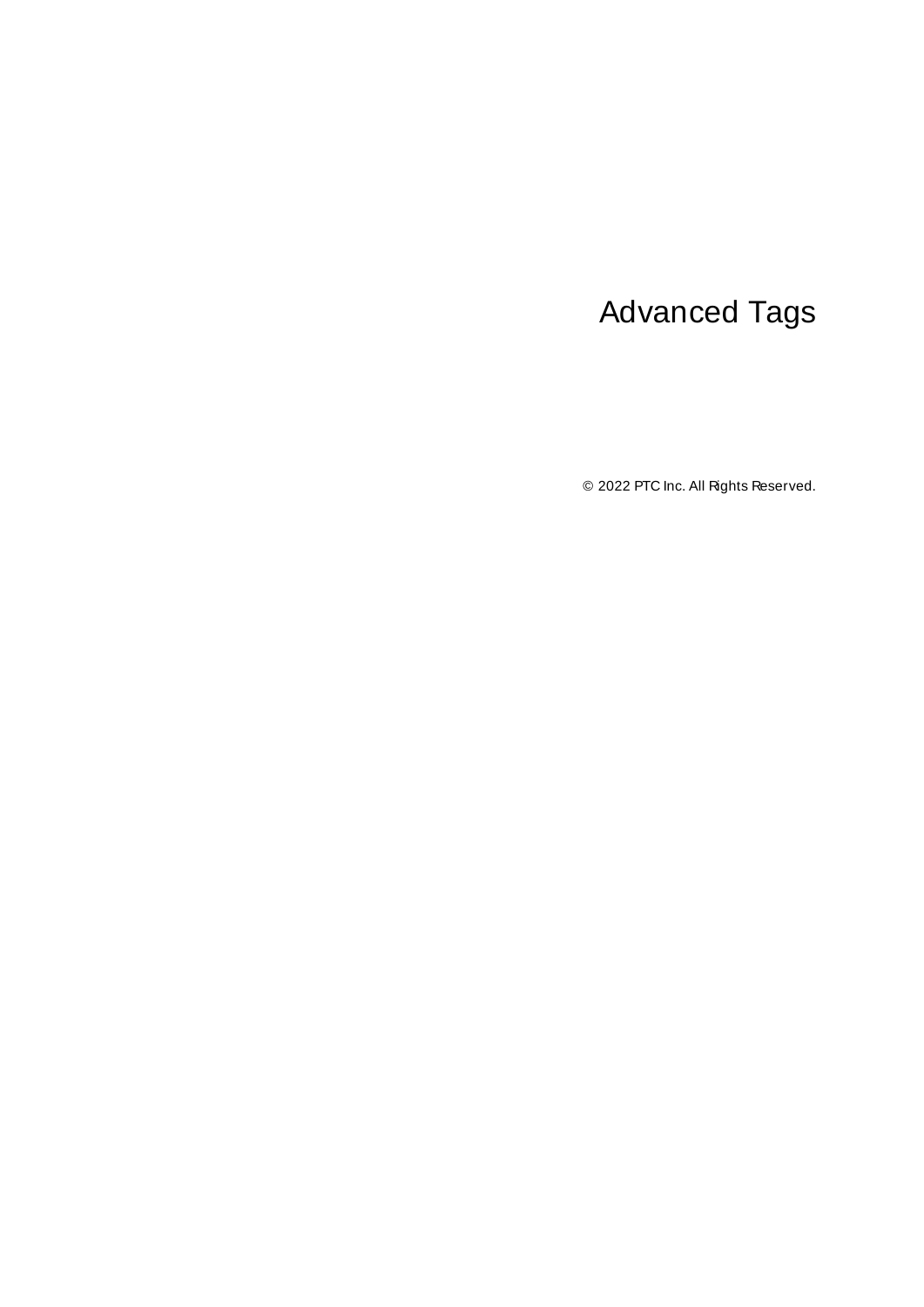# <span id="page-1-0"></span>Table of Contents

| <advanced name="" tag=""> is invalid. Verify the tag references valid server tags and does not contain</advanced>               |  |
|---------------------------------------------------------------------------------------------------------------------------------|--|
|                                                                                                                                 |  |
|                                                                                                                                 |  |
| References to array tags with an unsupported or array data type are not allowed <tag name="">. 33</tag>                         |  |
|                                                                                                                                 |  |
|                                                                                                                                 |  |
|                                                                                                                                 |  |
|                                                                                                                                 |  |
| Unable to start complete tag <tag name=""> for element <element> on tag <advanced name="" tag="">.34</advanced></element></tag> |  |
| Unable to start complete tag <tag name=""> on tag <advanced name="" tag="">. 34</advanced></tag>                                |  |
|                                                                                                                                 |  |
|                                                                                                                                 |  |
| Unable to start required tag reference <reference> in expression <expression>. 35</expression></reference>                      |  |
| Unable to start trigger tag <tag name=""> for element <element> on tag <advanced name="" tag="">. 36</advanced></element></tag> |  |
| Unable to start trigger tag <tag name=""> on tag <advanced name="" tag="">. 36</advanced></tag>                                 |  |
|                                                                                                                                 |  |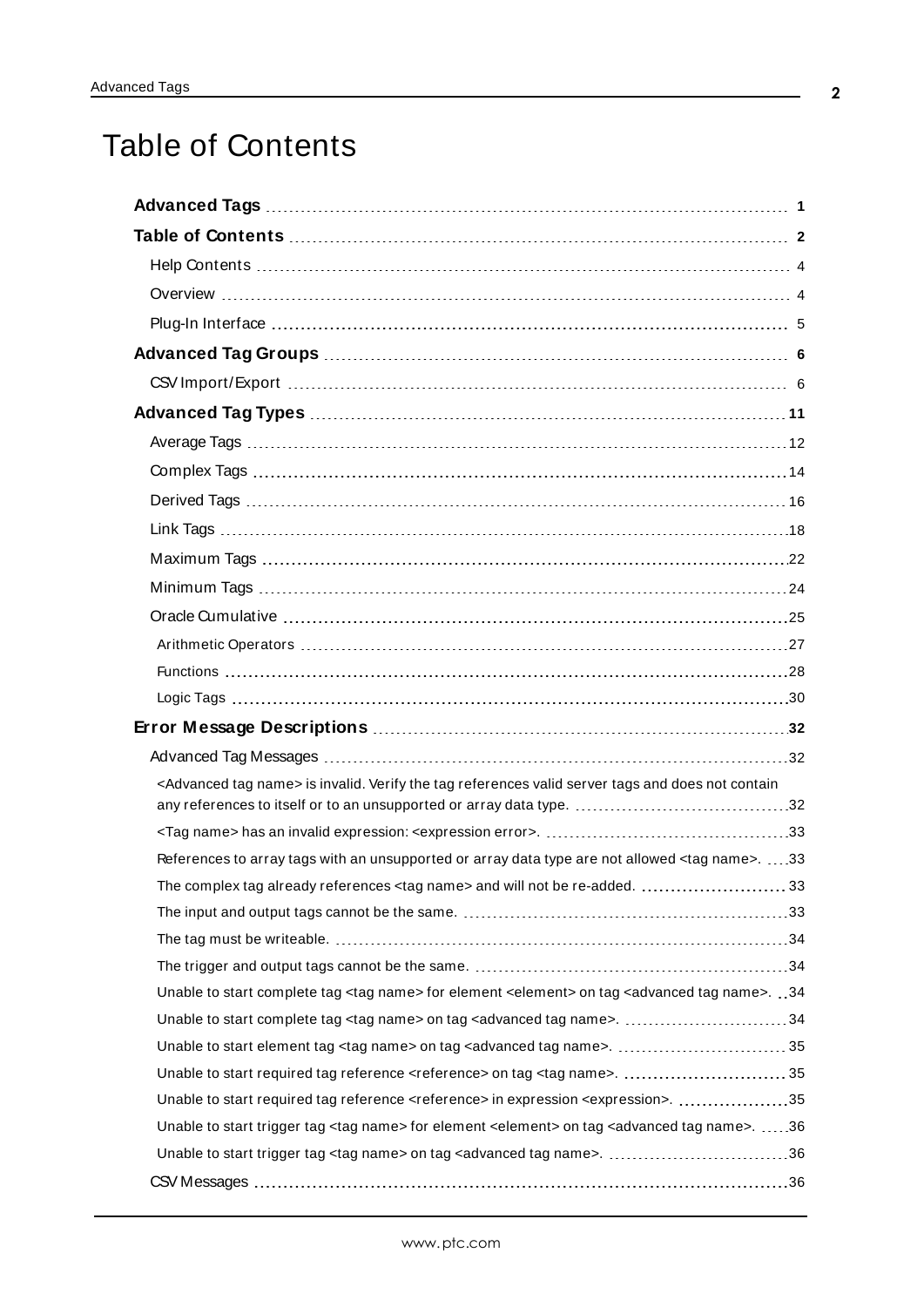| Error importing CSV complex element record <record index="">. Insert by <value> is invalid. Insert by</value></record>     |
|----------------------------------------------------------------------------------------------------------------------------|
| Error importing CSV complex element record <record index="">. Update rate <value><units> is out</units></value></record>   |
| Error importing CSV tag <tag name="">. Comparison <comparison> is invalid. Comparison set to Trig-</comparison></tag>      |
| Error importing CSV tag <tag name="">. Data type <data type=""> is not valid for the tag type. Data type</data></tag>      |
| Error importing CSV tag <tag name="">. Maximum value <max value=""> is out of range. Maximum</max></tag>                   |
| Error importing CSV tag <tag name="">. Run by <value> is invalid. Run by set to 'Rate'. 38</value></tag>                   |
| Error importing CSV tag <tag name="">. Run by rate <value><units> is out of range. Run by rate has</units></value></tag>   |
| Error importing CSV tag <tag name="">. Link mode <link mode=""/> is invalid. Link mode set to On Data</tag>                |
| Error importing CSV tag <tag name="">. Trigger scan rate <value> <units> is out of range. Trigger</units></value></tag>    |
| Error importing CSV tag <tag name="">. Link mode <link mode=""/> is invalid. Link mode set to On Data</tag>                |
| Error importing CSV tag <tag name="">. Trigger type <trigger type=""> is invalid. Trigger type set to</trigger></tag>      |
| Error importing CSV tag <tag name="">. Update by <update rate=""> is invalid. Update by set to</update></tag>              |
| Error importing CSV tag <tag name="">. Link rate <value> <units> is out of range. Link rate has been</units></value></tag> |
| Error importing CSV tag <tag name="">. Update rate <value><units> is out of range. Update rate has</units></value></tag>   |
| Error importing CSV tag data. No advanced tag records found in CSV file.  41                                               |
|                                                                                                                            |
|                                                                                                                            |
|                                                                                                                            |
|                                                                                                                            |
|                                                                                                                            |
|                                                                                                                            |
|                                                                                                                            |
|                                                                                                                            |
|                                                                                                                            |
|                                                                                                                            |
|                                                                                                                            |
|                                                                                                                            |
|                                                                                                                            |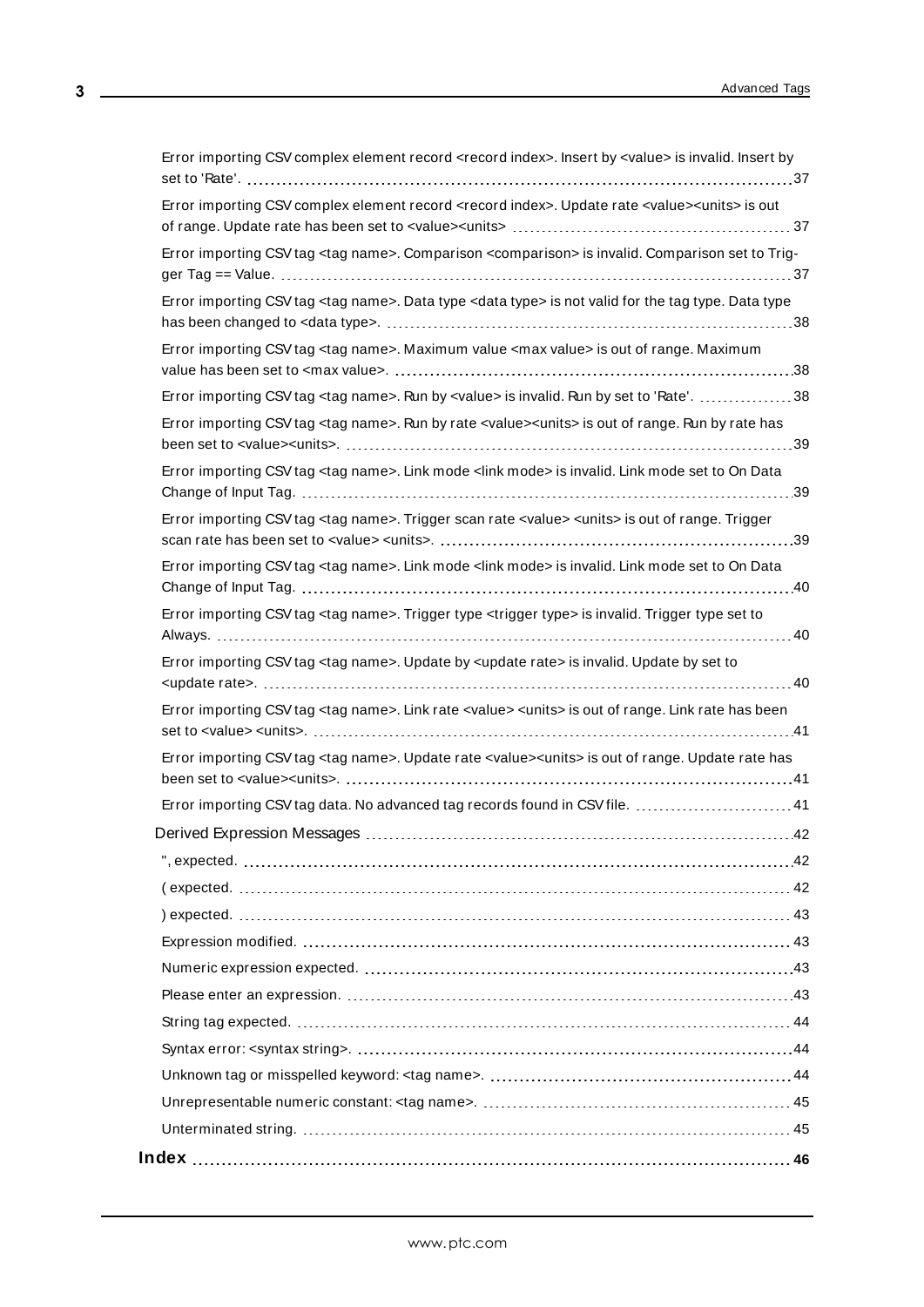### <span id="page-3-0"></span>**Help Contents**

Help version 1.080

### **CONTENTS**

**[Overview](#page-3-1)** What are Advanced Tags?

**[Advanced](#page-5-0) Tag Groups** How are Advanced Tag Groups used?

### **[Advanced](#page-10-0) Tag Types**

What are the different kinds of Advanced Tags?

### **Error [Descriptions](#page-31-0)**

<span id="page-3-1"></span>What error messages do Advanced Tags produce?

### **Overview**

Advanced Tags are used to perform basic analytics such as math, logic and evaluation functions on other tags. There are currently seven types of Advanced Tags: Average, Complex, Derived, Link, Minimum, Maximum and Oracle Cumulative.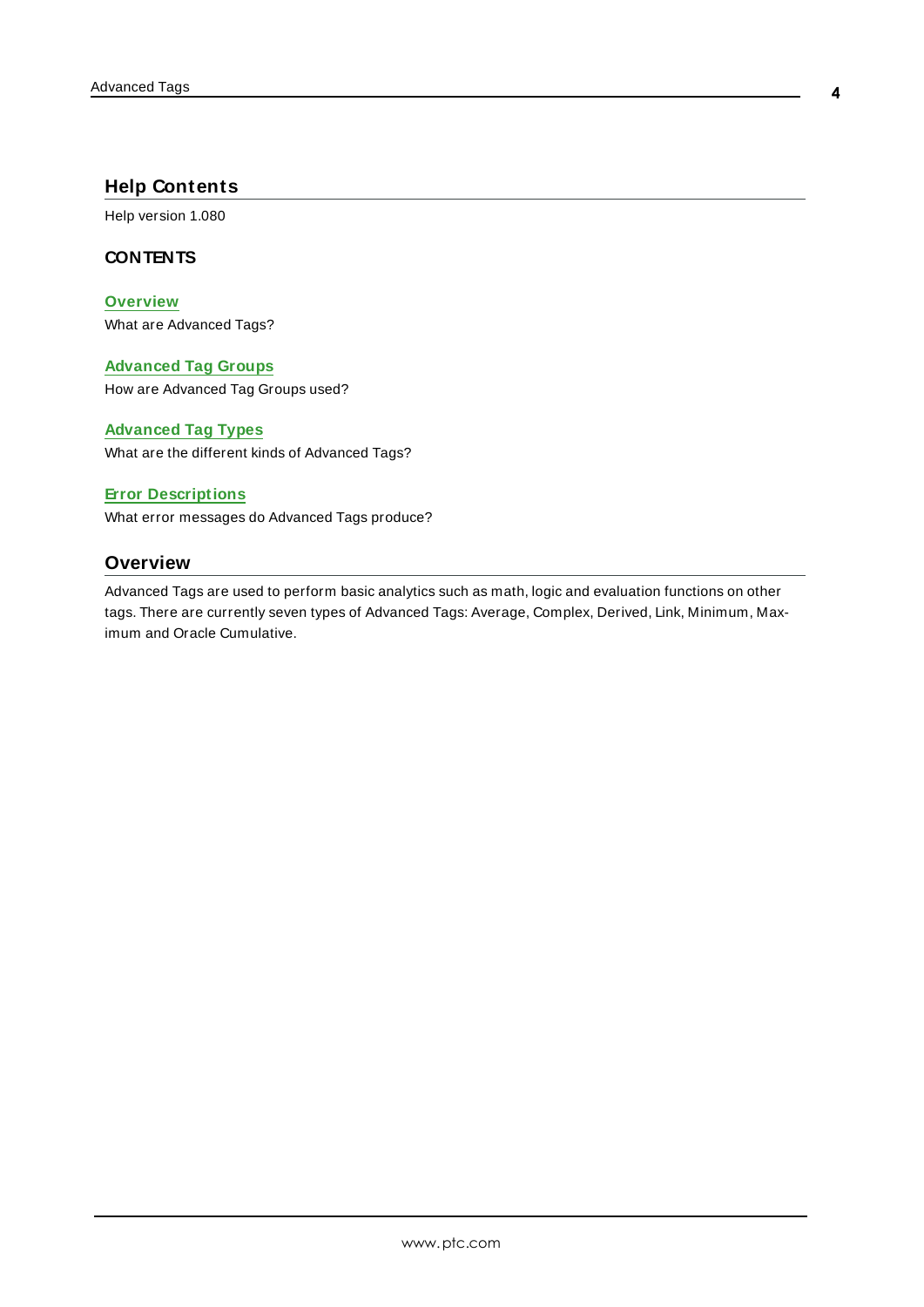# <span id="page-4-0"></span>**Plug-In Interface**

The Advanced Tags Plug-In interface consists of a Project View and Detail View, located on the left and right panes of the user interface respectively. The toolbar is located above both views, and contains all of the options available to the Advanced Tags objects. Users may also access these options by clicking **Edit** | **Advanced Tags**.

| Runtime                                                                       |                                                                                                                                                                                                                                                     |                                                                                                           | $\mathbf{x}$<br>▣<br>U |
|-------------------------------------------------------------------------------|-----------------------------------------------------------------------------------------------------------------------------------------------------------------------------------------------------------------------------------------------------|-----------------------------------------------------------------------------------------------------------|------------------------|
| <b>View</b><br>Edit<br>Tools<br>File<br>- 1<br>$\Rightarrow$<br>d             | Runtime<br>He<br><b>Advanced Tags</b>                                                                                                                                                                                                               |                                                                                                           | りるもあ×                  |
| <b>E</b> <sup></sup> eA <sup>+</sup> AdvancedTags<br><b>Contract Security</b> | Tag Na $\sqrt{ }$<br><b>Tag Type</b><br>$\sqrt[6]{7}$ Tag_1<br>Average<br>$eC$ Tag_2<br>Complex<br>$\sqrt{7}$ Tag_3<br>Derived<br><sup>en</sup> Tag_4<br>Maximum<br>et Tag_5<br>Minimum<br><b>exc</b> Tag_6<br>Link<br>$60$ Tag_7<br>Oracle Cu<br>∢ | Data Type<br><b>Description</b><br>Double<br>String<br>Double<br>Double<br>Double<br>String<br>Word<br>m. | r                      |

**Note:** Drag and drop can be used to move objects. To copy objects, press and hold the Control key during drag and drop.

### **Project View**

The Project View displays the Advanced Tags hierarchy, which consists of a root \_AdvancedTags node and Advanced Tag groups. \_AdvancedTags is the root node for the Advanced Tags hierarchy, to which Advanced Tags and/or groups can be added. Advanced Tag groups are used for organization, and may contain Advanced Tags and/or other groups.

**Note:** In the image above, the Advanced Tag Group is labeled "Group1."

### **Detail View**

The Detail View displays the Advanced Tags under the node currently selected in the Project View. Users can create, edit, enable, disable, copy, cut, paste, delete and drag and drop tags to nodes in the Project View.

### **Toolbar**

The Toolbar provides convenient access to all of the Advanced Tag functions (such as adding objects, editing objects, enabling, disabling objects, cutting, copying, pasting and undoing events).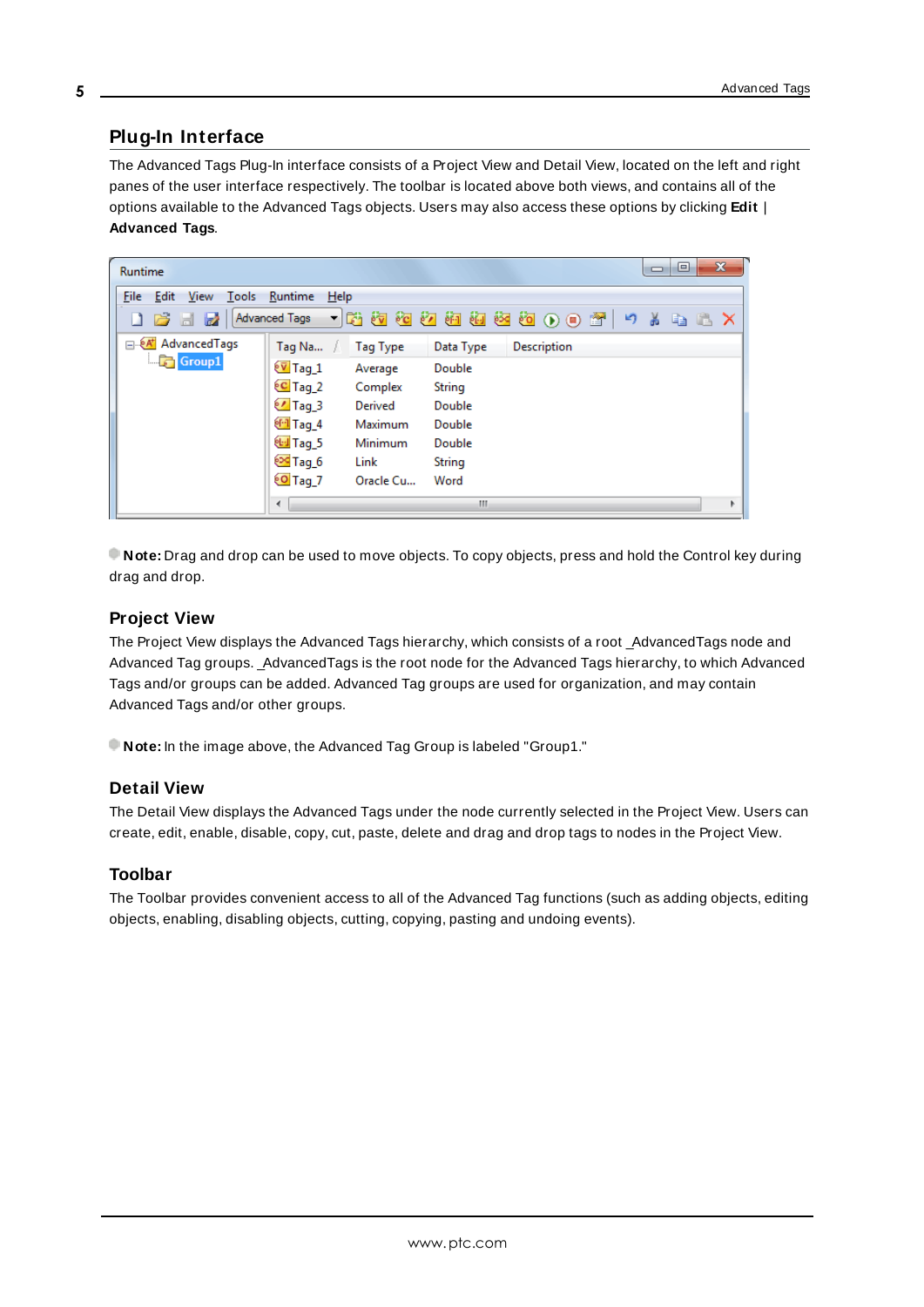### <span id="page-5-0"></span>**Advanced Tag Groups**

Advanced Tag groups are used to organize Advanced Tags and other groups.

|         | <b>Advanced Tag Group Properties</b>                                        | x                           |
|---------|-----------------------------------------------------------------------------|-----------------------------|
| Name:   | Group1<br>Tags assigned to this group: 7<br>Tags assigned to this branch: 7 | ОК<br>Cancel<br><b>Help</b> |
| Enabled |                                                                             |                             |

**Name:** This parameter specifies the name of the tag group. The name cannot start with an underscore and must be unique among sibling tag groups. It may be up to 512 characters in length.

**Tags assigned to this group:** This informational text reports the number of tags assigned to the current tag group.

**Tags assigned to this branch:** This informational text reports the number of tags assigned to the current tag group and all descendant tag groups.

**Enabled:** This parameter specifies the state of the tag group. If a tag group is disabled, all descendant tags and tag groups are also disabled.

# <span id="page-5-1"></span>**CSV Import/ Export**

The Advanced Tags Plug-In supports the import and export of tag data in a Comma Separated Variable (CSV) file. When using CSVimport and export, tags are created quickly in the desired application. CSVfunctions are only available when an Advanced Tag Group is selected. Furthermore, parameters that are not defined in the CSVfile are assigned appropriate default values.

#### **Notes:**

- For information on specifying which character to use as the variable (comma or semicolon), refer to "Options - General" in the server help file.
- CSV files generated with an earlier version of the Advanced Tags Plug-In may contain property names and values that differ from the current version format. Although these files import without problems, it is recommended that editing for CSV import occurs using the latest CSV export format.

To jump to a specific section, select a link from the list below.

**Exporting an [Advanced](#page-6-0) Tag Group List [Importing](#page-9-0) a CSV Tag List into the Server Using Other [Characters](#page-9-1) as the Delimiter**

### **Creating a Template**

The easiest way to create an import CSVfile is to create a template. For more information, refer to the instructions below.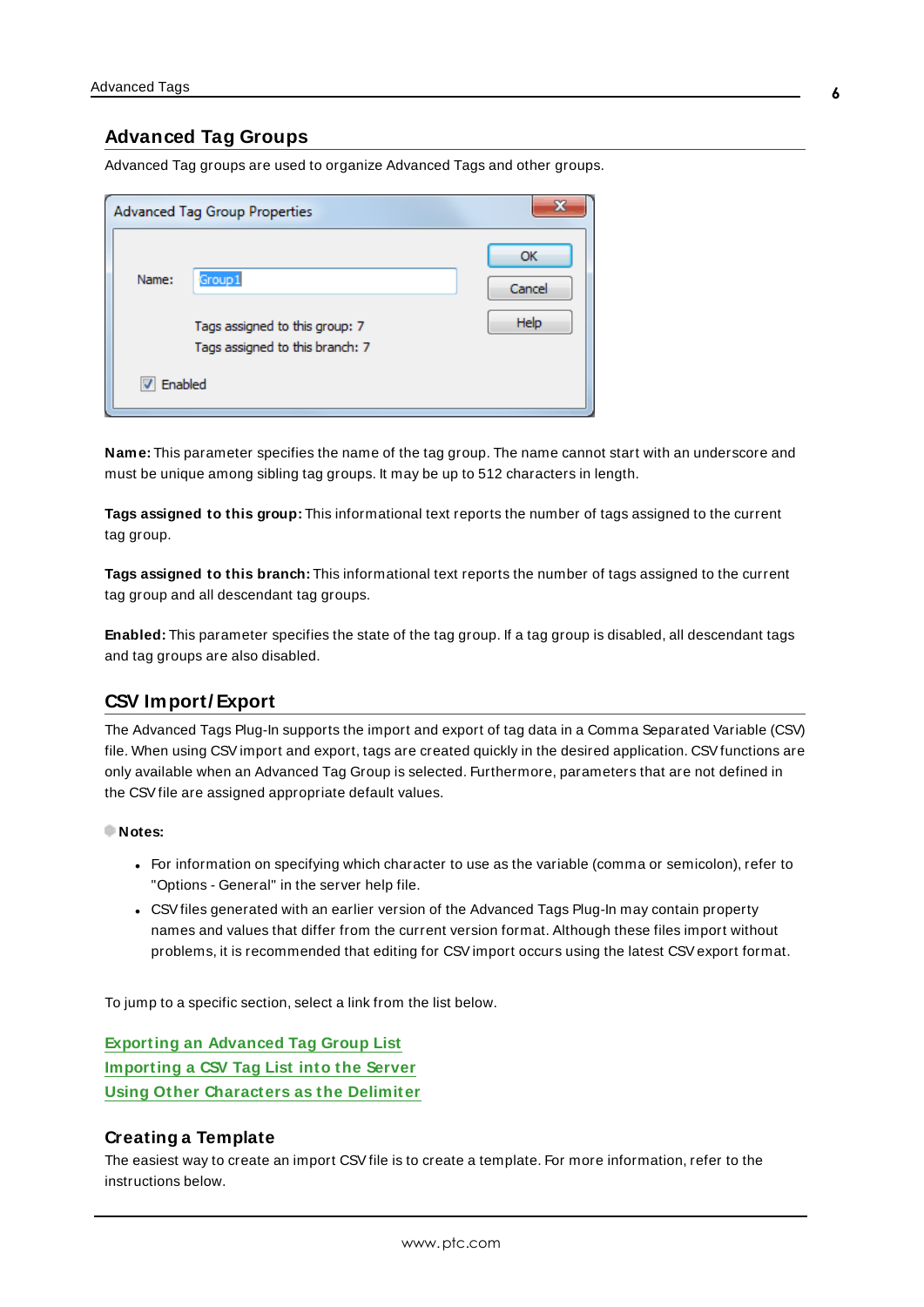- 1. To start, create an Advanced Tag Group. Then, define an Advanced Tag of each type to be used in the project.
- <span id="page-6-0"></span>2. Next, export the tag group as a CSV file.
- 3. Use this template in a spreadsheet application that supports CSVfiles, and then modify the file as desired.

**Note:** Users can save the CSVfile to disk, and then re-import it into the server beneath the same tag group or a new tag group.

**Note:** Microsoft Excel is an excellent tool for editing large groups of tags outside the server. Once a template CSVfile has been exported, it can be loaded directly into Excel for editing. A CSVfile load in Excel would appear as shown below.

### **[Example](#page-9-2) CSV**

Exporting an Advanced Tag Group list generates a .CSVtext file that contains a section for each Advanced Tag type, in addition to a section for Complex Tag elements. Each section contains a heading record followed by a record for each tag defined under the selected tag group. The heading records contain the following column names: AverageTag, OracleCumulativeTag, ComplexTag, DerivedTag, LinkTag, MaximumTag, MinimumTag, and ComplexTagElement. Column names must be exactly the same as those listed; however, columns may be in any order and all columns (except for "Name," "Tag Name," and "Complex Tag Reference") are optional.

**Important:** The Advanced Tag type sections may be in any order, with the exception of the Complex Tag Elements section. That section must be placed after the Complex Tags section. A Complex Tag Element must reference the Complex Tag to which it belongs. If the parent Complex Tag is not added during import (due to omission from the CSV file or another error), the Complex Tag Element is not added.

| <b>Column Name</b> | <b>Values</b>                                                                                                   |
|--------------------|-----------------------------------------------------------------------------------------------------------------|
| Record Type        | "Average Tag"                                                                                                   |
| Name               | The tag name (with path relative to the tag group being impor-<br>ted/exported).                                |
| Description        | The tag description (which may be up to 64 characters).                                                         |
| Enabled            | 1 to enable, and 0 to disable.                                                                                  |
| Source             | The tag from the server for which an average is calculated.                                                     |
| Data Type          | The Average Tag's data type.                                                                                    |
| Run Tag            | The tag to be monitored to determine if it is appropriate to calculate the<br>average value of the Average Tag. |

#### **AverageTag Fields**

#### **OracleCumulativeTag Fields**

| l Column Name | <b>Values</b>                                                                    |
|---------------|----------------------------------------------------------------------------------|
| Record Type   | "Oracle Cumulative Tag"                                                          |
| Name          | The tag name (with path relative to the tag group being impor-<br>ted/exported). |
| Description   | The tag description (which may be up to 64 characters).                          |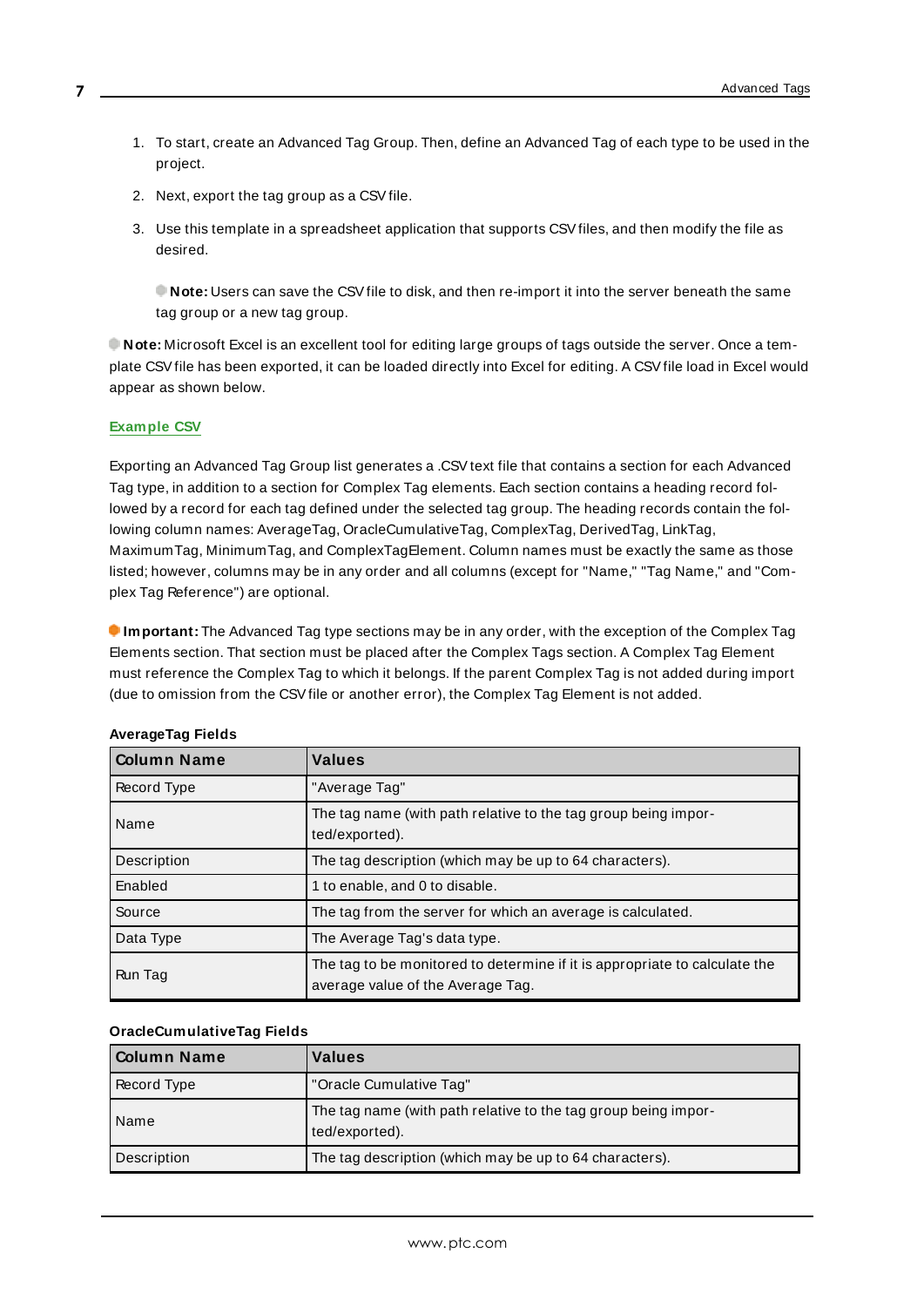| Column Name   | <b>Values</b>                                                         |
|---------------|-----------------------------------------------------------------------|
| Enabled       | 1 to enable, and 0 to disable.                                        |
| Source        | The tag from the server for which the cumulative value is calculated. |
| Data Type     | The Oracle Cumulative Tag's data type.                                |
| Maximum Value | The maximum value of the tag being used.                              |

### **ComplexTag Fields**

| <b>Column Name</b> | <b>Values</b>                                                                                              |
|--------------------|------------------------------------------------------------------------------------------------------------|
| Record Type        | "Complex Tag"                                                                                              |
| Name               | The tag name (with path relative to the tag group being impor-<br>ted/exported).                           |
| Description        | The tag description (which may be up to 64 characters).                                                    |
| Enabled            | 1 to enable, and 0 to disable.                                                                             |
| Update By          | Options include Rate or Trigger.                                                                           |
| Rate               | The value for the update rate.                                                                             |
| <b>Rate Units</b>  | Options include milliseconds, seconds, minutes, hours, or days.                                            |
| Trigger Tag        | The tag from the server that triggers the Complex Tag update.                                              |
| Complete Tag       | The tag from the server that is set once a Complex Tag update has been<br>sent to all subscribing clients. |

# **DerivedTag Fields**

| <b>Column Name</b> | <b>Values</b>                                                                        |
|--------------------|--------------------------------------------------------------------------------------|
| Record Type        | "Derived Tag"                                                                        |
| Name               | The tag name (with path relative to the tag group being impor-<br>ted/exported).     |
| Description        | The tag description (which may be up to 64 characters).                              |
| Enabled            | 1 to enable, and 0 to disable.                                                       |
| Data Type          | The Derived Tag's data type.                                                         |
| Expression         | The expression to be executed by the tag.                                            |
| Run By             | Options include Rate or Trigger.                                                     |
| Rate               | The value for the update rate.                                                       |
| <b>Rate Units</b>  | Options include milliseconds, seconds, minutes, hours, or days.                      |
| Trigger Tag        | The tag from the server that triggers the expression to be evaluated/run.            |
| Complete Tag       | The tag from the server that is set once the expression has been eval-<br>uated/run. |

# **LinkTag Fields**

| l Column Name | <b>Values</b>                                                                    |
|---------------|----------------------------------------------------------------------------------|
| Record Type   | "Link Tag"                                                                       |
| Name          | The tag name (with path relative to the tag group being impor-<br>ted/exported). |
| Description   | The tag description (which may be up to 64 characters).                          |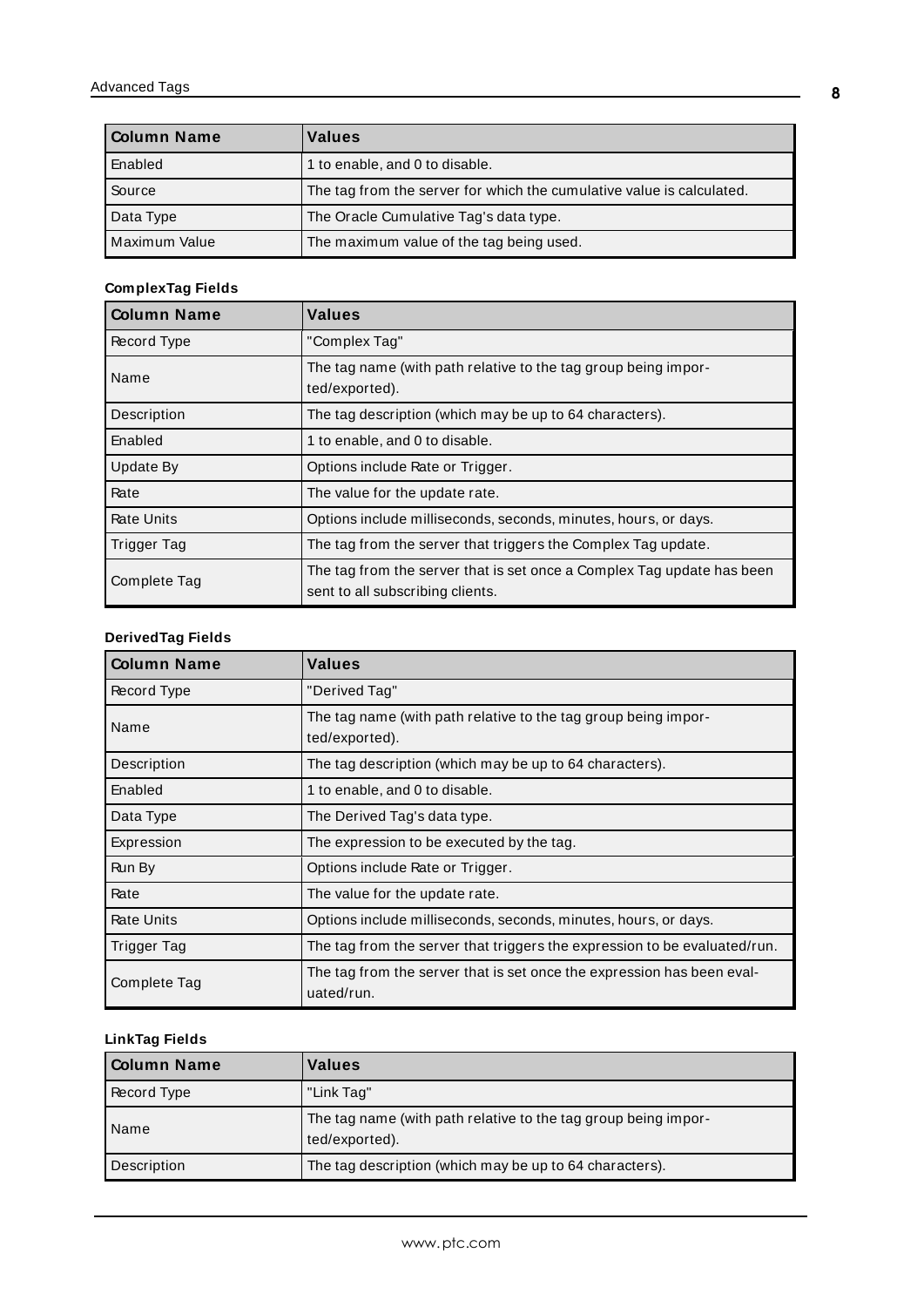| <b>Column Name</b> | <b>Values</b>                                                                                                                                                                |
|--------------------|------------------------------------------------------------------------------------------------------------------------------------------------------------------------------|
| Enabled            | 1 to enable, and 0 to disable.                                                                                                                                               |
| Input Tag          | The server tag used as the source of the link.                                                                                                                               |
| Output Tag         | The server tag used as the destination of the link.                                                                                                                          |
| Dead Value         | The value written to the Output if the Input is of bad quality.                                                                                                              |
| Link Mode          | Options include On Data Change of Input Tag, On Data Change of Input<br>Tag (Ignore Initial Update), and On Interval.                                                        |
| Link Rate          | The link rate is in milliseconds.                                                                                                                                            |
| <b>Trigger Tag</b> | The tag value compared to the Value parameter using the Comparison<br>parameter.                                                                                             |
| Comparison         | Options include the following:<br>Trigger Tag == Value<br>Trigger Tag != Value<br>Trigger Tag > Value<br>Trigger Tag >= Value<br>Trigger Tag < Value<br>Trigger Tag <= Value |
| Value              | The Value compared to the Trigger Tag.                                                                                                                                       |
| Trigger Link Mode  | Options include Always, While Trigger Comparison True, and On Trigger<br>Comparison True.                                                                                    |
| Trigger Scan Rate  | The trigger scan rate in milliseconds.                                                                                                                                       |

# **MaximumTag Fields**

| <b>Column Name</b> | <b>Values</b>                                                                                                   |
|--------------------|-----------------------------------------------------------------------------------------------------------------|
| Record Type        | "Maximum Tag"                                                                                                   |
| Name               | The tag name (with path relative to the tag group being impor-<br>ted/exported).                                |
| Description        | The tag description (which may be up to 64 characters).                                                         |
| Enabled            | 1 to enable, and 0 to disable.                                                                                  |
| Input Tag          | The tag from the server for which a maximum value is calculated.                                                |
| Data Type          | The Maximum Tag's data type.                                                                                    |
| Run Tag            | The tag to be monitored to determine if it is appropriate to calculate the<br>maximum value of the Maximum Tag. |

# **MinimumTag Fields**

| <b>Column Name</b> | <b>Values</b>                                                                    |
|--------------------|----------------------------------------------------------------------------------|
| Record Type        | "Minimum Tag"                                                                    |
| Name               | The tag name (with path relative to the tag group being impor-<br>ted/exported). |
| Description        | The tag description (which may be up to 64 characters).                          |
| Enabled            | 1 to enable, and 0 to disable.                                                   |
| Input Tag          | The tag from the server for which a minimum value is calculated.                 |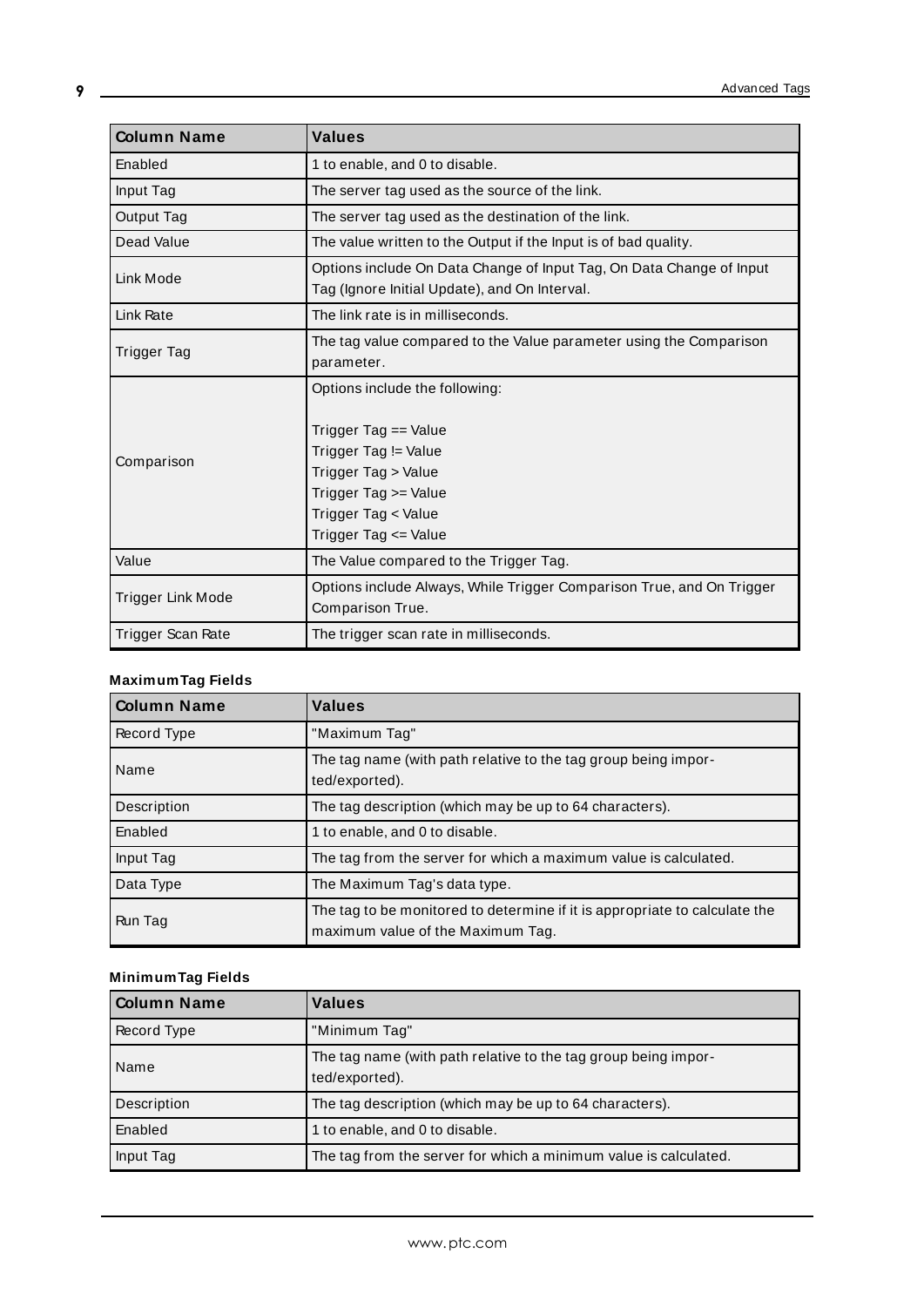| Column Name | <b>Values</b>                                                                                                   |
|-------------|-----------------------------------------------------------------------------------------------------------------|
| Data Type   | The Minimum Tag's data type.                                                                                    |
| Run Tag     | The tag to be monitored to determine if it is appropriate to calculate the<br>minimum value of the Minimum Tag. |

#### **ComplexTagElement Fields**

| <b>Column Name</b>    | <b>Values</b>                                                               |
|-----------------------|-----------------------------------------------------------------------------|
| Complex Tag Reference | The Complex Tag to which the element belongs.                               |
| Tag Name              | The server tag that is inserted into the Complex Tag.                       |
| Insert By             | Options include Rate or Trigger.                                            |
| Rate                  | The value for the update rate.                                              |
| <b>Rate Units</b>     | Options include milliseconds, seconds, minutes, hours, or days.             |
| Trigger Tag           | The tag from the server that triggers the element insertion.                |
| Complete Tag          | The tag from the server that is set once the element insertion is complete. |

### <span id="page-9-0"></span>**See Also: [Advanced](#page-10-0) Tag Types**

### **Importing a CSV Tag List into the Server**

Once the tag list has been edited, it can be re-imported into the server by clicking **File** | **Import CSV**.

<span id="page-9-1"></span>**Note:** This option is only available when an Advanced Tag Group is selected.

### **Using Other Characters as the Delimiter**

When utilizing a CSV file that does not use a comma or semi-colon delimiter, do one of the following:

- 1. Save the project in XML. Then, perform mass configuration on the XML file instead of using CSV.
- <span id="page-9-2"></span>2. Perform a search-and-replace on the delimiter in the CSVfile and then replace the delimiter with a comma or semicolon. The delimiter being used by the server (either comma or semi-colon) must be set to the replacement character.

For more information, refer to Options - General in the server help file.

| : DerivedTag            |                                                  |                               |                                                    |                                                                                                                    |               |          |                                                 |                                                               |                                                          |       |
|-------------------------|--------------------------------------------------|-------------------------------|----------------------------------------------------|--------------------------------------------------------------------------------------------------------------------|---------------|----------|-------------------------------------------------|---------------------------------------------------------------|----------------------------------------------------------|-------|
|                         |                                                  |                               |                                                    |                                                                                                                    |               |          |                                                 |                                                               |                                                          |       |
| Record Type Name        |                                                  | Description Enabled Data Type |                                                    | Expression                                                                                                         | <b>Run By</b> | Rate     | <b>Rate Units Tripper Tag</b>                   |                                                               | Complete Tag                                             |       |
|                         | Derived Tag Mirute Counter.Counter Engine        |                               | 1 DWord                                            | TAG (Simulator,Device), Minute Counter, Staging Counter) + 1                                                       | Trigger       |          | 1 seconds                                       | AdvancedTags, Minute Counter, Current Min y Old Min           | Simulator Device1.Minute Counter.Counter Engine Complete |       |
|                         | Derived Tag Minute Counter.Current Min v Old Min |                               | 1 DWood                                            | NOTITAG (Simulator,Device), Minute Counter,Current Min) us T&G (Simulator,Device), Minute Counter, Old Min Count?) | Rate          |          | SO milliteconds                                 |                                                               |                                                          |       |
|                         |                                                  |                               |                                                    |                                                                                                                    |               |          |                                                 |                                                               |                                                          |       |
| <b>LinkTeg</b>          |                                                  |                               |                                                    |                                                                                                                    |               |          |                                                 |                                                               |                                                          |       |
|                         |                                                  |                               |                                                    |                                                                                                                    |               |          |                                                 |                                                               |                                                          |       |
| <b>Record Type Name</b> |                                                  | Description Enabled Input Tag |                                                    | Output Tag                                                                                                         |               |          | Dead Value Tripper Mode Update Rate Tripper Tag |                                                               | Comparison                                               | Value |
| Link Tag                | Minute Counter, Counter Complete Repet           |                               | 1 Simulator.Device1.Minute Counter.Static Zero     | Simulator Device1. Minute Counter Counter Engine Complete                                                          |               | On Value |                                                 | 5000 AdvancedTags.Minute Counter.Current Min y Old Min        | Tag on Value                                             |       |
| Link Tag                | Minute Counter, Counter Final Output Frigine     |                               | 1 Simulator.Device1.Minute Counter.Staging Counter | Simulator Device L.Minute Counter Final Count Minutes                                                              |               | On Value |                                                 | 1000 Simulator.Device1.Minute Counter.In Cycle Sim            | Tag as Value                                             |       |
| Link Tag                | Minute Counter, Current Min Reset                |                               | 1 Simulator Device1 Minute Counter Static Zero     | Simulator Device1. Minute Counter Current Min                                                                      |               | On Value |                                                 | 50 Simulator.Device1.Minute Counter.In Cycle Sim              | Tag I= Value                                             |       |
| Link Tag                | Minute Counter, Final Count Minutes Reset        |                               | 1 Simulator.Device1.Minute Counter.Static Zero     | Simulator Device1 Minute Counter Final Count Minutes                                                               |               | On Value |                                                 | 3000 Simulator.Device1.Minute Counter.In Cycle Sim            | Tag != Value                                             |       |
| Link Tag                | Minute Counter, Move Current Min to Old Min      |                               | 1 Simulator.Device1.Minute Counter.Current Min     | Simulator.Device1.Minute Counter.Old Min Count                                                                     |               | On Value |                                                 | 500 Simulator Device1.Minute Counter Counter Engine Complete  | Tag != Value                                             |       |
| Link Tag                | Minute Counter, Staging Counter Output Engine    |                               | AdvancedTags Minute Counter Counter Engine         | Simulator.Device1.Minute Counter.Staging Counter                                                                   |               | On Value |                                                 | 1000 Simulator Device1.Minute Counter Counter Engine Complete | Tag In Value                                             |       |
| Link Tag                | Minute Counter, Staging Counter Reset            |                               | 1 Simulator.Device1.Minute Counter.Static Zero     | Simulator.Device1.Minute Counter.Staging Counter                                                                   |               | On Value |                                                 | 500 Simulator Device1.Minute Counter In Oycle Sim             | Tag In Value                                             |       |
| Link Tag                | Minute Counter Start Time                        |                               | System Time                                        | Simulator Device1. Minute Counter Start Time                                                                       |               | On Value |                                                 | 1000 Simulator Device1.Minute Counter.In Oycle Sim            | <b>Tag In Value</b>                                      |       |
| Link Tag                | Minute Counter. System Min to Current Min        |                               | System. Time Minute                                | Simulator Device1. Minute Counter Current Min                                                                      |               | On Value |                                                 | 50 Simulator.Device1.Minute Counter.In Cycle Sim              | Tag Is Value                                             |       |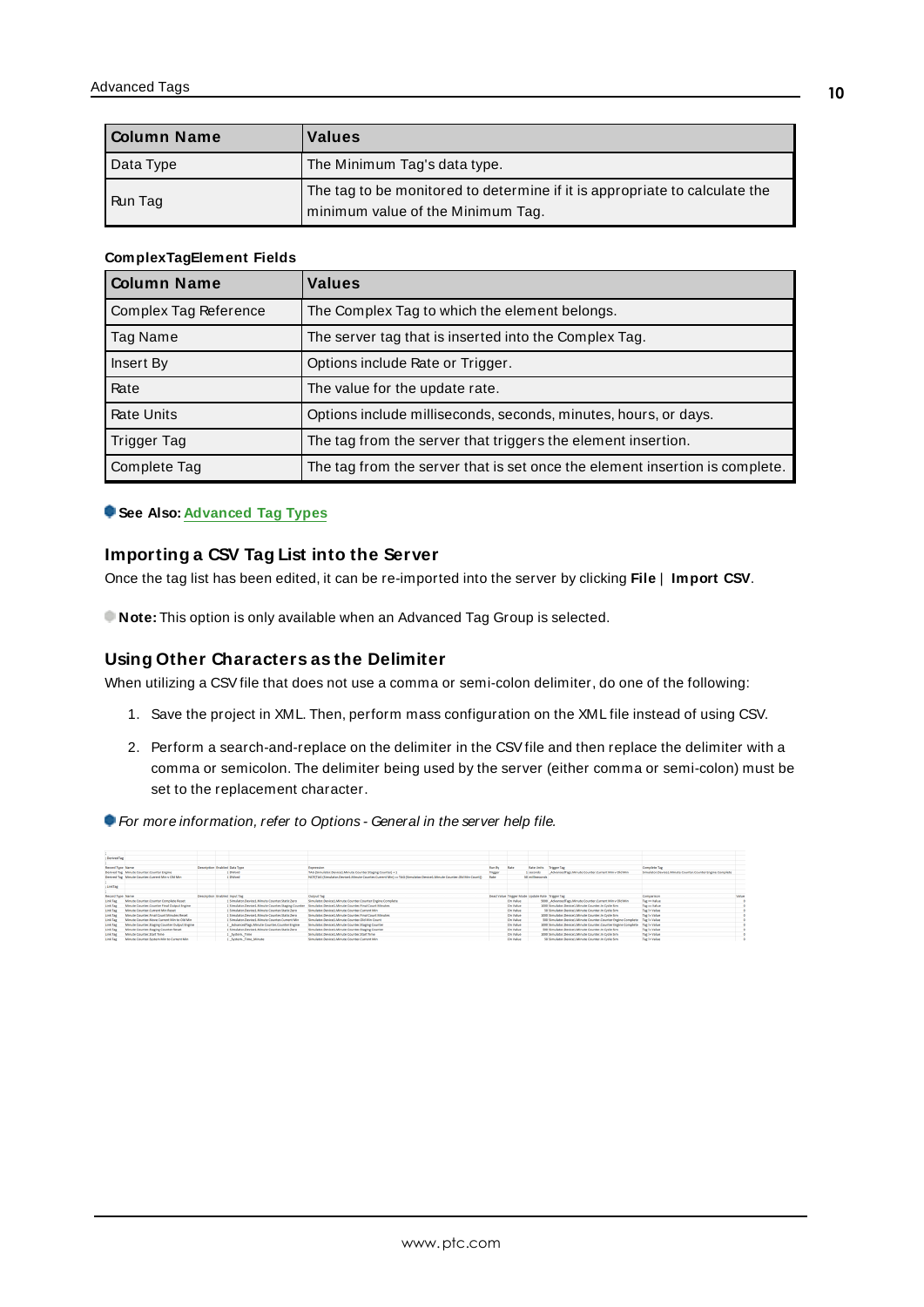# <span id="page-10-0"></span>**Advanced Tag Types**

Select a link from the following list to obtain specific information for the Advanced Tag of interest.

**[Average](#page-11-0) Tags [Complex](#page-13-0) Tags [Derived](#page-15-0) Tags Link [Tags](#page-17-0) [M aximum](#page-21-0) Tags [M inimum](#page-23-0) Tags Oracle [Cumulative](#page-24-0) Tags**

### **Identification**

All Advanced Tags' property dialogs include an Identification section that contains parameters available to all Advanced Tags. Users may create multiple Advanced Tags by utilizing the options displayed in this section.

| Identification |              |        |
|----------------|--------------|--------|
| Tag Type:      | Average<br>÷ |        |
| Name:          | Tag          | P<br>- |
| Description:   |              |        |

**Tag Type:** This parameter specifies the tag type. When creating a new tag, users set this value to the desired tag type through the drop-down menu. When editing an existing tag, this parameter displays the tag type of the tag being edited and cannot be changed.

**Name:** This parameter specifies the name of the tag. The name can be up to 256 characters in length and cannot contain periods, double quotes or start with an underscore.

**Show Tag List:** When clicked, this button displays the **Tags** dialog used to select a tag under the currently selected node in the Project View. If the selected node has no tags, this parameter is disabled. For more information, refer to **Tag [List.](#page-11-1)**

**Note:** To open and close the tag list, press **Alt+L**.

**Description:** This parameter attaches a comment to a tag. The description may be a string of up to 64 characters.

**Previous:** When clicked, this button selects the previous tag in the tag list. It is disabled if a new tag is being created (or if there is no previous tag).

**Next:** When clicked, this button selects the next tag in the tag list. It is disabled if a new tag is being created (or if there is no next tag).

**New:** When clicked, this button creates a new tag. This cancels any edits made to the current tag.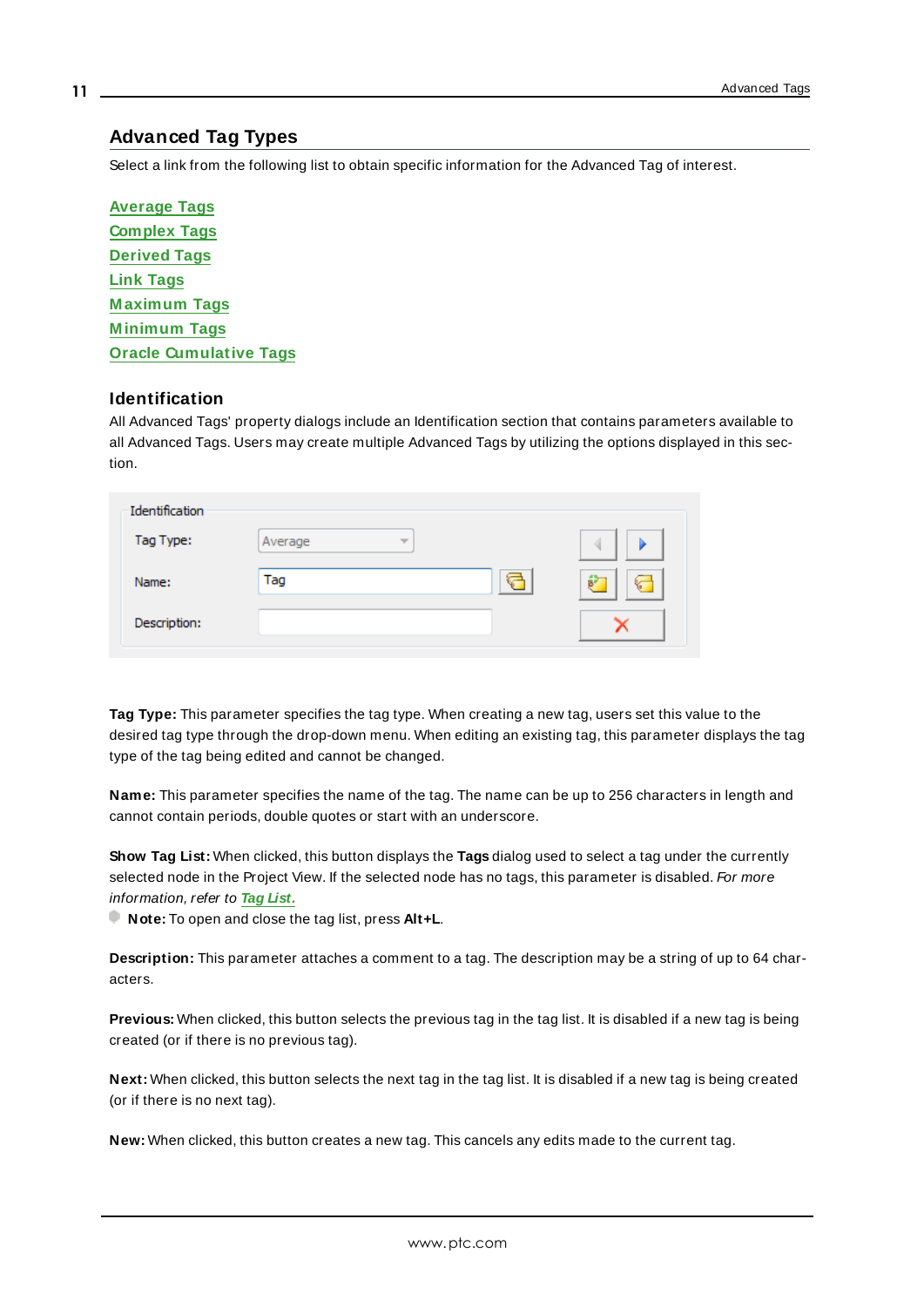**Duplicate:** When clicked, this button duplicates the current tag. It applies any edits to the current tag and then create a new tag that is a copy of the current tag. The tag name is unique among sibling tags.

**Delete:** When clicked, this button deletes the current tag. Afterward, the dialog moves to the next tag in the list. If no tag follows, the dialog moves to the previous tag in the list. If there are neither following nor preceding tags, the dialog defaults to creating a new tag.

<span id="page-11-1"></span>**Enabled:** This parameter specifies the state of the tag. Tags that are enabled have references to other server tags and do computational work. Tags that are disabled have no references to server tags and do no work.

### **Tag List**

The Tags list displays all the tags under the currently selected tag group and is used to select a tag for editing.

| Tags              |           |             | x      |
|-------------------|-----------|-------------|--------|
| <b>Tag Name</b>   | Data Type | Description | Select |
| Average)          | Double    |             |        |
| Complex           | String    |             | Close  |
| Derived           | Double    |             | Help   |
| Link              | String    |             |        |
| Maximum<br>ь      | Double    |             |        |
| Minimum           | Double    |             |        |
| Oracle Cumulative | Word      |             |        |
|                   |           |             |        |
|                   |           |             |        |

# <span id="page-11-0"></span>**Average Tags**

When enabled, Average Tags calculate an average of a tag's value over time. Averaging is initiated by the value of a Run Tag transitioning from zero to non-zero. The rate that the Average Tag is updated from the server with a new value comes from the update / scan rate assigned to the tag to be averaged. The default scan rate is 100 milliseconds.

**Note:** Array tags are not supported.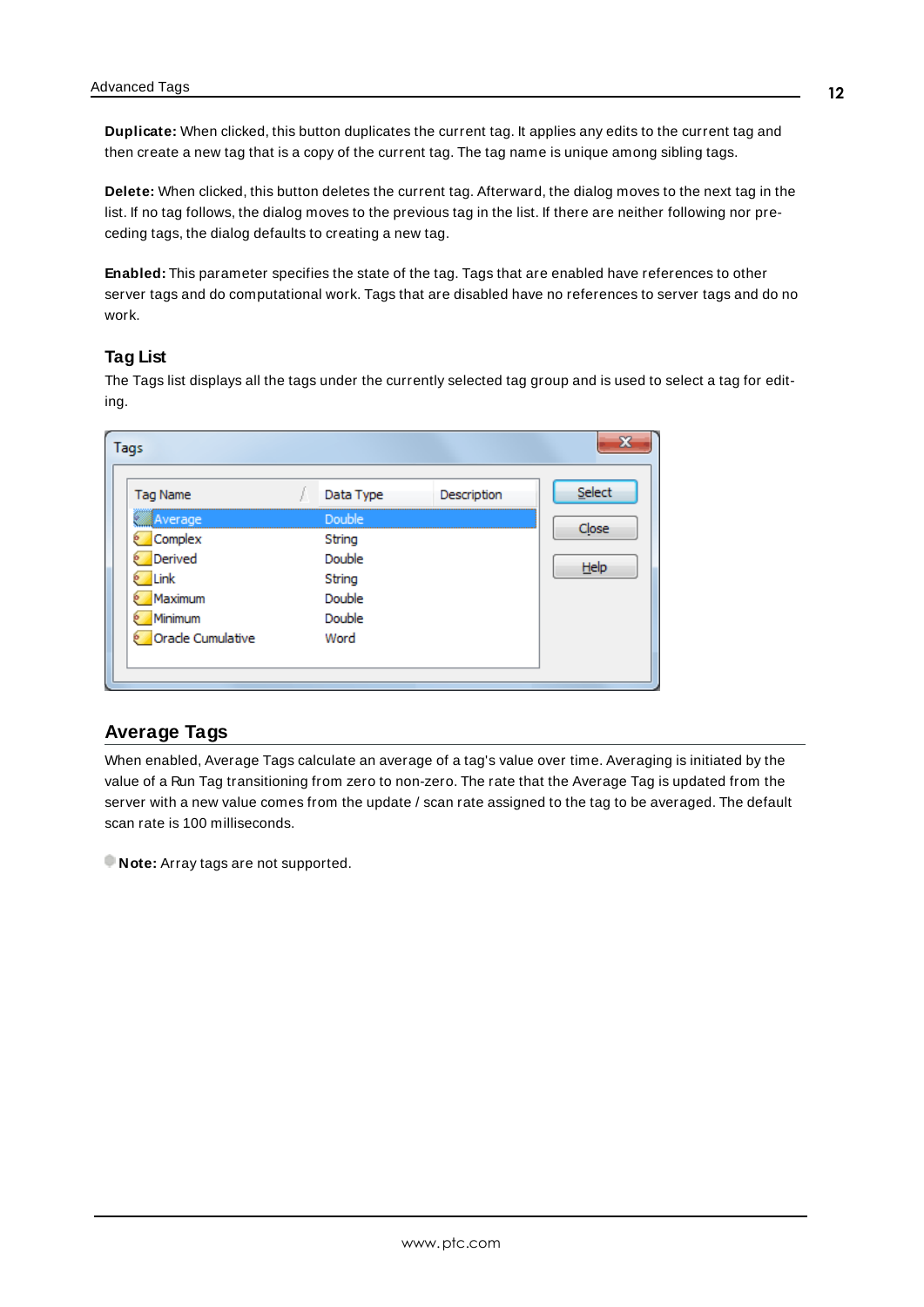| Average Tag      |               |       | $\mathbf{x}$ |
|------------------|---------------|-------|--------------|
| Identification   |               |       |              |
| Tag Type:        | Average<br>▼  |       | Þ            |
| Name:            |               | ₹     | æ            |
| Description:     |               |       |              |
| Configuration    |               |       |              |
| Average:         |               |       | $\mathbf{r}$ |
| Data type:       | <b>Double</b> |       |              |
| Run:             |               |       | $\mathbf{r}$ |
| <b>V</b> Enabled | OK<br>Cancel  | Apply | Help         |

Descriptions of the Configuration parameters are as follows:

- **Average:** This parameter specifies the tag from the server for which an average is calculated.
- **.** Data **Type:** This parameter specifies the data type of the Average Tag. **Note:** Although Double is the only data type available in the Tag Properties, users can request a different data type in the OPC Client. The server takes ownership for coercing the data.
- **Run:** This parameter specifies the tag to be monitored to determine if it is appropriate to calculate the average value of the Average Tag. If the Run Tag's value is zero when the Average Tag is first requested by a client application, the Average Tag has no value. Whenever the Run Tag's value transitions from zero to a non-zero value, the Average Tag begins calculating a new average. The frequency of the calculation is based on the scan rate of the Average Tag, so intermediate average values are reported to client applications. When the Run Tag's value transitions back to zero, the last average value is maintained and reported to the client applications.

#### **Example**

A tag that measures the temperature at a location (with a scan rate of 60000 milliseconds) would update the Average Tag with the following values every minute:

72.3 @10:00 72.5 @10:01 72.9 @10:02 73.4 @10:03 72.4 @10:04 71.6 @10:05 71.2 @10:06 70.5 @10:07

If the Trigger Tag successfully transitioned from zero to one, the Average Tag would show the following values:

72.3 @10:00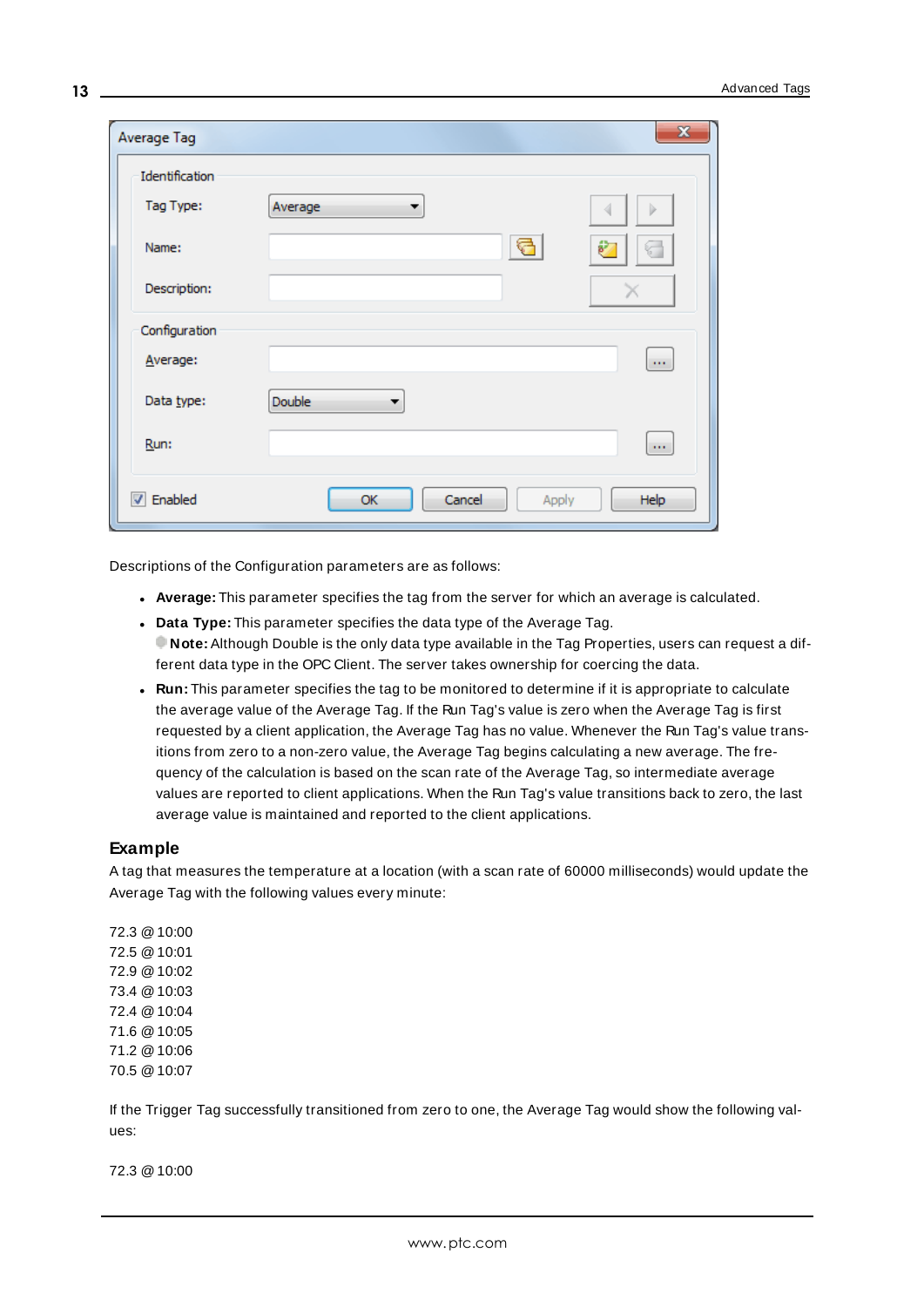72.4 @10:01 72.6 @10:02 72.8 @10:03 72.7 @10:04 72.6 @10:05 72.3 @10:06 72.1 @10:07

**Note:** If the quality of the Run Tag or the tag being averaged is bad, the quality of the Average Tag is also bad and averaging stops. To restart, both tags must return to good quality.

### <span id="page-13-2"></span><span id="page-13-0"></span>**Complex Tags**

When enabled, Complex Tags group multiple tags of varying data types as a single complex item or structure. When disabled, they do no work and have a string value of <ComplexUpdate></ComplexUpdate>. Although they are primarily used with Oracle MOC connections, any client can read the tags. The tags return data as an XML string defined by the schema below.

**Note:** Array tags are not supported.

```
<?xml version="1.0" encoding="utf-8"?>
<xs:schema attributeFormDefault="unqualified"
elementFormDefault="qualified"
xmlns:xs="http://www.w3.org/2001/XMLSchema">
 <xs:element name="ComplexUpdate">
 <xs:complexType>
 <xs:sequence>
 <xs:element name="Item">
 <xs:complexType>
 <xs:sequence>
 <xs:element name="Name" type="xs:string" />
 <xs:element name="Value">
 <xs:complexType>
 <xs:simpleContent>
 <xs:extension base="xs:string">
 <xs:attribute name="DataType" type="xs:unsignedByte" use="required" />
 </xs:extension>
 </xs:simpleContent>
 </xs:complexType>
 </xs:element>
 <xs:element name="Quality" type="xs:int" />
<xs:element name="TimeStamp" type="xs:string" />
 </xs:sequence>
 </xs:complexType>
 </xs:element>
 </xs:sequence>
 </xs:complexType>
 </xs:element>
```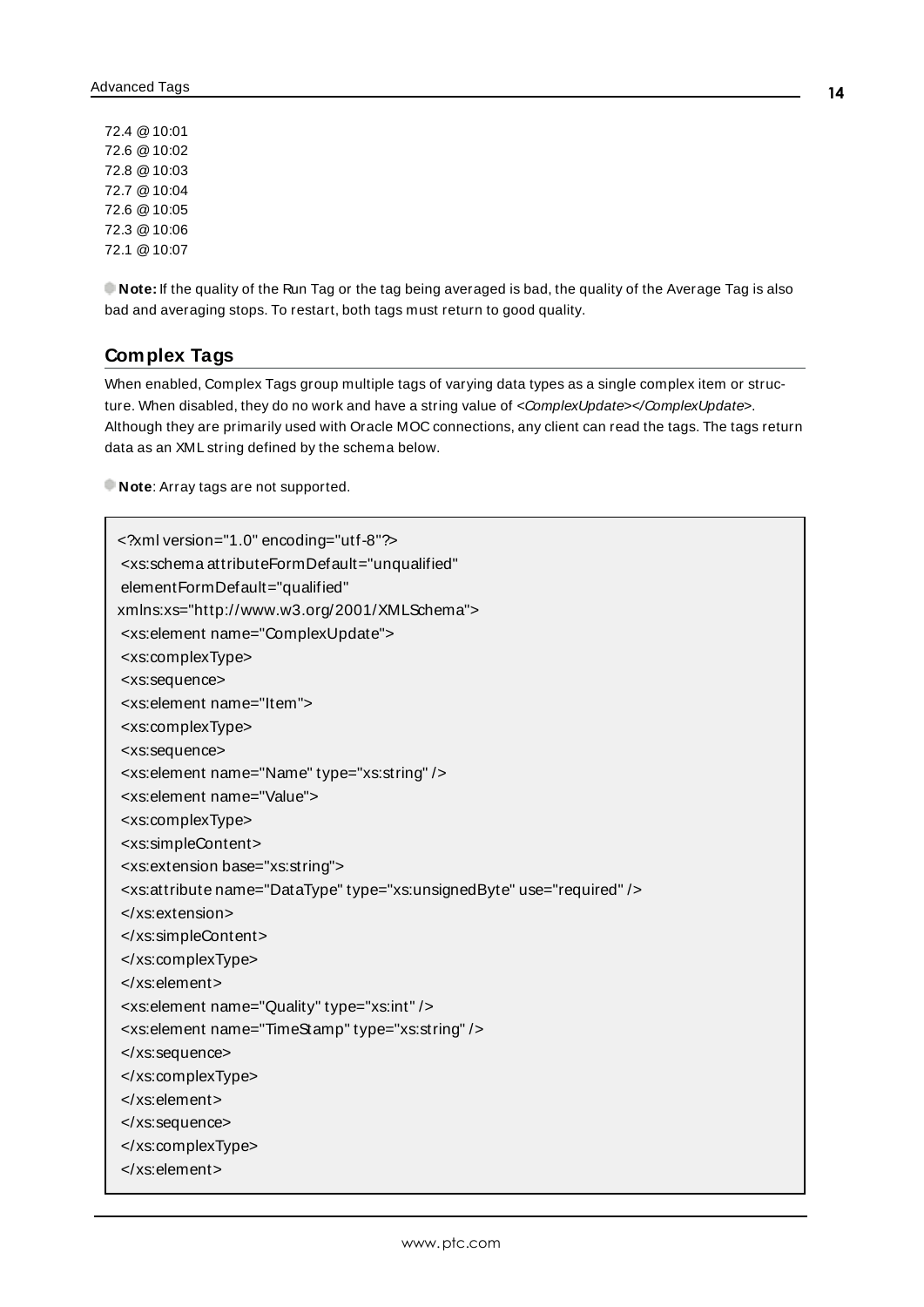### </xs:schema>

<span id="page-14-1"></span>**Note**: The updates grouped in a complex update are not atomic, but are aggregated over a time interval. As a result, clients cannot assume that all updates in a complex update occurred at the same time. To get the time of the update, use the item's timestamp element. The timestamp format of tag elements within a Complex Tag is Windows FILETIME. For more information, see this **[Microsoft](https://docs.microsoft.com/en-us/windows/win32/api/minwinbase/ns-minwinbase-filetime) article**.

| Complex Tag                  |                    | $\mathbf{x}$            |
|------------------------------|--------------------|-------------------------|
| Identification<br>Tag Type:  | Complex<br>۰       |                         |
| Name:                        | c                  |                         |
| Description:                 |                    |                         |
| Configuration<br>Elements:   |                    |                         |
| Tag                          | <b>Inserted By</b> | Ø                       |
|                              |                    | Ø                       |
|                              |                    | $\overline{\mathbb{C}}$ |
|                              |                    |                         |
|                              |                    |                         |
|                              |                    |                         |
| Send complex tag updates by: |                    |                         |
| ◎ Rate:                      | 1<br>seconds       |                         |
| ◎ Trigger:                   |                    | $\mathbf{r}$            |
| Complete:                    |                    | $\mathbf{r}$            |
| $\sqrt{ }$ Enabled           | OK<br>Cancel       | Help<br>Apply           |

**Elements:** This parameter lists tags that are part of the Complex Tag.

<span id="page-14-0"></span>**Note:** Array tags cannot be added to the Element List.

**Add Element:** When clicked, this button launches the Complex Element Property, which is then used to select tags for the Element list.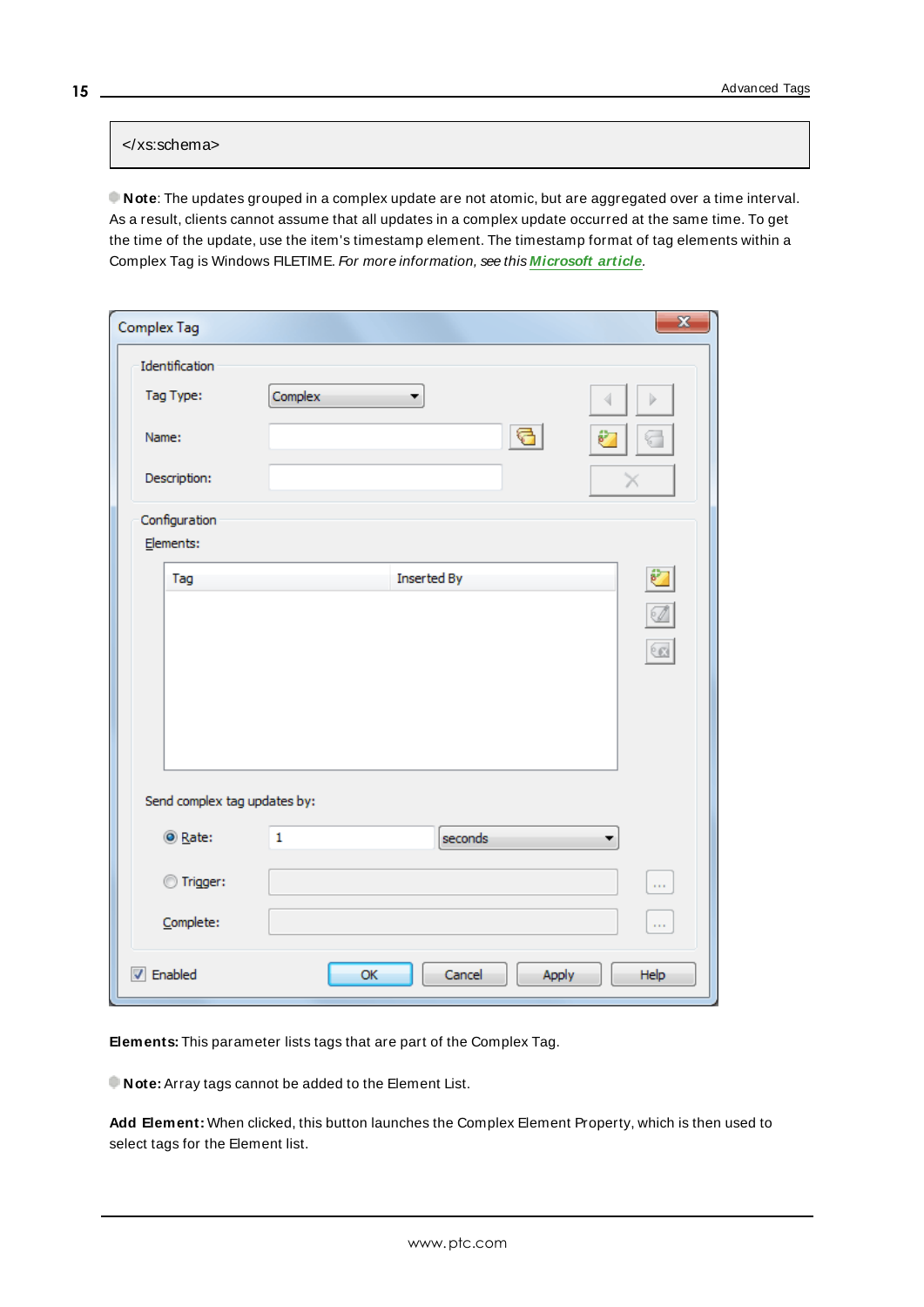<span id="page-15-2"></span>**Modify Element:** When clicked, this button launches the Complex Element Property, which is then used to Modify elements that are highlighted in the Element list.

<span id="page-15-1"></span>**Delete Element:** When clicked, this button deletes elements that are highlighted in the Element list.

**Send complex tag updates by:** This parameter specifies whether complex tag updates are sent by Rate or Trigger. The default setting is Rate. Descriptions are as follows:

<span id="page-15-3"></span><sup>l</sup> **Rate:** When selected, this parameter dictates the rate at which the Complex Tag updates are published. The default setting is 1 second.

**Note:** The range depends on the unit. The range for milliseconds is 10 to 999,999,999. The range for seconds is 1 to 4294967. The range for minutes is 1 to 71582. The range for hours is 1 to 1193. The range for days is 1 to 49. The default unit is seconds.

<span id="page-15-4"></span>**Trigger:** When selected, this parameter dictates the condition at which Complex Tag updates are published. There are two types: **Trigger** and **Complete**. The Trigger Tag's value is monitored for a zero to non-zero transition. When this transition occurs, it results in a Complex Tag update. No additional updates occur until the tag's value is reset to zero and another zero to non-zero transition occurs. When a Complete Tag is provided, the server writes a value of 1 to the Complete Tag (to notify that the update has been completed) once a Complex Tag update has been sent to all subscribing clients. Users can tie this to logic in a controller or other subsystem to indicate that the next complex value is ready to be formulated.

**Note:** Array tags cannot be used as Trigger or Complete tags. Complete tags must have writeable access.

### **Complex Element**

The Complex Element dialog is used to browse for an element and then insert it into complex tag. The element data may be inserted by Rate or Trigger. For descriptions of these options, refer to the parameter descriptions above.

| <b>Complex Element</b> |                                          |                  | x            |
|------------------------|------------------------------------------|------------------|--------------|
| Element:               |                                          | $\mathbf{r}$ and | OK<br>Cancel |
|                        | Insert element data into complex tag by: |                  |              |
| ◎ Rate:                | seconds<br>1<br>▼                        |                  | Help         |
| Trigger:               |                                          | 111              |              |
| Complete:              |                                          | 111              |              |
|                        |                                          |                  |              |

### <span id="page-15-0"></span>**Derived Tags**

Derived Tags are used to provide math and/or logic operations on the value or quality of one or more tags. These functions can be combined to perform complex math routines and evaluations. When enabled, the expression is evaluated. When disabled, the expression is not evaluated and the OPC DA quality of the tag is "Bad - Out of Service."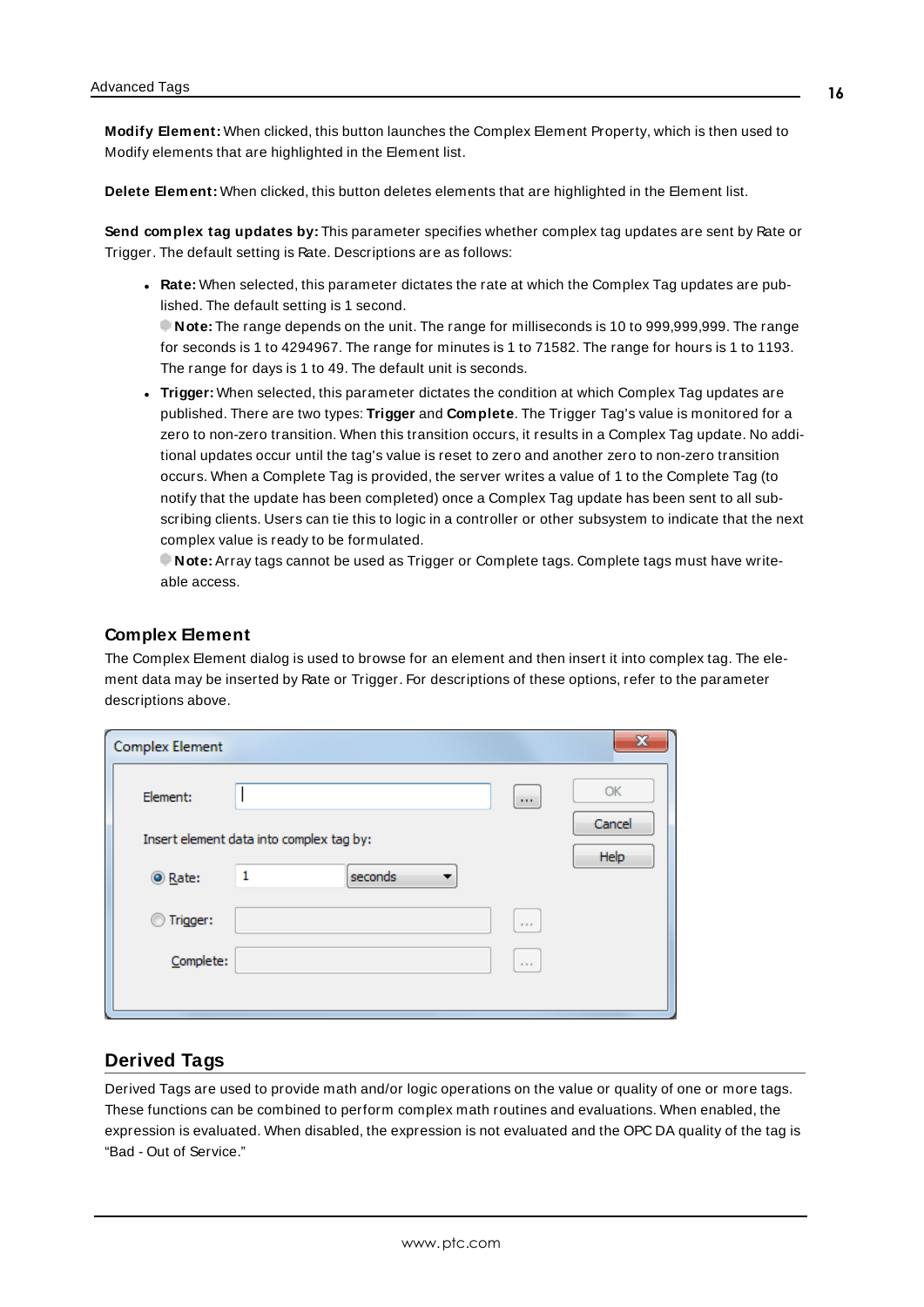#### **Notes:**

- 1. The execution of the string follows standard arithmetic rules. **For more information, refer to [Expression](#page-17-1) Strings.**
- 2. Array tags are not supported.

| Derived Tag        |                         | $\overline{\mathbf{x}}$                   |
|--------------------|-------------------------|-------------------------------------------|
| Identification     |                         |                                           |
| Tag Type:          | Derived<br>▼            |                                           |
| Name:              | 긁                       |                                           |
| Description:       |                         | х                                         |
| Configuration      |                         |                                           |
| Data type:         | Double                  |                                           |
| Expression:        |                         |                                           |
|                    | À.                      | $\dot{\alpha}$<br>$\overline{\checkmark}$ |
| Run expression by: |                         |                                           |
| ◎ Rate:            | $\mathbf{1}$<br>seconds |                                           |
| ◎ Trigger:         |                         | <b>COL</b>                                |
| Complete:          |                         | $\mathbf{r}$                              |
| <b>V</b> Enabled   | OK<br>Cancel<br>Apply   | Help                                      |

Descriptions of the Configuration parameters are as follows:

- **.** Data Type: This parameter specifies the data type of the result of the expression execution. **Note:** If a Derived Tag has a data type of String, the maximum length of the tag's String value is 4096. This limit includes characters in an expression (such as "abc"). Any characters that exceed this limit are truncated.
- **Expression:** This parameter specifies the expression to be executed by the tag.
- <sup>l</sup> **Tag Browser:** When clicked, this button launches the Tag Browser (from which users may locate tags).
- **Check Expressions:** When clicked, this button checks the validity of the selected expression.

**17**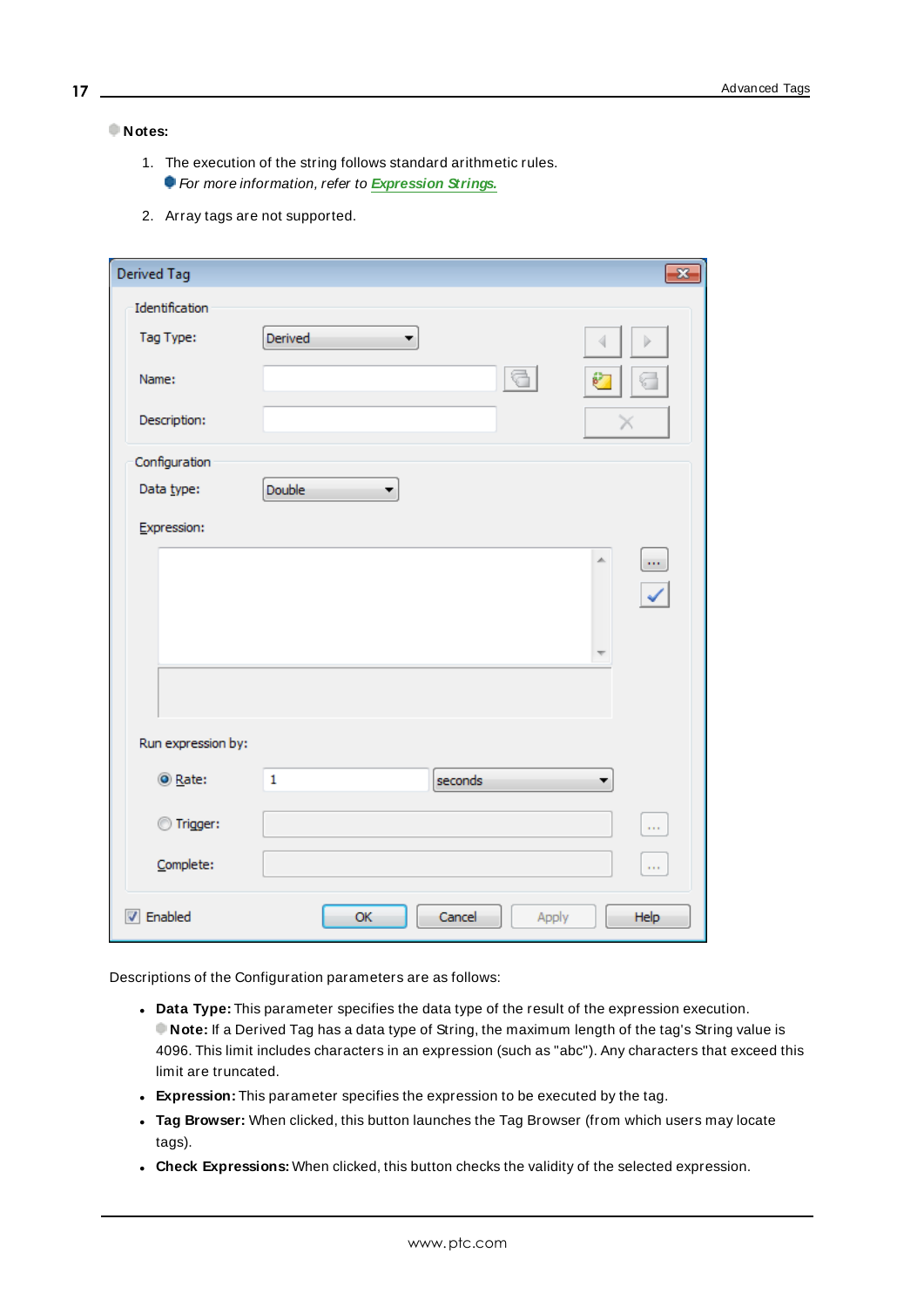- **Run expression by:** This parameter specifies whether the expression is run by Rate or Trigger. The default setting is Rate. Descriptions are as follows:
	- **Rate:** When selected, this parameter dictates the rate at which the expression is evaluated/run. The default setting is 1 second. **Note:** The range depends on the unit. The range for milliseconds is 10 to 999,999,999. The range for seconds is 1 to 4294967. The range for minutes is 1 to 71582. The range for hours is 1 to 1193. The range for days is 1 to 49. The default unit is seconds.
	- **Trigger:** When selected, this parameter dictates the condition at which the expression is evaluated/run. There are two types: **Trigger** and **Complete**. The tag defined in the Trigger field is monitored for a zero to non-zero transition. When this transition occurs, the expression is evaluated/run. No additional updates occur until the tag's value is reset to zero and another zero to non-zero transition occurs. When a Complete Tag is provided, the server writes a value of VARIANT TRUE to the tag defined in the Complete field when the expression is evaluated/run. Users can tie this to logic in a controller or other subsystem to indicate that the evaluation of the expression is complete.

**Note:** If the tag has a Boolean data type, it indicates TRUE. For other data types, the VARIANT\_TRUE value is converted, resulting in -1 for signed data types or "max. value for type" for unsigned data types.

### <span id="page-17-1"></span>**Expression Strings**

Expression strings are used to specify the math formula that is being defined. Expressions are validated for correct syntax and valid format. Array tags cannot be used in an expression.

**Note:** When referencing the value of a tag in the Expression string, the fully qualified item name is preceded by the keyword TAG and enclosed in parentheses. When referencing the quality of a tag in the Expression string, the fully qualified item name is preceded by the keyword QUALITY and enclosed in parentheses.

#### **Example 1:**

TAG(Channel1.Device1.Tag1)

#### **Example 2:**

QUALITY(Channel1.Device1.Tag1)

**Note:** Comments are also supported in Expression strings. Anything after a pound sign (#) is ignored.

#### **Example 3:**

 $TAG(x) + TAG(y)$  # Add tag x and tag y

#### **Example 4:**

QUALITY(x) AND QUALITY(y)  $#$  Examine the quality of tag x and tag y

**Note:** For more information specific to Derived Tags, refer to **[Arithmetic](#page-26-0) Operators**, **[Functions](#page-27-0)**, and **[Logic.](#page-29-0)**

### <span id="page-17-0"></span>**Link Tags**

Link Tags are used to link two server tags. For example, this allows Tag A from Device A to be linked to Tag B from Device B without requiring a third-party client connection. When enabled, a Link Tag writes the value of an Input Tag to an Output Tag, effectively linking the two tags. The Link tag has the string value of <input tag> != <output tag> until the first link occurs, then the string becomes <input tag> == <output tag>. When disabled, a Link Tag does no linking and the OPC DA quality of the tag is "Bad - Out of Service."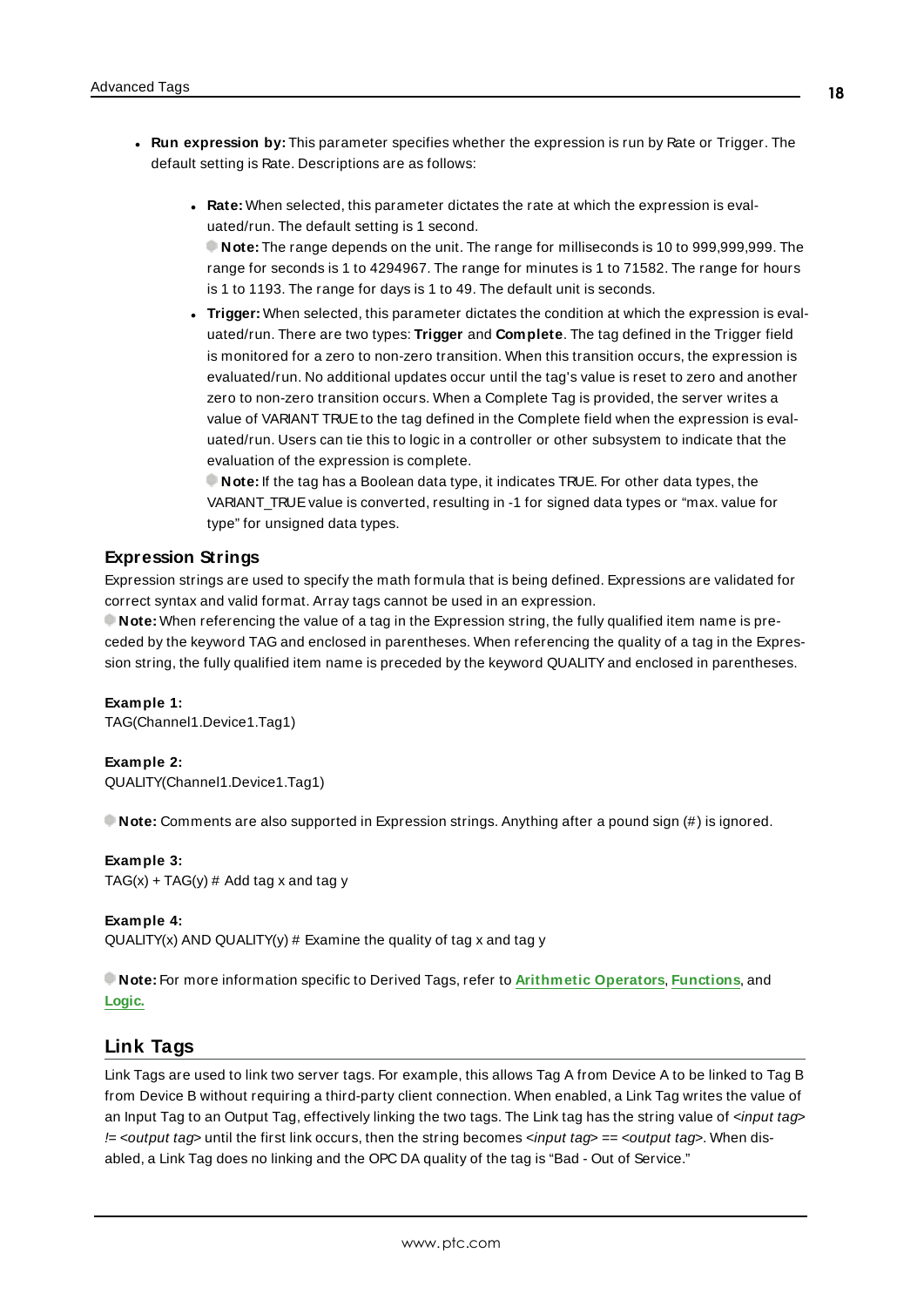| Link Tag           | ×                                                  |
|--------------------|----------------------------------------------------|
| Identification     |                                                    |
| Tag Type:          | Link<br>▼<br>Ь                                     |
| Name:              |                                                    |
| Description:       | ↗                                                  |
| Configuration      |                                                    |
| Input:             | $\cdots$                                           |
| Output:            | $\cdots$                                           |
| Dead Value:        |                                                    |
| Trigger Type:      | Always                                             |
| Trigger Tag:       | $\cdots$                                           |
| Trigger Scan Rate: | $\frac{1}{\sqrt{2\pi}}$<br>milliseconds<br>1000    |
| Comparison:        | Trigger Tag $==$ Value<br>$\overline{\phantom{a}}$ |
| $Value$            | 0                                                  |
| Link Mode:         | On Data Change of Input Tag                        |
| Link Rate:         | $\frac{1}{\sqrt{2}}$<br>1000<br>milliseconds       |
| <b>7</b> Enabled   | OK<br>Cancel<br>Help<br>Apply                      |

#### **See Also: Array Tags**

Descriptions of the Configuration parameters are as follows:

- Input: This parameter specifies the Input Tag, which must be a valid server tag. It is used as the source of the link, and its value is written to the Output Tag. **Note:** The Input and Output fields cannot be the same.
- <sup>l</sup> **Output:** This parameter specifies the Output Tag, which must be a valid server tag. It is used as the destination of the link and is written to using the value of the Input Tag. The Output Tag must be writable.

**Note:** The Input and Output fields cannot be the same.

**.** Dead Value: This parameter specifies the value written to the Output if the Input is of bad quality. This value's data type is the data type of the Output. Users must choose dead values that are within the range of the Output tag's data type to ensure that no data is lost. If the field is left empty, the dead value is disabled. If disabled, the Output's value and quality does not change when the Input is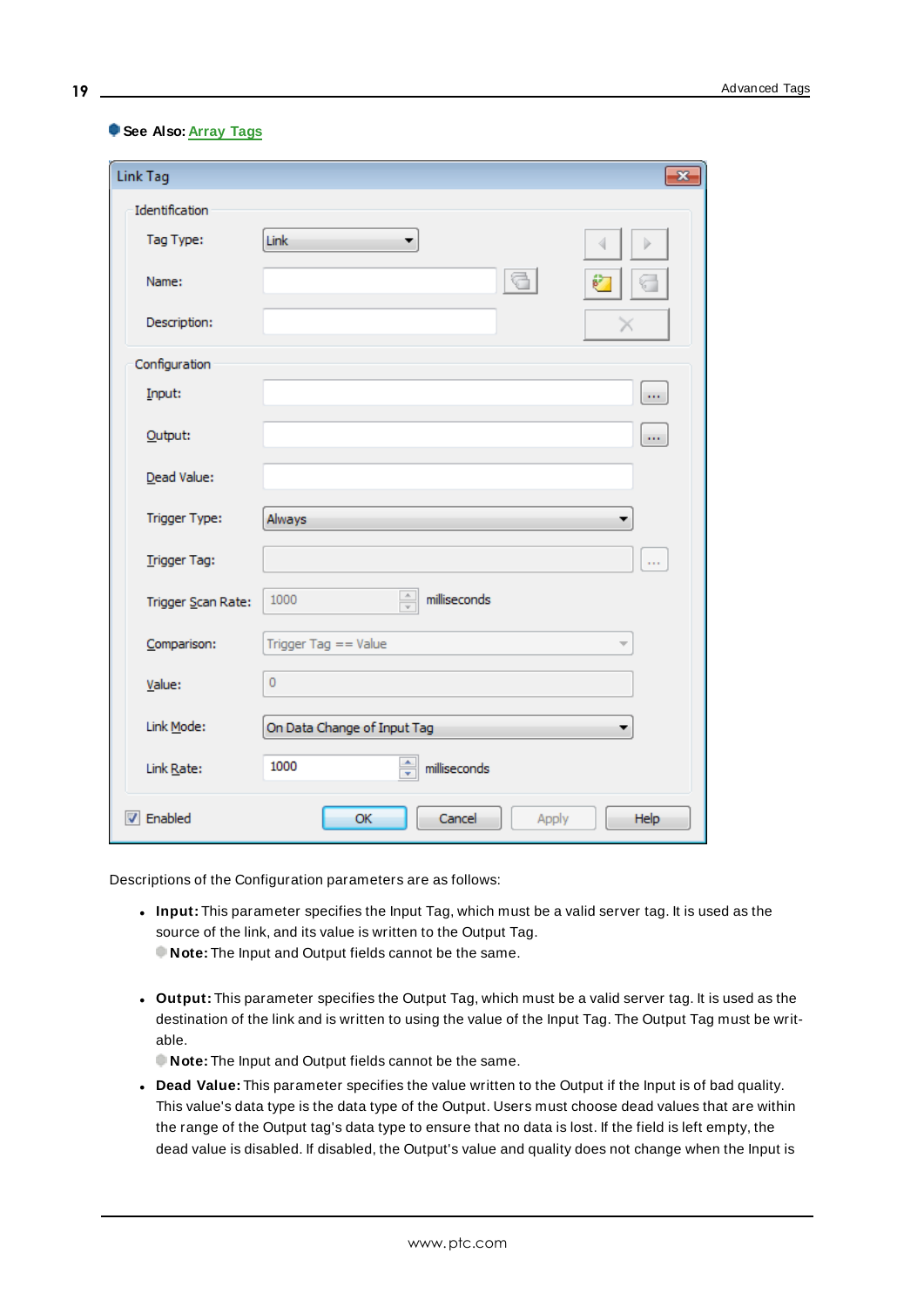bad quality.

**Note:** If the Output is an array tag, each array element is set equal to the Dead Value.

- <sup>l</sup> **Trigger Type:** This parameter specifies when the configured link is active. The options are: Always, While Trigger Comparison True, and On Trigger Comparison True. The default selection is Always. Descriptions of the options are as follows:
	- **Always:** The configured link is active as long as the server is running and the Link Tag is enabled.
	- <sup>l</sup> **While Trigger Comparison True:** The configured link is active when the server is running, the Link Tag is enabled, and the configured trigger comparison evaluates to true. While the logic defined for the trigger in the Comparison and Value fields is satisfied, linking occurs based on the configured Link Mode (i.e. On Data Change of Input Tag or On Interval). When the trigger comparison evaluates to false, no linking occurs.
	- <sup>l</sup> **On Trigger Comparison True:** If the server is running and the Link Tag is enabled, then the input is linked to the output when the logic defined for the trigger in the Comparison and Value fields is satisfied. At that moment, the Input Tag is read and the Output Tag is updated. No link occurs until a change in the trigger value occurs and satisfies the configured trigger logic.
- **Trigger Tag:** This parameter specifies a tag whose value is compared to the Value parameter using the Comparison parameter (such as Trigger Tag == Value). This parameter is only available to configure when the Trigger Type is While Trigger Comparison True or On Trigger Comparison True. **Notes:** The specified tag must be a valid server tag and cannot be an array tag. The Trigger and Output Tags cannot be the same.

Description of the trigger behavior for each of the Trigger Type is as follows:

- <sup>l</sup> **While Trigger Comparison True:** While the Trigger Tag value satisfies the Comparison and Value configuration, the input is linked to the output based on the Link Mode configuration. No link occurs when the trigger comparison is not met.
- <sup>l</sup> **On Trigger Comparison True:** The Trigger Tag is scanned at the configured Trigger Scan Rate. Each time a change in the Trigger Tag value that satisfies the Comparison and Value configuration is detected, a read of the Input Tag occurs and the Output Tag is updated. No link occurs until a change in the trigger value occurs and satisfies the configured trigger logic.
- **Trigger Scan Rate:** This parameter specifies the scan rate of the Trigger Tag. The valid range is 50 1800000000 milliseconds. The default setting is 1000.
- <sup>l</sup> **Comparison:** This parameter specifies the logical comparison between the Trigger Tag value and the Value parameter. Descriptions of the options are as follows:
	- **Trigger Tag > Value:** The trigger tag value is greater than the value.
	- <sup>l</sup> **Trigger Tag >= Value:** The trigger tag value is greater than or equal to the value.
	- <sup>l</sup> **Trigger Tag < Value:** The trigger tag value is less than the value.
	- **Trigger Tag <= Value:** The trigger tag value is less than or equal to the value.
	- **Trigger Tag == Value:** The trigger tag value is equal to the value.
	- **Trigger Tag != Value:** The trigger tag value is not equal to the value.
- Value: This parameter specifies the Value to compare to the value of the Trigger Tag. The data type of this value is equal to the data type of the Trigger Tag.
- **Link Mode:** This parameter specifies the required conditions to initiate the link. The default selection is On Data Change of Input Tag. Descriptions of the options are as follows: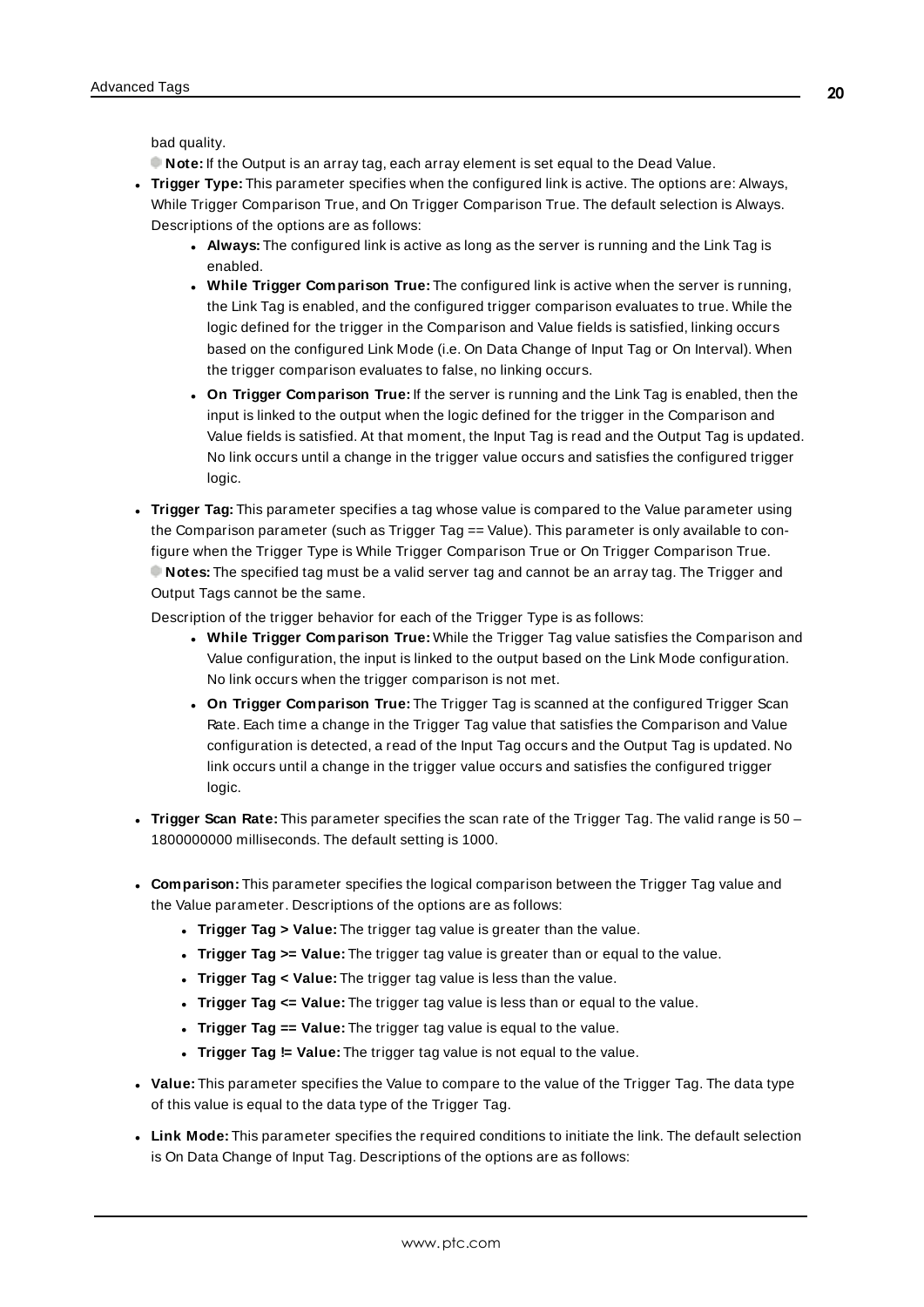<sup>l</sup> **On Data Change of Input Tag:** The input is linked to the output any time the input is good quality and its value changes.

**Tip:** When the link mode is **On Trigger Comparison True**, a true trigger tag input change also causes a link.

- <sup>l</sup> **On Data Change of Input Tag (Ignore Initial Update):** The input is linked to the output anytime that the input value changes, except for the initial update (which is ignored and does not count as an input value change). The Link Tag has the string value <input tag> != <output tag> until after the first update successfully completes. At that time, subsequent updates have the string value <input tag> == <output tag>.
	- **Note:** An initial update of bad quality is not considered an initial update.
- <sup>l</sup> **On Interval:** The input is linked to the output every Link Rate (milliseconds).
- **Link Rate (ms):** The frequency of update as defined in this parameter depends on the chosen Link Mode. The valid range is 50 – 1800000000 milliseconds. The default setting is 1000. Description of the Link Rate for each of the Link Mode options is as follows:
	- <sup>l</sup> **On Data Change of Input Tag:** The configured Link Rate defines the scan rate of the Input Tag. This is the fastest rate at which a change in the Input value may be detected.
	- <sup>l</sup> **On Interval:** The Link Rate defines the rate at which to update the output. Each time the interval elapses, the Input Tag is read and the Output Tag is updated.

**Note:** A link for the On Interval Link Mode requires a read of the Input Tag and a write to the Output Tag. These operations are given priority. If the linking is occurring at a fast rate (such as 50 milliseconds) it is possible that other clients operating in exception-based mode could miss data updates. Make sure that linking is occurring no faster than is required.

#### **See Also: Link [Examples](#page-21-1)**

#### **Array Tags**

Link Tags can be used to link array tags, provided the following:

- The arrays are the same size.
- The arrays are the same data type. Otherwise, the values must be moved from one type to another.

It is best to use arrays with the same dimensions. For more information, refer to the table of examples below.

| <b>Input Array Tag/Type</b> | <b>Output Array Tag/Type</b> | Succeeds w/o Error |
|-----------------------------|------------------------------|--------------------|
| K001[6]                     | K0100[6]                     | Yes                |
| K001[6]                     | K0100[2][3]                  | Yes                |
| K001[2][3]                  | K0100[6]                     | Yes                |
| K001[6]                     | K0100[2][2]                  | No.                |
| K001[6] / Word              | K0100[6] / DWord             | Yes                |
| K001[6] / Float             | K0100[6] / DWord             | <b>No</b>          |

**Note:** The examples above use address syntax from the Simulator Driver and do not include the channel and device names.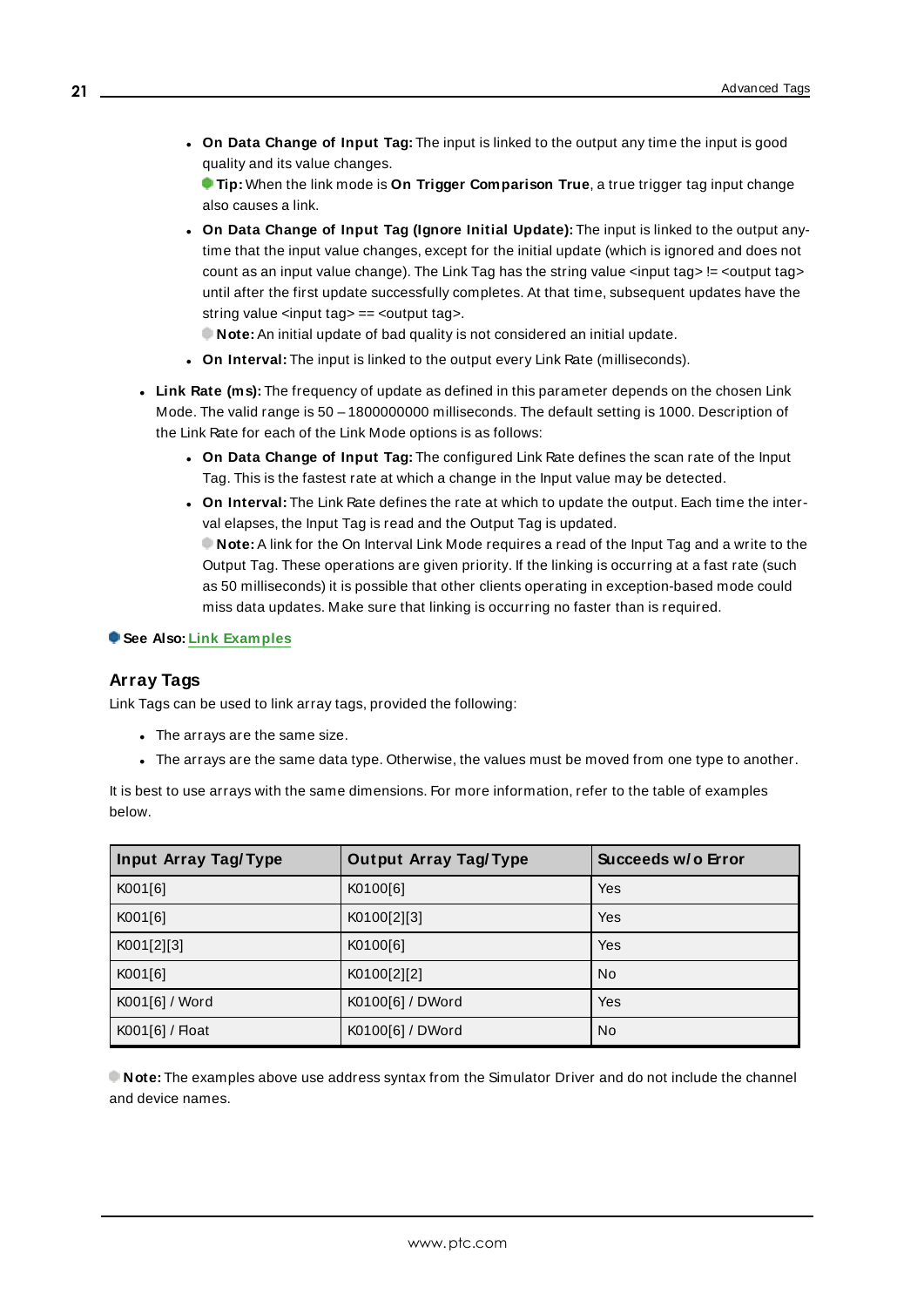# <span id="page-21-1"></span>**Link Behavior Matrix**

| <b>Trigger</b><br><b>Type</b>       | Link<br>M ode                                                     | <b>Link Rate</b><br><b>Behavior</b>                   | <b>Link Behavior</b>                                                                                                                                                                                                                                                                                                                                                                                                                                  |
|-------------------------------------|-------------------------------------------------------------------|-------------------------------------------------------|-------------------------------------------------------------------------------------------------------------------------------------------------------------------------------------------------------------------------------------------------------------------------------------------------------------------------------------------------------------------------------------------------------------------------------------------------------|
| Always                              | On Data<br>Change of<br>Input Tag                                 | Scan Rate of<br>the Input Tag                         | Each detected change in the value of the input tag is writ-<br>ten to the output tag.                                                                                                                                                                                                                                                                                                                                                                 |
| Always                              | On Data<br>Change of<br>Input Tag<br>(Ignore Ini-<br>tial Update) | Scan Rate of<br>the Input Tag                         | After the input tag value has changed at least once, each<br>detected change in the value of the input tag is written to<br>the output tag.                                                                                                                                                                                                                                                                                                           |
| Always                              | On Interval                                                       | Interval to<br>Update the<br>Output Tag               | Each time the link rate elapses, a read of the input tag<br>occurs. When that read completes, the value of the input<br>tag is written to the output tag.                                                                                                                                                                                                                                                                                             |
| While Trigger<br>Comparison<br>True | On Data<br>Change of<br>Input Tag                                 | Scan Rate of<br>the Input Tag                         | If the configured trigger comparison evaluates to true,<br>each detected change in the value of the input tag is writ-<br>ten to the output tag. When the trigger comparison is<br>false, no linking occurs.                                                                                                                                                                                                                                          |
| While Trigger<br>Comparison<br>True | On Data<br>Change of<br>Input Tag<br>(Ignore Ini-<br>tial Update) | Scan Rate of<br>the Input Tag                         | If the configured trigger comparison evaluates to true and<br>the input tag value has changed at least once; each detec-<br>ted change in the value of the input tag is written to the<br>output tag. When the trigger comparison is false, no link-<br>ing occurs.                                                                                                                                                                                   |
| While Trigger<br>Comparison<br>True | On Interval                                                       | Interval to<br><b>Update the</b><br><b>Output Tag</b> | When the trigger comparison initially evaluates to true, a<br>read of the input tag occurs. When that read completes,<br>the value of the input tag is written to the output tag. While<br>the trigger comparison is true, each time the link rate<br>elapses, a read of the input tag occurs. When that read<br>completes, the value of the input tag is written to the out-<br>put tag. When the trigger comparison is false, no linking<br>occurs. |
| On Trigger<br>Comparison<br>True    | N/A                                                               | N/A                                                   | If the trigger tag value changes and the trigger com-<br>parison evaluates to true, a read of the input tag occurs.<br>When that read completes, the value of the input tag is<br>written to the output tag. Only a single write occurs each<br>time the trigger is evaluated as true.                                                                                                                                                                |

# <span id="page-21-0"></span>**Maximum Tags**

When enabled, Maximum Tags calculate the maximum value of a tag's value. Determining the maximum value is initiated by the value of a Run Tag transitioning from zero to non-zero. The rate that the tag is updated from the server with a new value comes from the update / scan rate on the device tag in the server. The default scan rate is 100 milliseconds. Maximum Tags report OPC DA quality of "Bad - Out of Service" when disabled.

**Note:** Array tags are not supported.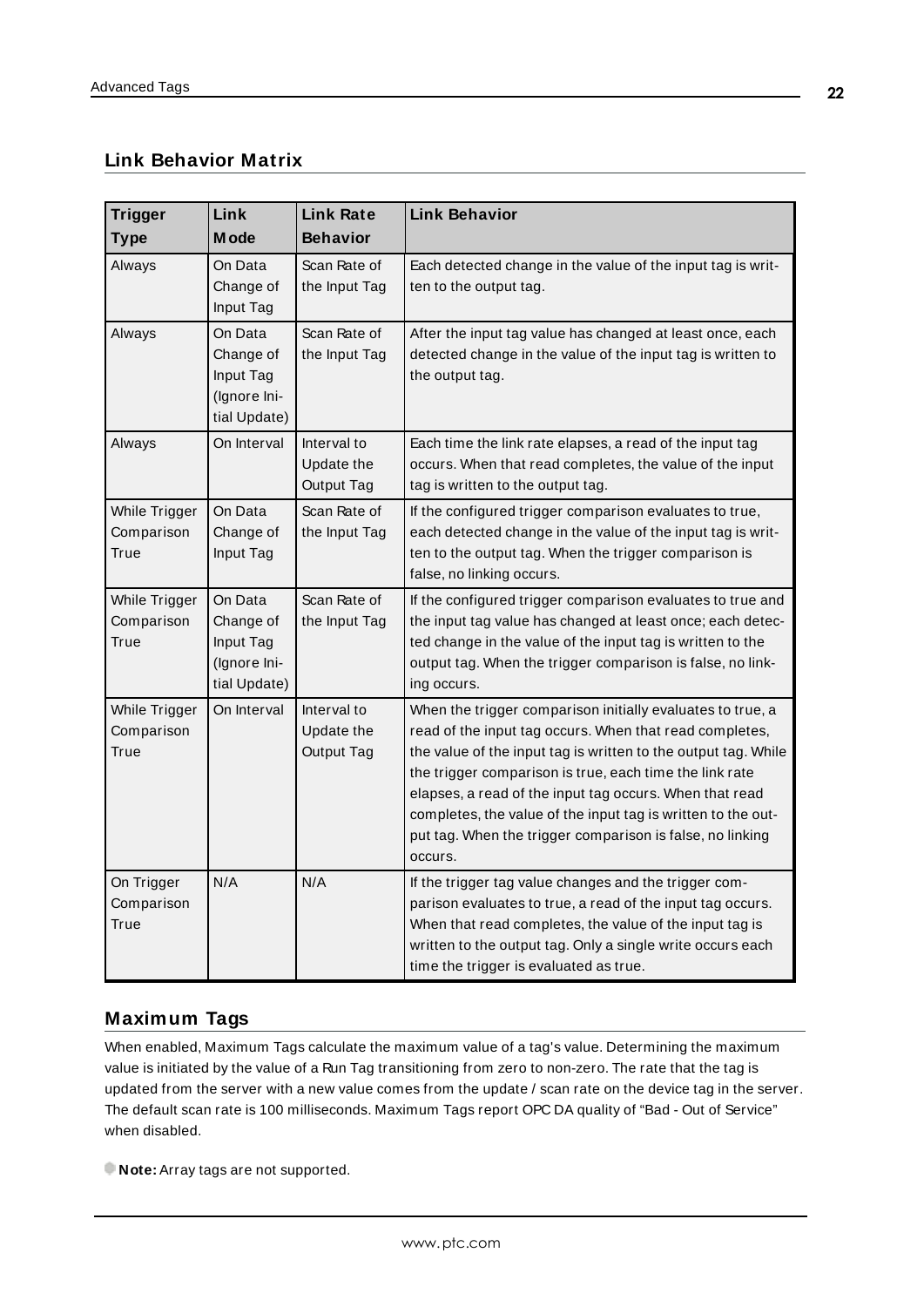| Maximum Tag      |                    | $\mathbf{x}$  |
|------------------|--------------------|---------------|
| Identification   |                    |               |
| Tag Type:        | Maximum<br>▼       |               |
| Name:            | ₹                  | ô.            |
| Description:     |                    |               |
| Configuration    |                    |               |
| Maximum:         |                    | $\mathbf{r}$  |
| Data type:       | <b>Double</b><br>▼ |               |
| Run:             |                    | $\mathbf{r}$  |
| <b>V</b> Enabled | Cancel<br>ОК       | Apply<br>Help |

**Maximum:** This parameter specifies the tag from the server for which a maximum value is calculated.

**Data Type:** This parameter specifies the data type of the Maximum Tag. **Note:** Although Double is the only data type available in the Tag Properties, users can request a different data type in the OPC Client. The server takes ownership for coercing the data.

**Run:** The Run Tag is monitored to determine if it is appropriate to calculate the maximum value of the Maximum Tag. Whenever the Run Tag's value is non-zero, new maximum values are calculated for the Maximum Tag at the scan rate applied to the source tag. The calculation determines whether or not the currently scanned maximum value is higher than the reported maximum value. If it is, it replaces the reported value with the scanned value. When the Run Tag's value transitions back to zero, the last maximum value is maintained and reported to the client application. Upon return to non-zero, the last maintained maximum value is cleared.

#### **Examples**

A tag that measures the temperature at a location (with a scan rate of 60000 milliseconds) would update the Maximum Tag with the following values every minute:

72.3 @10:00 72.5 @10:01 72.9 @10:02 73.4 @10:03 72.4 @10:04 71.6 @10:05 71.2 @10:06 70.5 @10:07

If the Trigger Tag had successfully transitioned from 0 to 1, the Maximum tag would show the following values: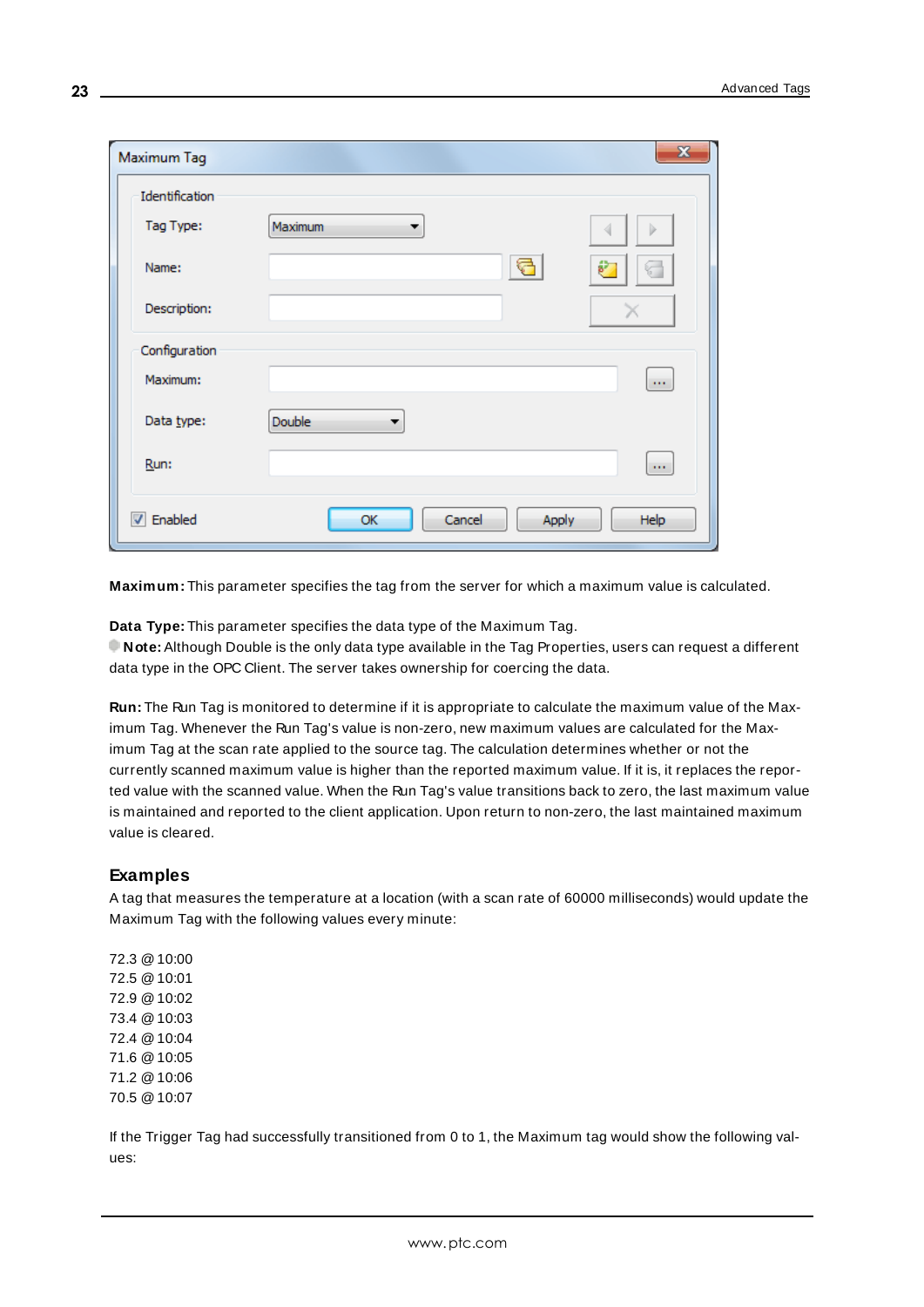72.3 @10:00 72.5 @10:01 72.9 @10:02 73.4 @10:03 73.4 @10:04 73.4 @10:05 73.4 @10:06 73.4 @10:07

#### **Notes:**

- 1. If the quality of the Maximum Tag or the Trigger Tag is bad, the quality of the Maximum Tag is also bad.
- 2. If the quality of the Minimum Tag or the Trigger Tag is bad, calculation of the minimum value stops. For calculation of the minimum value to restart, both tags must return to good quality and the Trigger Tag must successfully transition from zero to non-zero.

### <span id="page-23-0"></span>**Minimum Tags**

When enabled, Minimum Tags calculate the minimum value of a tag's value. Determining the Minimum value is initiated by the value of a Run tag transitioning from zero to non-zero. The rate that the tag is updated from the server with a new value comes from the update/scan rate on the device tag in the server. The default scan rate is 100 milliseconds. Minimum Tags report OPC DA quality of "Bad - Out of Service" when disabled.

| Minimum Tag      |                       | $\mathbf{x}$                  |
|------------------|-----------------------|-------------------------------|
| Identification   |                       |                               |
| Tag Type:        | Minimum<br>▼          | 4                             |
| Name:            |                       | e<br>$\overline{\mathcal{C}}$ |
| Description:     |                       |                               |
| Configuration    |                       |                               |
| Minimum:         |                       | <b>ALC</b>                    |
| Data type:       | Double                |                               |
| Run:             |                       | $\mathbf{r}$                  |
| <b>V</b> Enabled | Cancel<br>OK<br>Apply | Help                          |

**Note:** Array tags are not supported.

**Minimum:** This parameter specifies the tag from the server for which a minimum value is calculated.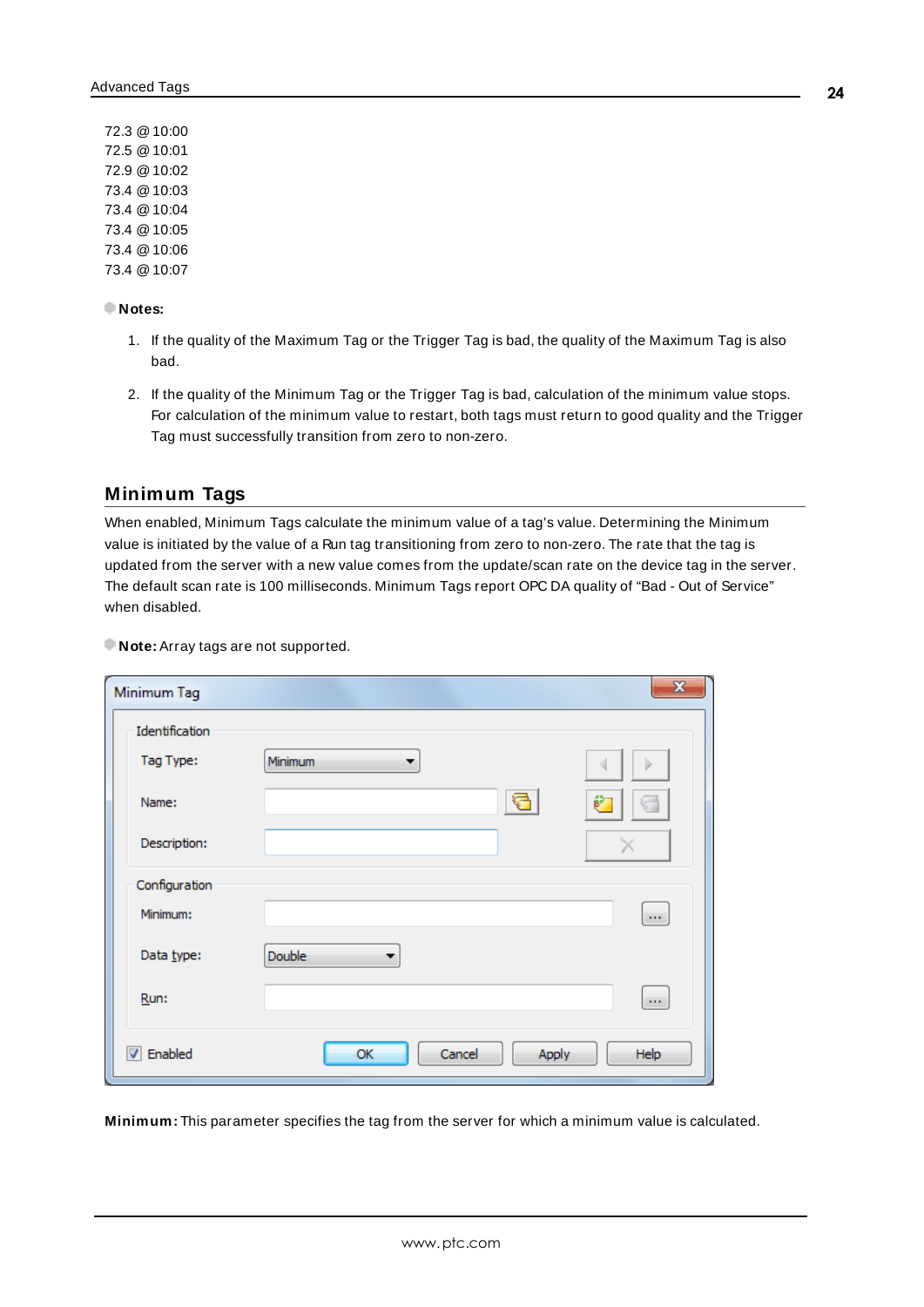**Data Type:** This parameter specifies the data type of the Minimum Tag.

**Note:** Although Double is the only data type available in the Tag Properties, users can request a different data type in the OPC Client. The server takes ownership for coercing the data.

**Run:** The Run Tag is monitored to determine if it is appropriate to calculate the maximum value of the Maximum Tag. Whenever the Run Tag's value transitions from a zero to a non-zero value, a new maximum value is calculated for the Maximum Tag. The calculation determines whether or not the currently scanned maximum value is higher than the reported maximum value. If it is, it replaces the reported value with the scanned value.When the Run Tag's value transitions back to zero, the last maximum value is maintained and reported to the client application.

# **Examples**

A tag that measures the temperature at a location (with a scan rate of 60000 milliseconds) would update the Minimum Tag with the following values every minute:

72.3 @10:00 72.5 @10:01 72.9 @10:02 73.4 @10:03 72.4 @10:04 71.6 @10:05 71.2 @10:06 70.5 @10:07

If the Trigger Tag had successfully transitioned from 0 to 1, the Minimum Tag would show the following values:

72.3 @10:00 72.3 @10:01 72.3 @10:02 72.3 @10:03 72.3 @10:04 71.6 @10:05 71.2 @10:06 70.5 @10:07

**Notes:**

- 1. If the quality of the Minimum Tag or the Trigger Tag is bad, the quality of the Minimum Tag is also bad.
- 2. If the quality of the Minimum Tag or the Trigger Tag is bad, calculation of the minimum value stops. For calculation of the minimum to restart, both tags must return to good quality and the Trigger Tag must successfully transition from zero to non-zero.

# <span id="page-24-0"></span>**Oracle Cumulative**

Oracle Cumulative Tags are specifically designed for Oracle requirements. When enabled, they return the delta between the last value polled and the current value polled from a specific tag. This tag type reports an OPC DA quality of "Bad – out of service" when disabled.

On the first update, the raw value is be sent to the client. Each successive value takes the cumulative value and sends it to the client. Values that cannot be read and that are considered bad quality are skipped and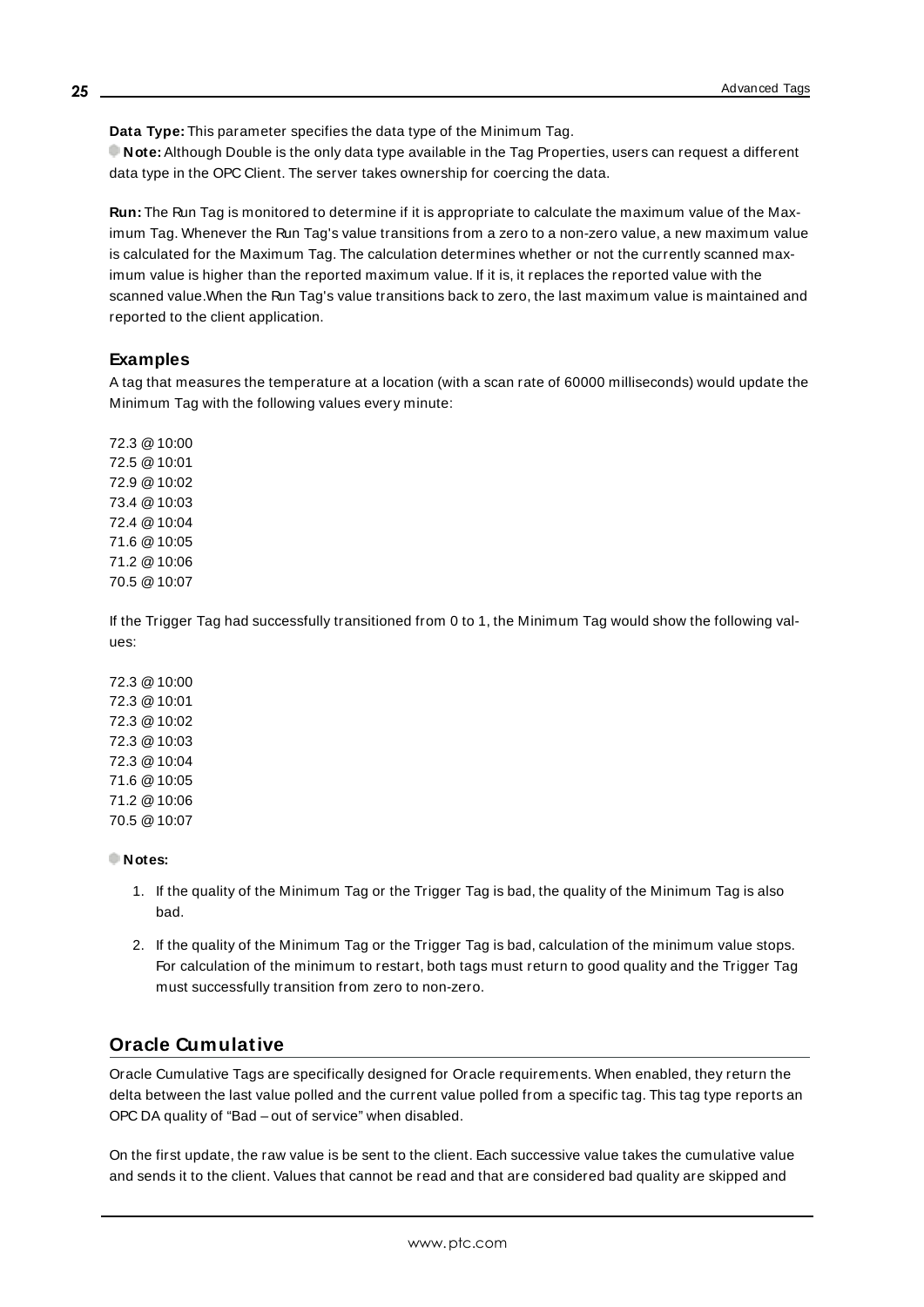the next good value used. To account for rollover, enter the maximum raw value that can be read to calculate the cumulative value appropriately.

**Note:** Array tags are not supported.

| <b>Oracle Cumulative Tag</b> |                       | $\mathbf{x}$ |
|------------------------------|-----------------------|--------------|
| Identification               |                       |              |
| Tag Type:                    | Orade Cumulative      |              |
| Name:                        | 87                    |              |
| Description:                 |                       |              |
| Configuration                |                       |              |
| Cumulative:                  |                       | in i         |
| Data type:                   | Word                  |              |
| Maximum Value:               | 65535                 |              |
| <b>V</b> Enabled             | Cancel<br>OK<br>Apply | Help         |

Descriptions of the Configuration parameters are as follows:

- <sup>l</sup> **Cumulative:** This parameter specifies the tag from the server for which the cumulative value is calculated.
- **.** Data Type: This parameter specifies the data type of the result, which is the value of this tag.
- **Maximum Value:** The Maximum Value should be set to equal the maximum value of the tag being used. For example, if the tag is a counter with a max value of 1000, the Cumulative Tag Maximum Value property should be set to 1000.

### **Examples**

Assume that in calculating the cumulative value for a counter that ranges from 0-100 (set the maximum value to 100), the following samples were read:

5 @10:00 45 @10:01 95 @10:02 4 @10:03

The server would report the following:

 @10:00 (The first Read is the raw value) @10:01 (45-5) @10:02 (95-45) @10:03 (100-95+4)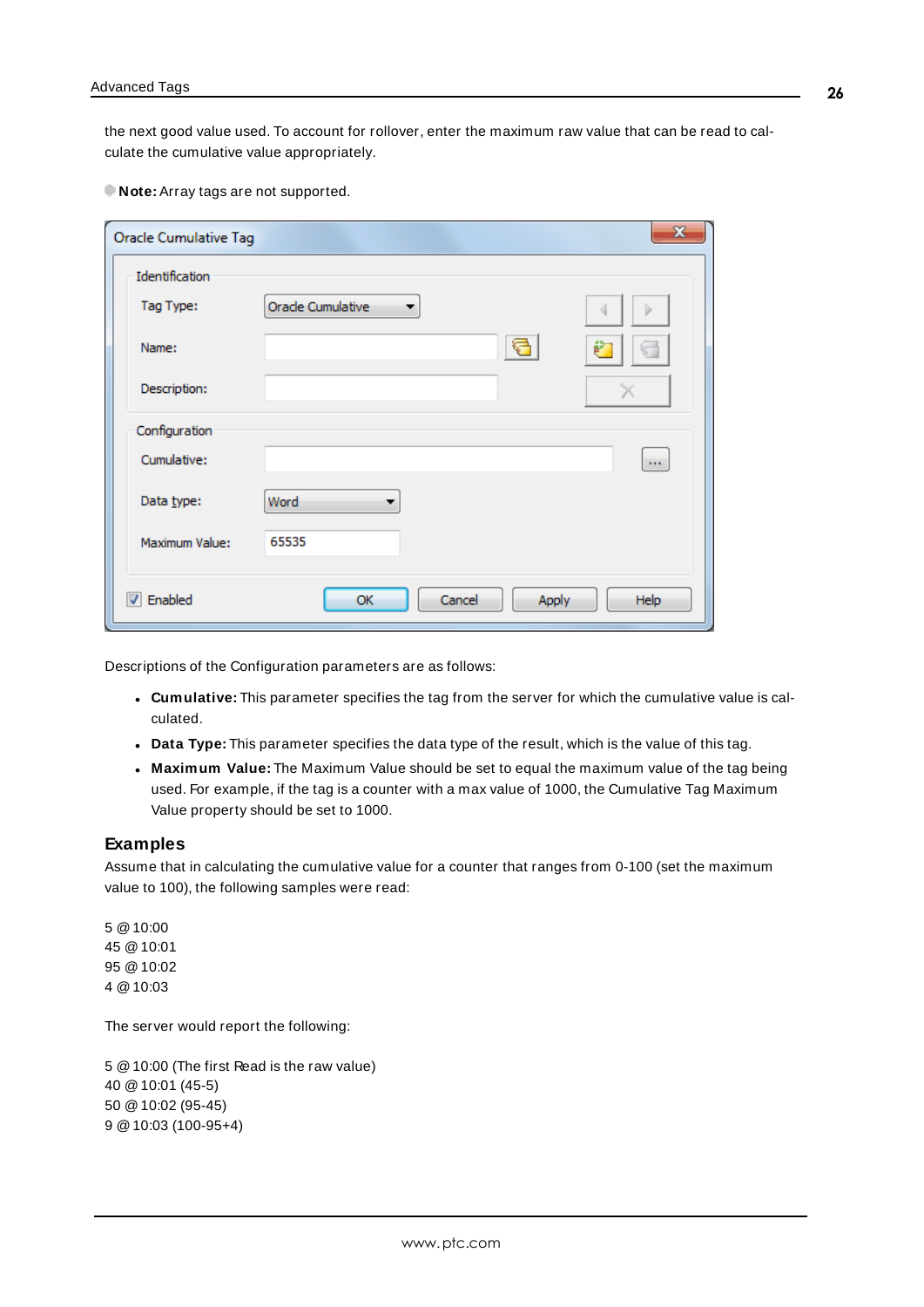# <span id="page-26-0"></span>**Arithmetic Operators**

Arithmetic Operators perform a math process. The result of that process is returned as the value of the Derived tag.

| Important: Arithmetic Operators are specific to Derived Tags. |  |  |
|---------------------------------------------------------------|--|--|
|                                                               |  |  |

| Arithmetic Func- Formula<br>tion |                                                            | <b>Result</b>                                                                                                                                                                                               |
|----------------------------------|------------------------------------------------------------|-------------------------------------------------------------------------------------------------------------------------------------------------------------------------------------------------------------|
| Add*                             | TAG( <tagname>)+TAG(<tag-<br>name</tag-<br></tagname>      | For Numeric Tags, the result of this operation<br>returns the sum of the tag values in the expres-<br>sion.<br>For String Tags, the result of this operation con-<br>catenates all of the strings together. |
| Subtract                         | TAG( <tagname>)-TAG(<tag-<br>name</tag-<br></tagname>      | The result of this operation returns the difference<br>of the tag values in the expression.                                                                                                                 |
| Multiply                         | TAG( <tag-<br>name&gt;)* TAG<tagname>)</tagname></tag-<br> | The result of this operation returns the product of<br>the tag values in the expression.                                                                                                                    |
| <b>Divide</b>                    | TAG( <tagname>)/TAG(<tag-<br>name</tag-<br></tagname>      | The result of this operation returns the divisor of<br>the tag values in the expression.                                                                                                                    |
| Modulo                           | TAG( <tagname>)%TAG(<tag-<br>name&gt;)</tag-<br></tagname> | The result of this operation returns the remainder<br>after division.                                                                                                                                       |

\* At this time, Numeric and String Tag data types cannot be mixed in the same operation.

# **Examples**

| Arithmetic Func- Formula |                                                          | <b>Result</b>                                                                                                                                                                                     |
|--------------------------|----------------------------------------------------------|---------------------------------------------------------------------------------------------------------------------------------------------------------------------------------------------------|
| tion                     |                                                          |                                                                                                                                                                                                   |
| Add Tag                  | TAG(Sim.Device.Add1)+TAG<br>(Sim.Device.Add2)            | If Add1=6 and Add2=71, the result is $77$ .                                                                                                                                                       |
| <b>Add Quality</b>       | QUALITY(Sim.Device.Ad-<br>d1)+QUALITY(Sim.Device.Add2)   | If both the Add1 and the Add2 tags have good qual-<br>ity, the result is 2.<br>If neither tag has good quality, the result is 0.<br>If only one of the tags has good quality, the result<br>is 1. |
| Subtract                 | TAG(Sim.Device.Subtract1)-TAG<br>(Sim.Device.Subtract2)  | If Subtract1 is 5 and Subtract2 is 10, the result is -<br>5.                                                                                                                                      |
| Multiply                 | TAG(Sim.Device.Multiply1)* TAG<br>(Sim.Device.Multiply2) | If Multiply $1=3$ and Multiply $2=4$ , the result is 12.                                                                                                                                          |
| <b>Divide</b>            | TAG(Sim.Device.Divide1)/TAG<br>(Sm.Device.Divide2)       | If Divide $1=5$ and Divide $2=2$ , the result is 2.5.                                                                                                                                             |
| Modulo                   | TAG(Sim.Device.Mod 1 )%TAG<br>(Sim.Device.Mod2)          | If Mod1=5 and Mod2=2, the result is 1.                                                                                                                                                            |

# **Additional Arithmetic Expression Examples**

**Complex Math Polynomial**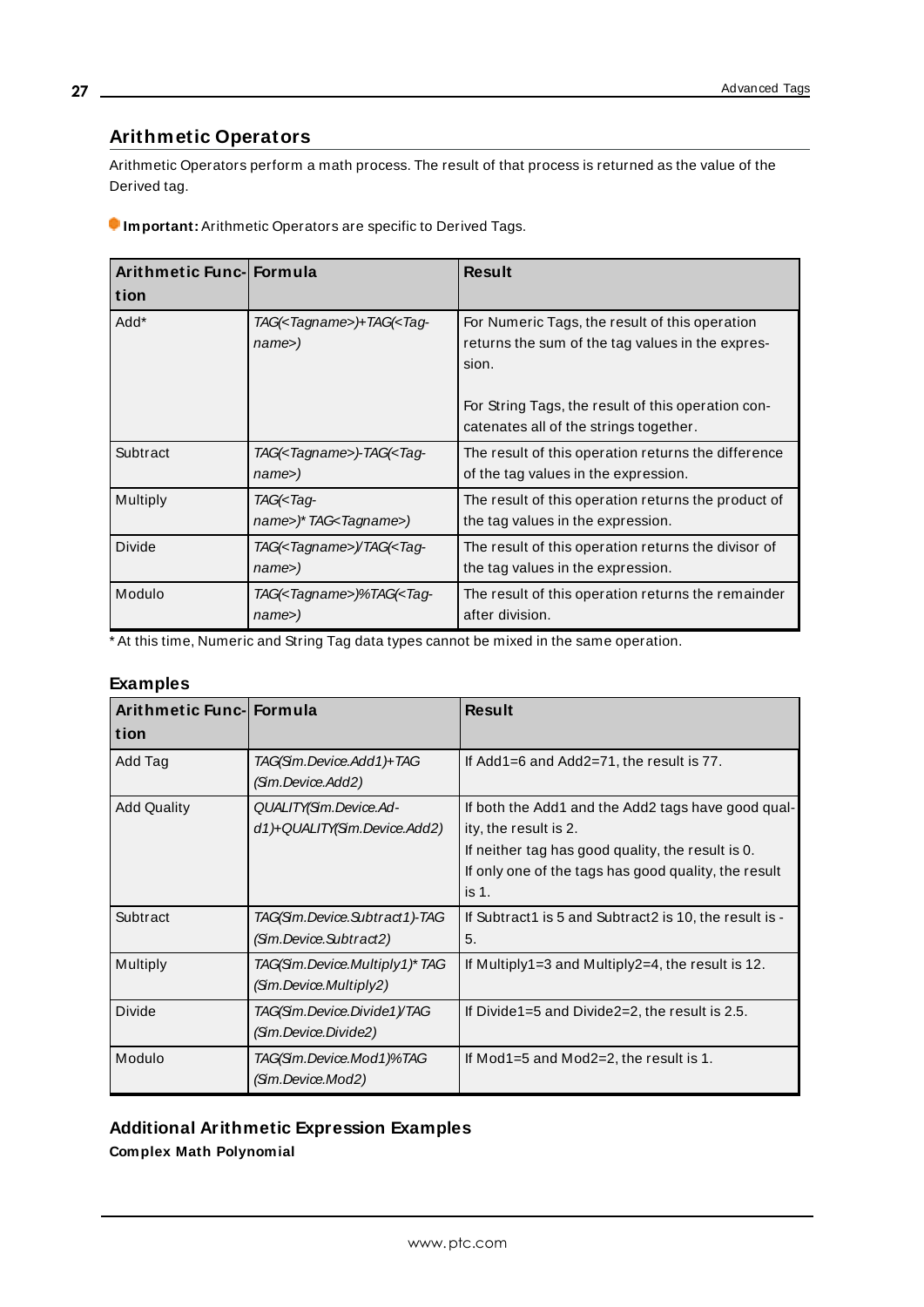(TAG(Sim.Device.Polynomial-Coefficient1)\*(TAG(Sim.Device.Polynomial-X)\* TAG (Sim.Device.Polynomial-X)))

+

-

(TAG(Sim.Device.Polynomial-Coefficient2)\* TAG(Sim.Device.Polynomial-X))

TAG(Sim.Device.Polynomial-Coefficient3)

For this example, assume the following:

Polynomial - Coefficient1 = 6 Polynomial - Coefficient2 = 10 Polynomial - Coefficient3 = 4 Polynomial - CoefficientX= 2

Plugging those values into the equation yields a result of 40.

<span id="page-27-0"></span> $(6*(2*2)) + (10*2) - 4 = 40$ 

# **Functions**

Functions are used to perform a specific calculation on a tag values or expressions. The result of that process is returned as the value of the Derived tag.

**Important:** All Functions are specific to Derived Tags.

| <b>Function</b> | <b>Formula</b>                  | <b>Result</b>                                                                                                                                                           |
|-----------------|---------------------------------|-------------------------------------------------------------------------------------------------------------------------------------------------------------------------|
| Absolute Value  | ABS(TAG( <tagname>))</tagname>  | This function returns the absolute value of the tag<br>value or expression within the parenthesis.                                                                      |
| Arc Cosine      | ACOS(TAG( <tagname>))</tagname> | This function is the inverse of the Cosine function<br>and returns the result as a number with a value<br>range of 0 to 180.<br>Input value range is -1.0 to +1.0.      |
| Arc Sine        | ASIN(TAG( <tagname>))</tagname> | This function is the inverse of the Sine function and<br>returns the result as a number with a value range<br>of -90.0 to 90.0.<br>Input value range is -1.0 to 1.0.    |
| Arc Tangent     | ATAN(TAG( <tagname>))</tagname> | This function is the inverse Tangent function and<br>returns the result as a number with the range of -<br>90.0 to 90.0.<br>There is no input range limit.              |
| Cosine          | COS(TAG( <tagname>))</tagname>  | This function calculates the Cosine of the tag value.<br>The result is a number with the range of -1.0 to 1.0.<br>Although there is no true input limit, the Sine input |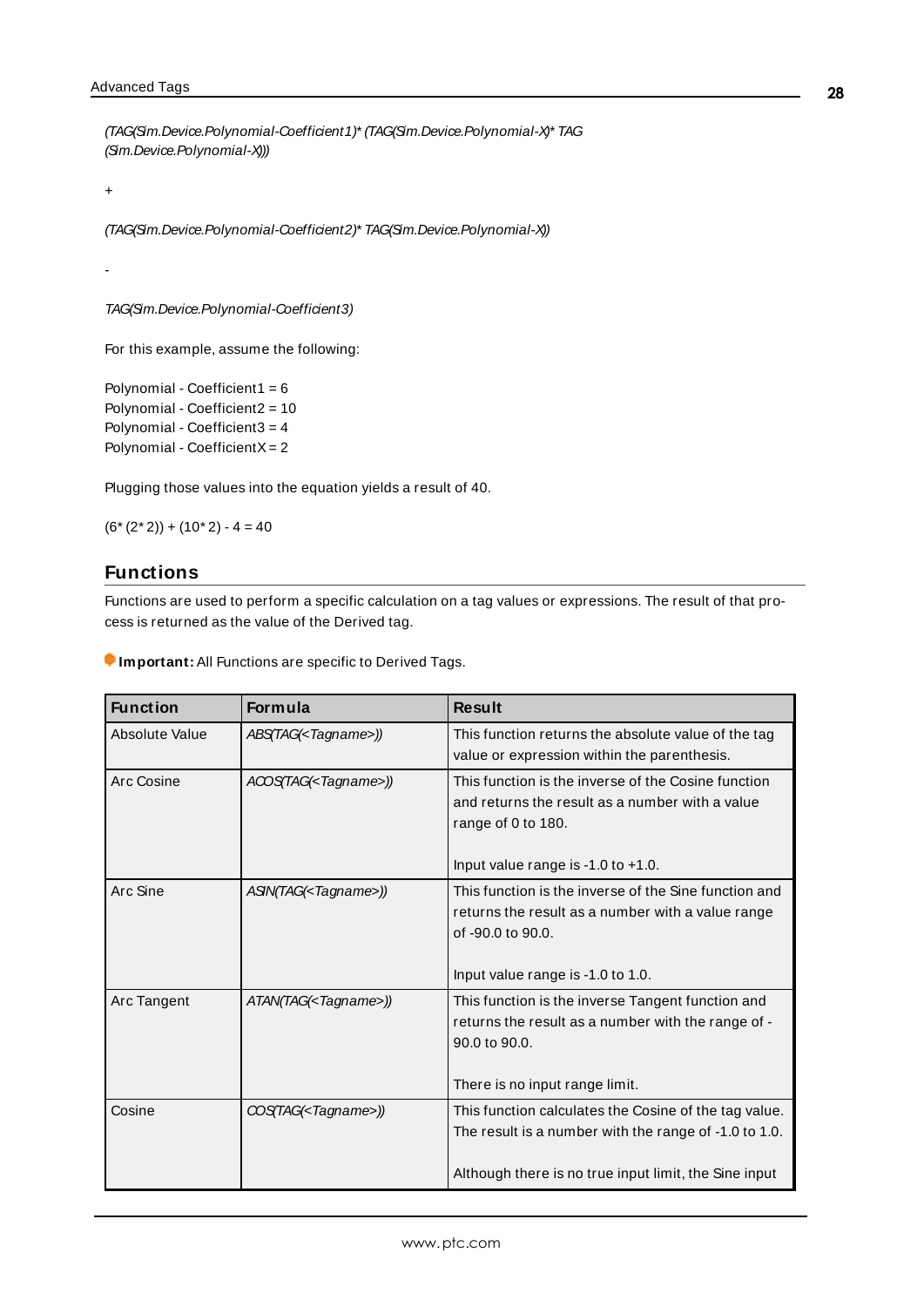| <b>Function</b> | <b>Formula</b>                                                                                                          | <b>Result</b>                                                                                                                                                                                                                                 |
|-----------------|-------------------------------------------------------------------------------------------------------------------------|-----------------------------------------------------------------------------------------------------------------------------------------------------------------------------------------------------------------------------------------------|
|                 |                                                                                                                         | is an angle.<br>The assumed range is 0.0 to 360.0 or -180.0 to<br>180.0.                                                                                                                                                                      |
| Power           | POW(TAG( <tagname>), TAG<br/><math>\left(\langle \text{Tagname:}\right)\right)</math><br/>POW(Base, Exponent)</tagname> | This function calculates the result as the base<br>raised to the exponent.                                                                                                                                                                    |
| Sine            | SIN(TAG( <tagname>))</tagname>                                                                                          | This function calculates the Sine of tag value. The<br>result is a number with the range of -1.0 to 1.0.<br>Although there is no true input limit, the Sine input<br>is an angle.<br>The assumed range is 0.0 to 360.0 or -180.0 to<br>180.0. |
| Square Root     | SQRT(TAG( <tagname>))</tagname>                                                                                         | This function returns the Square Root of the tag<br>value as the result.                                                                                                                                                                      |
| Tangent         | TAN(TAG( <tagname>))</tagname>                                                                                          | This function calculates the Tangent of the tag<br>value and outputs a number ranging from negative<br>to positive infinity.<br>The input range is any derivative of -90.0 to 90.0.                                                           |

<u> 1980 - Johann Barn, mars an t-Amerikaansk kommunister (</u>

# **Examples**

| <b>Function</b> | <b>Formula</b>                 | <b>Result</b>                                             |
|-----------------|--------------------------------|-----------------------------------------------------------|
| Absolute Value  | ABS(TAG(Sim.Device.Abs1))      | If $Abs1 = -57$ , the result is 57.                       |
|                 |                                |                                                           |
|                 | ABS(TAG(Sim.Device.Subtract1)- | If Subtract1 is 5 and Subtract2 is 10, the result of      |
|                 | TAG(Sim.Device.Subtract2))     | the math is -5 and the result of the Absolute value       |
|                 |                                | function is 5.                                            |
| Arc Cosine      | ACOS(TAG(Sim.Device.ACos1))    | If ACos1=-0.5, the result is 120.                         |
| Arc Sine        | ASIN(TAG(Sim.Device.ASin1))    | If Asin1=.707107, the result is 45.                       |
|                 |                                |                                                           |
|                 |                                | If it is $-707107$ , the result is $-45$ .                |
| Arc Tangent     | ATAN(TAG(Sim.Device.ATan1))    | If $ATan1 = -1.5$ , the result is $-56.3099$ .            |
| Cosine          | COS(TAG(Sim.Device.Cos1))      | If $Cos1 = 180$ , the result is $-1$ .                    |
| Power           | POW(TAG(Sim.Device.Pow1), TAG  | If Pow1 is 9 and POW2 is 3, the result is 729.            |
|                 | (Sim.Device.Pow2))             |                                                           |
| Sine            | SIN(TAG(Sim.Device.Sin1))      | If Sin1=270 the result is -1.0, if it is 90 the result is |
|                 |                                | 1.0.                                                      |
| Square Root     | SQRT(TAG(Sim.Device.Sqrt1))    | If Sqrt1=225, the result is 15.                           |
| Tangent         | TAN(TAG(Sim.Device.Tan1))      | If Tan1 is 22.5, the result is 0.414214.                  |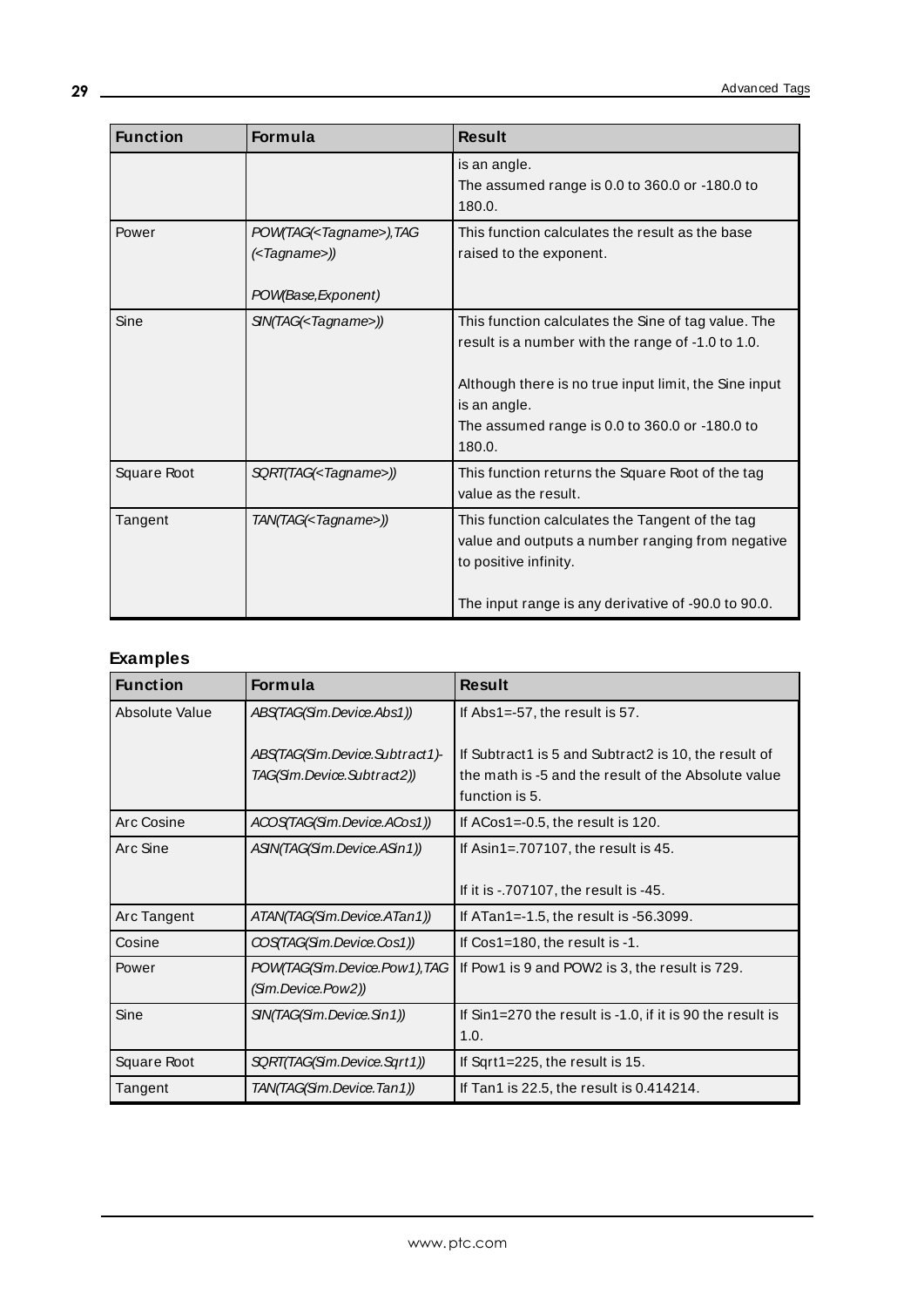# <span id="page-29-0"></span>**Logic Tags**

Logic tags are used to evaluate an expression to be either True or False and return that result as the value of the tag. All Logic Derived tags are Boolean data type. A Boolean True can be a 1 or -1 depending on the client application; a Boolean False is 0.

**Important:** All Logic Tags are specific to Derived Tags.

| <b>Logic Function</b> | <b>Formula</b>                                                           | <b>Result</b>                                                                                                                                          |
|-----------------------|--------------------------------------------------------------------------|--------------------------------------------------------------------------------------------------------------------------------------------------------|
| And                   | TAG( <tagname>)AND TAG(<tag-<br><math>name</math>)</tag-<br></tagname>   | This function returns True if each of the expres-<br>sions evaluate to True. If any expression returns<br>False, the function returns False.           |
| Equal To              | TAG( <tagname>)==TAG(<tag-<br>name&gt;)</tag-<br></tagname>              | This function compares the results of each expres-<br>sion and returns True if they are the same, False if<br>they are not the same.                   |
| <b>Greater Than</b>   | TAG( <tagname>)&gt;TAG(<tag-<br>name&gt;)</tag-<br></tagname>            | This function compares the results of each expres-<br>sion and returns True if the first is greater than the<br>other; otherwise it returns False.     |
| Less Than             | TAG( <tagname>)<tag(<tag-<br><math>name</math>)</tag(<tag-<br></tagname> | This function compares the results of each expres-<br>sion and returns True if the first is less than the<br>other; otherwise it returns False.        |
| <b>Not</b>            | NOT(TAG( <tagname>))</tagname>                                           | This function returns True if the expression eval-<br>uates to 0 and False if the expression result is<br>greater than 0.                              |
| Or                    | TAG( <tagname>)ORTAG(<tag-<br><math>name</math>)</tag-<br></tagname>     | This function returns True if any of the expressions<br>evaluate to greater than 0. If all expressions eval-<br>uate to 0, the function returns False. |

### **Examples**

| <b>Logic Function</b> | Formula                                                                            | <b>Result</b>                                                                                                                                                               |
|-----------------------|------------------------------------------------------------------------------------|-----------------------------------------------------------------------------------------------------------------------------------------------------------------------------|
| <b>And Values</b>     | TAG(Sim.Device.And 1 )AND TAG<br>(Sim.Device.And2)                                 | If And 1=0 and And 2=97, the result is False. If<br>And 1=1 and And 2=1, the result is True.                                                                                |
| <b>And Qualities</b>  | QUALITY(Sim.Device.And1)AND<br>QUALITY(Sim.Device.And2)                            | If both the And1 and the And2 tags have good qual-<br>ity, the result is True. If either of the And1 or the<br>And 2 tags do not have good quality, the result is<br>False. |
| Equal To              | TAG(Sim.Device.EqualTo1)-<br>)=TAG(Sim.Device.EqualTo2)                            | If EqualTo1=Test and EqualTo2=Test, the result is<br>True.                                                                                                                  |
| Greater Than          | TAG(Sim.Device.Great-<br>er Than 1)>TAG(Sim.Device.Great-<br>$er \, \text{Than2)}$ | If Greater Than1=16 and Greater Than2=17, the res-<br>ult is False.                                                                                                         |
| Less Than             | TAG.<br>$(Sm)$ Device.LessThan1 $\lt$ TAG<br>(Sim.Device.LessThan2)                | If Lessthan1=20 and LessThan2=41 the result is<br>True.                                                                                                                     |
| Not                   | NOT(TAG(Sim.Device.EqualTo1)-<br>)=TAG(Sim.Device.EqualTo2))                       | If EqualTo1=Test and EqualTo2=Test, the result is<br>False.                                                                                                                 |
| Or                    | TAG(Sim.Device.Or1)ORTAG                                                           | If Or1=0 and Or2=1 the result is True. If Or1=0 and                                                                                                                         |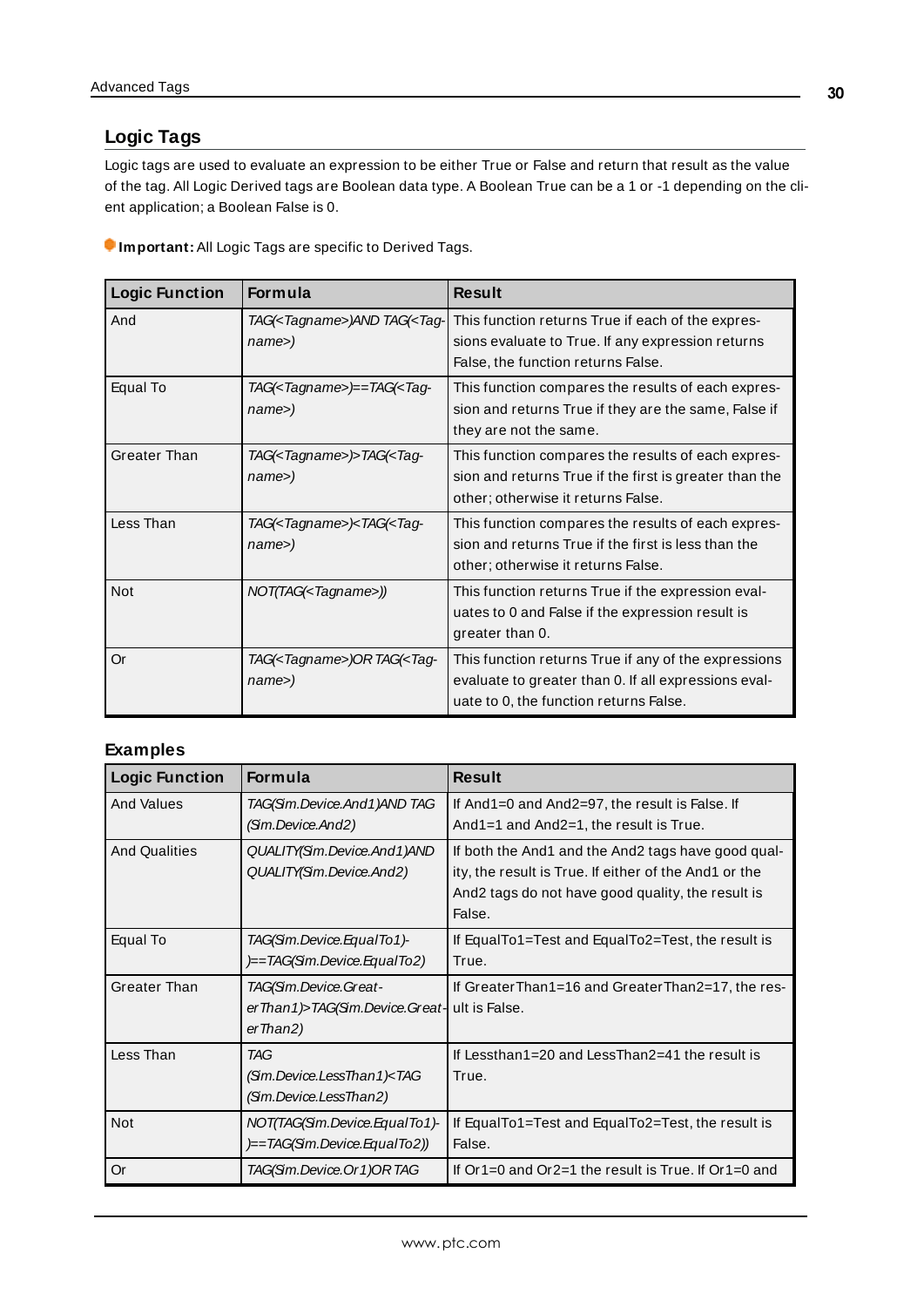| <b>Logic Function</b> | ⊟ Formula        | <b>Result</b>                |
|-----------------------|------------------|------------------------------|
|                       | (Sim.Device.Or2) | l OR2=0 the result is False. |

# **Additional Logic Expression Examples**

| Logic Func-<br>tion         | <b>Formula</b>                                                                                 | <b>Result</b>                                                                                                                                 |
|-----------------------------|------------------------------------------------------------------------------------------------|-----------------------------------------------------------------------------------------------------------------------------------------------|
| Greater Than or<br>Equal To | TAG(Sim.Device.Great-<br>er Than Or Less Than 1 > = TAG<br>(Sim.Device.GreaterThanOrLessThan2) | If GreaterThanOrLessThan1=17 and<br>GreaterThanOrLessThan2=17, the result<br>is True. If Greater ThanOrLess Than1=16,<br>the result is False. |
| <b>IsTrue</b>               | TAG(Sim.Device.IsTrue1)=True                                                                   | If Is True=0 then the result is Result is<br>False.                                                                                           |
| <b>IsFalse</b>              | TAG(Sim.Device.IsFaIse1)=FALSE                                                                 | If IsFalse=1 then the result is False.                                                                                                        |
| Less Than or<br>Equal To    | TAG(Sim.Device.LessThanOrGreat-<br>erThan1)<=TAG(Sim.Device.LessThanOrGreat-<br>er Than2)      | If LessThanOrGreaterThan1=0 and<br>LessThanOrGreaterThan2=1000 the res-<br>ult is True.                                                       |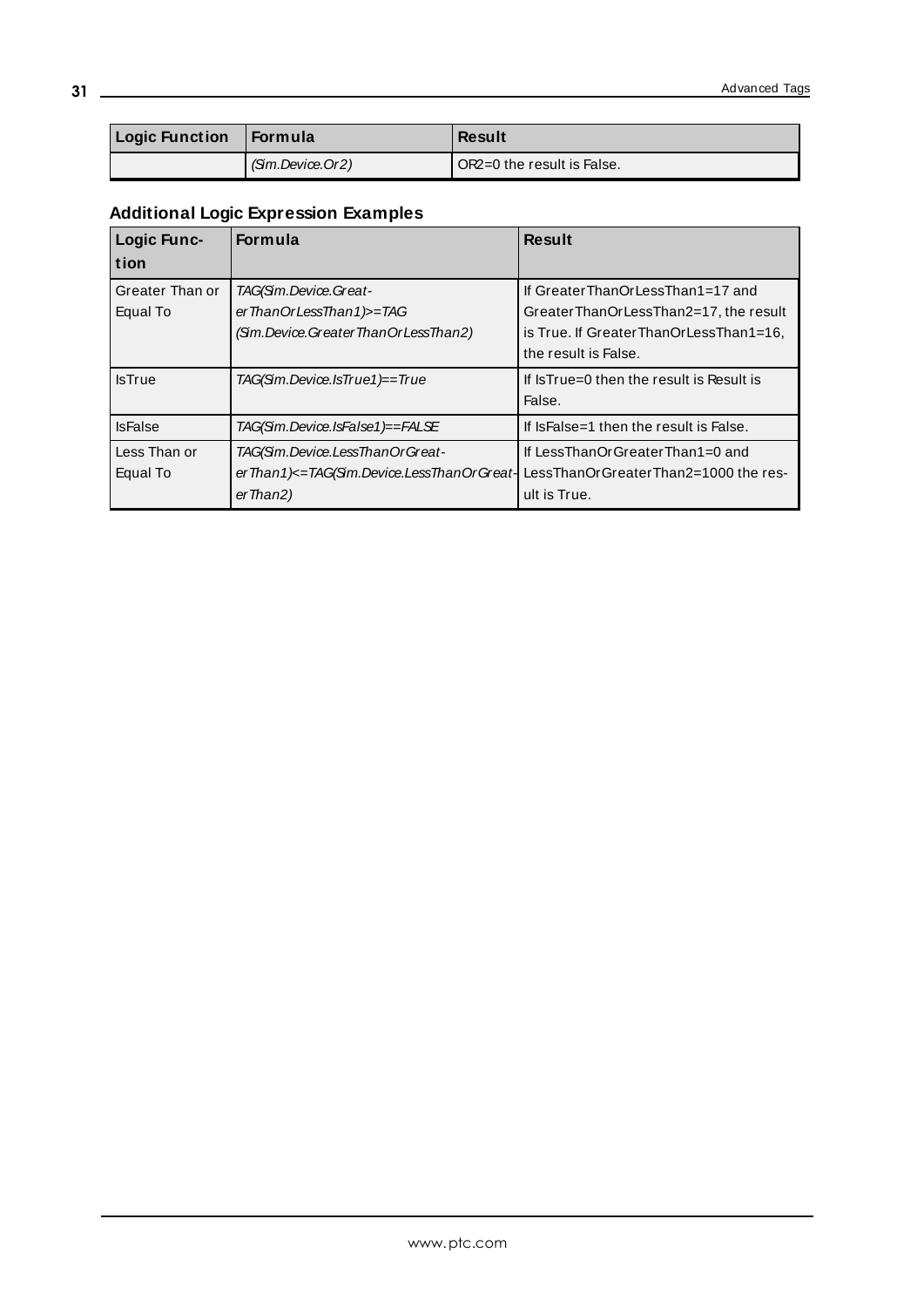# <span id="page-31-0"></span>**Error Message Descriptions**

The following error/warning messages may be generated. Click on the link for a description of the message.

**Advanced Tag [M essages](#page-31-1) CSV [M essages](#page-35-2) Derived Expression [M essages](#page-41-0)**

# <span id="page-31-1"></span>**Advanced Tag Messages**

The following messages may be generated. Click on the link for a description of the message.

**[<Advanced](#page-31-2) tag name> is invalid. Verify the tag references valid server tags and does not contain any references to itself or to an [unsupported](#page-31-2) or array data type. <Tag name> has an invalid expression: [<expression](#page-32-0) error>. The complex tag already [references](#page-32-2) <tag name>. References to array tags with an [unsupported](#page-32-1) or array data type are not allowed <tag [name>.](#page-32-1) The complex tag already [references](#page-32-2) <tag name> and will not be re-added. The input and output tags [cannot](#page-32-3) be the same. The tag must be [writeable.](#page-33-0) The trigger and output tags [cannot](#page-33-1) be the same. Unable to start complete tag <tag name> for element <element> on tag [<advanced](#page-33-2) tag [name>.](#page-33-2) Unable to start complete tag <tag name> on tag [<advanced](#page-33-3) tag name>. Unable to start element tag <tag name> on tag [<advanced](#page-34-0) tag name>. Unable to start required tag reference [<reference>](#page-34-1) on tag <tag name>. Unable to start required tag reference <reference> in expression [<expression>.](#page-34-2) Unable to start trigger tag <tag name> for element <element> on tag [<advanced](#page-35-0) tag [name>.](#page-35-0) Unable to start trigger tag <tag name> on tag [<advanced](#page-35-1) tag name>.**

# <span id="page-31-2"></span>**<Advanced tag name> is invalid. Verify the tag references valid server tags and does not contain any references to itself or to an unsupported or array data type.**

### **Error Type:**

Error

### **Possible Cause:**

The tag does not exist in the project, is already referenced, or is an unsupported data type.

### **Solutions:**

- 1. Add the tag to the project.
- 2. Reference the correct tag.
- 3. Choose a tag with a supported data type.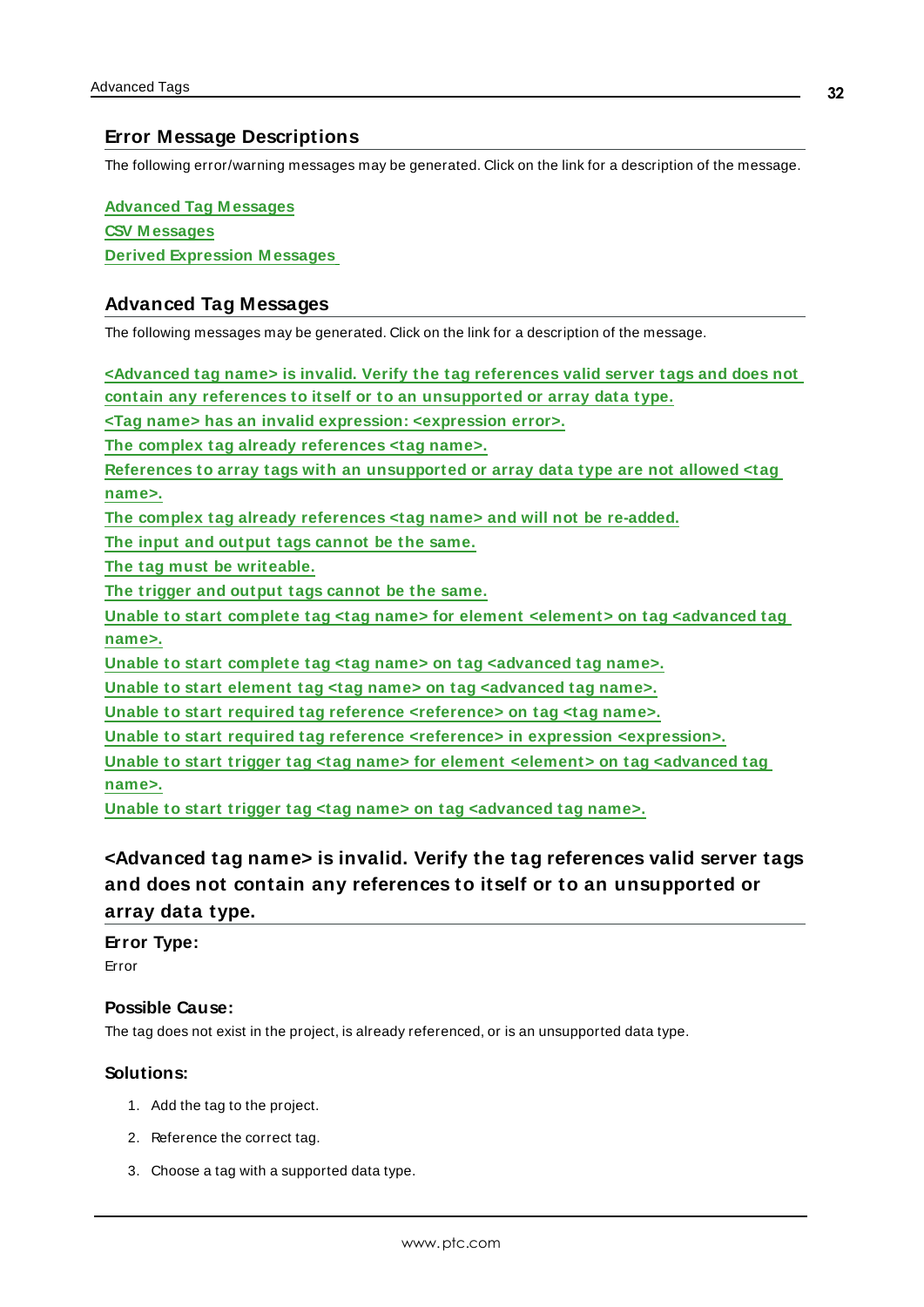# <span id="page-32-0"></span>**<Tag name> has an invalid expression: <expression error>.**

**Error Type:**

Warning

### **Possible Cause:**

The expression may contain an unknown tag, misspelled keyword, or syntax error.

### **Solution:**

- 1. Verify any tags in the expression exist and are valid. Correct as necessary.
- 2. Check the expression for misspelled keywords and syntax errors. Correct as necessary.

# <span id="page-32-1"></span>**References to array tags with an unsupported or array data type are not allowed <tag name>.**

### **Error Type:**

Warning

### **Possible Cause:**

An attempt was made to reference a tag with an unsupported or array data type from an advanced tag.

### **Solution:**

<span id="page-32-2"></span>Choose a tag is that is not an array and has a supported data type for the advanced tag type.

# **The complex tag already references <tag name> and will not be re-added.**

### **Error Type:**

Warning

### **Possible Cause:**

An attempt was made to add a tag to the Complex Tag Element List where it was already referenced.

### **Solution:**

<span id="page-32-3"></span>Choose a tag to reference that is not already being referenced.

# **The input and output tags cannot be the same.**

# **Error Type:**

Warning

### **Possible Cause:**

The input and output tags for a link tag are the same.

### **Solution:**

Do not use the same tag as both the input and output tag. This creates an invalid circular link.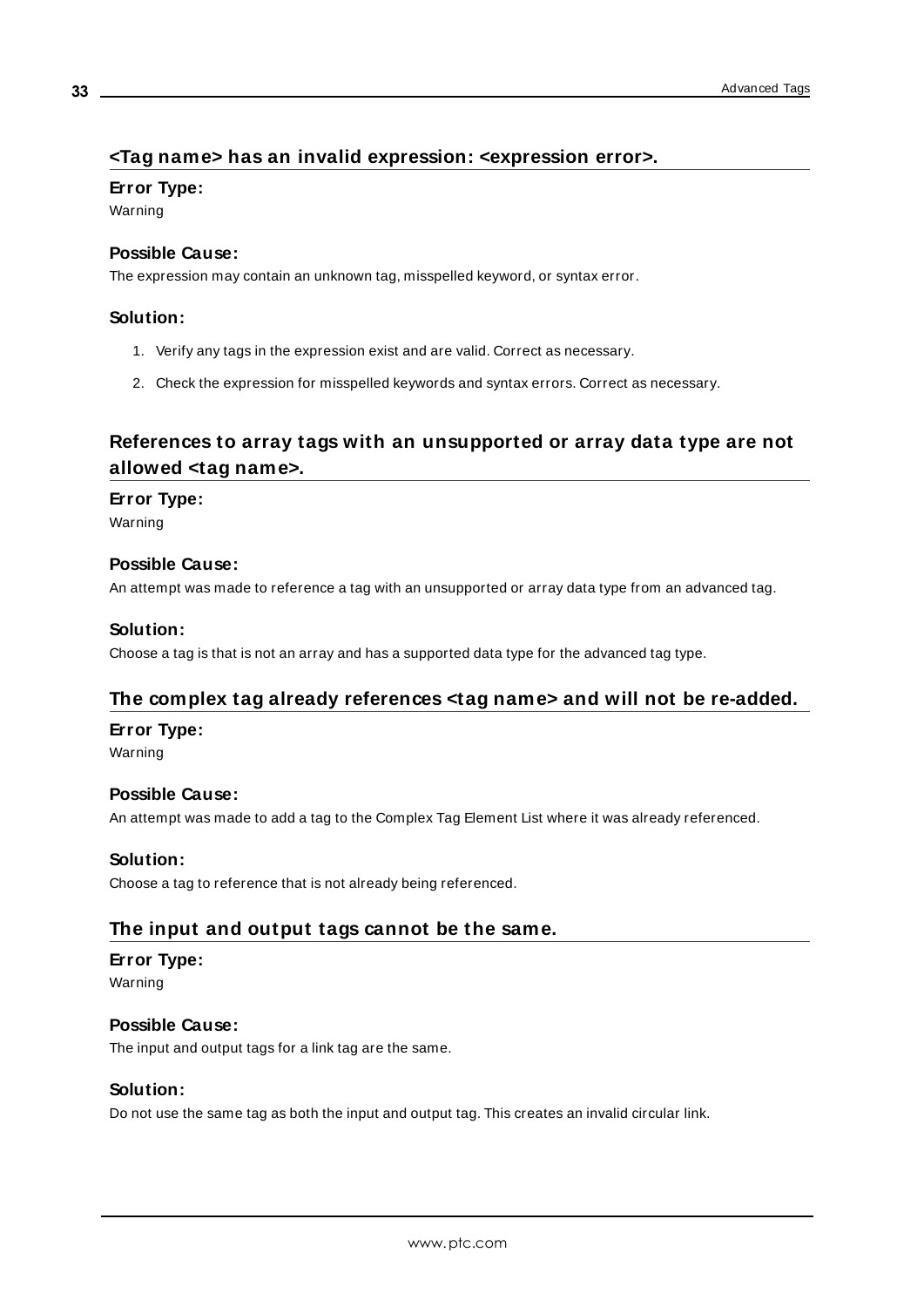# <span id="page-33-0"></span>**The tag must be writeable.**

### **Error Type:**

Warning

### **Possible Cause:**

- 1. The output tag for a link tag is not writeable.
- 2. The complete tag for a derived or complex tag is not writeable.

### **Solution:**

Make sure that the tag is writeable. Links require writing to the output tag; derived and complex tags require writing to the complete tag.

### <span id="page-33-1"></span>**The trigger and output tags cannot be the same.**

### **Error Type:**

Warning

### **Possible Cause:**

The trigger and output tags for a link tag are the same.

### **Solution:**

<span id="page-33-2"></span>Do not use the same tag as both the trigger and output tag. This can create an invalid self-triggering link tag.

# **Unable to start complete tag <tag name> for element <element> on tag <advanced tag name>.**

### **Error Type:**

Warning

### **Possible Cause:**

The tag may reference another tag that may have been deleted or renamed.

### **Solution:**

- 1. Add the tag back into the project.
- 2. Reference the correct tag.
- 3. Correct the tag name.

# <span id="page-33-3"></span>**Unable to start complete tag <tag name> on tag <advanced tag name>.**

### **Error Type:**

Warning

### **Possible Cause:**

The tag may reference another tag that may have been deleted or renamed.

### **Solution:**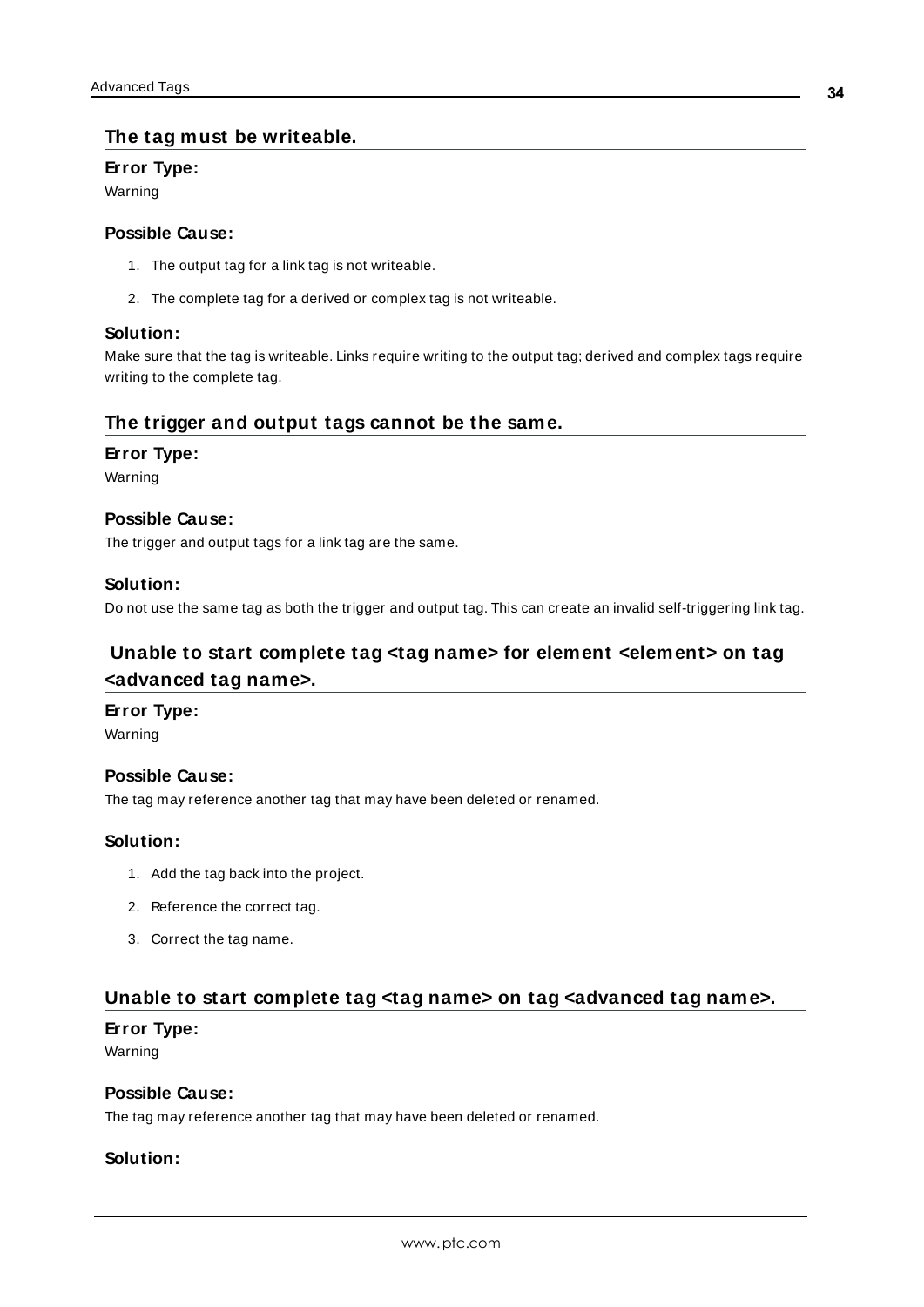- 1. Add the tag back into the project.
- 2. Reference the correct tag.
- 3. Correct the tag name.

# <span id="page-34-0"></span>**Unable to start element tag <tag name> on tag <advanced tag name>.**

### **Error Type:**

Warning

### **Possible Cause:**

The tag may reference another tag that may have been deleted or renamed.

### **Solution:**

- 1. Add the tag back into the project.
- 2. Reference the correct tag.
- 3. Correct the tag name.

### <span id="page-34-1"></span>**Unable to start required tag reference <reference> on tag <tag name>.**

### **Error Type:**

Warning

# **Possible Cause:**

The tag may reference another tag that may have been deleted or renamed.

### **Solution:**

- 1. Add the tag back into the project.
- 2. Reference the correct tag.
- 3. Correct the tag name.

# <span id="page-34-2"></span>**Unable to start required tag reference <reference> in expression <expression>.**

# **Error Type:**

Warning

#### **Possible Cause:**

The tag reference in the expression may not exist, has an invalid address, or has an unsupported data type.

#### **Solution:**

Verify the tag reference in the expression exists, has a valid address, and has a supported data type. Correct as necessary.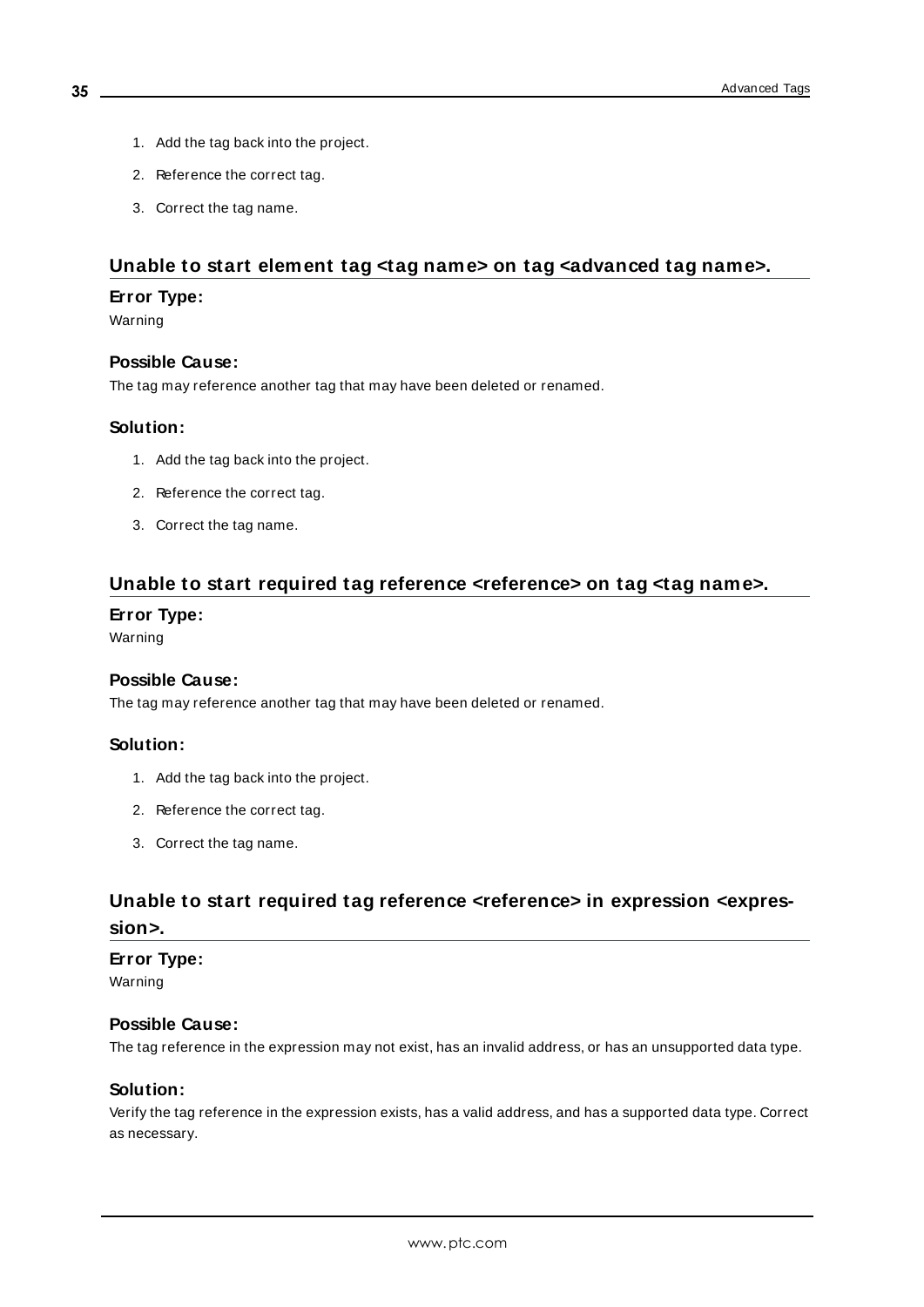# <span id="page-35-0"></span>**Unable to start trigger tag <tag name> for element <element> on tag <advanced tag name>.**

#### **Error Type:**

Warning

### **Possible Cause:**

The tag may reference another tag that may have been deleted or renamed.

### **Solution:**

- 1. Add the tag back into the project.
- 2. Reference the correct tag.
- 3. Correct the tag name.

# <span id="page-35-1"></span>**Unable to start trigger tag <tag name> on tag <advanced tag name>.**

### **Error Type:**

Warning

### **Possible Cause:**

The tag may reference another tag that may have been deleted or renamed.

### **Solution:**

- 1. Add the tag back into the project.
- 2. Reference the correct tag.
- 3. Correct the tag name.

### <span id="page-35-2"></span>**CSV Messages**

The following messages may be generated. Click on the link for a description of the message.

**Error [importing](#page-36-0) CSV Complex Element record <record index>. Insert by <value> is invalid. Insert by set to ['Rate'.](#page-36-0)**

**Error importing CSV Complex Element record <record index>. Update rate [<value><units>](#page-36-1) is out of range. Update rate has been set to [<value><units>.](#page-36-1)**

**Error importing CSV tag <tag name>. Comparison [<comparison>](#page-36-2) is invalid. Comparison set to [Trigger](#page-36-2) Tag == Value.**

**Error [importing](#page-37-0) CSV tag <tag name>. Data type <data type> is not valid for the tag type. Data type has been [changed](#page-37-0) to <data type>.**

**Error importing CSV tag <tag name>. [M aximum](#page-37-1) value <max value> is out of range. M aximum value has been set to <max [value>.](#page-37-1)**

**Error [importing](#page-37-2) CSV tag <tag name>. Run by <value> is invalid. Run by set to 'Rate'. Error importing CSV tag <tag name>. Run by rate [<value><units>](#page-38-0) is out of range. Run by rate has been set to [<value><units>.](#page-38-0)**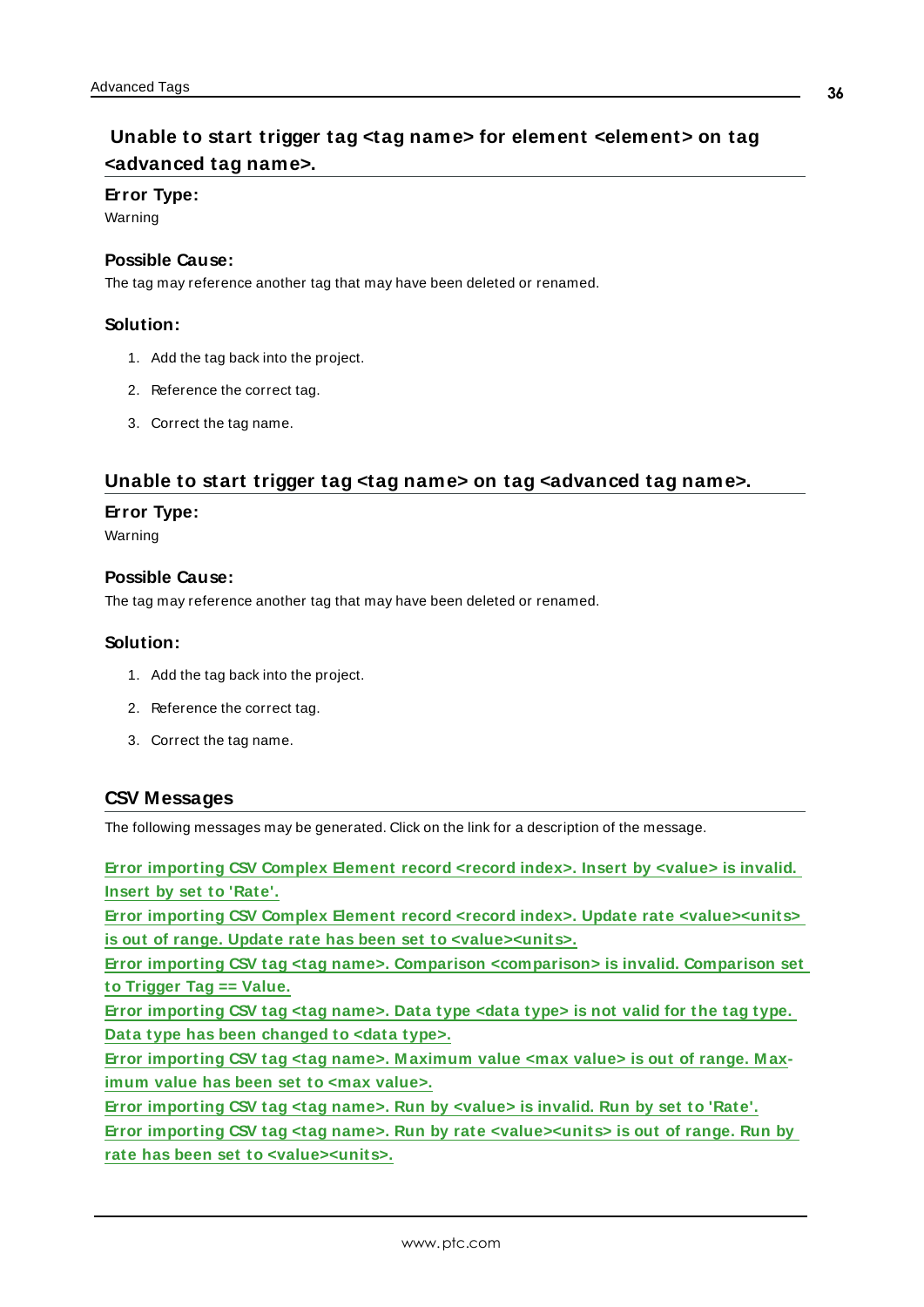**Error [importing](#page-39-0) CSV tag <tag name>. Link mode <link mode> is invalid. Link mode set to On Data [Change](#page-39-0) of Input Tag.**

**Error [importing](#page-39-1) CSV tag <tag name>. Trigger type <trigger type> is invalid. Trigger type set to [Always.](#page-39-1)**

**Error [importing](#page-38-2) CSV tag <tag name>. Trigger scan rate <value> <units> is out of range. Trigger scan rate has been set to <value> [<units>.](#page-38-2)**

**Error [importing](#page-40-0) CSV tag <tag name>. Link rate <value> <units> is out of range. Link rate has been set to <value> [<units>.](#page-40-0)**

**Error [importing](#page-39-2) CSV tag <tag name>. Update by <update rate> is invalid. Update by set to [<update](#page-39-2) rate>.**

**Error importing CSV tag <tag name>. Update rate [<value><units>](#page-40-1) is out of range. Update rate has been set to [<value><units>.](#page-40-1)**

<span id="page-36-0"></span>**Error [importing](#page-40-2) CSV tag data. No advanced tag records found in CSV file.**

**Error importing CSV complex element record <record index>. Insert by <value> is invalid. Insert by set to 'Rate'.**

### **Error Type:**

Warning

### **Possible Cause:**

The insert by action is invalid.

### **Solution:**

<span id="page-36-1"></span>Change the insert by action to one that is valid (such as Rate or Trigger).

# **Error importing CSV complex element record <record index>. Update rate <value><units> is out of range. Update rate has been set to**

### **<value><units>**

**Error Type:**

Warning

### **Possible Cause:**

The complex tag element's update rate is out of range. The provided record index is the position of the complex tag element record in the complex tag elements section of the CSVfile.

### **Solution:**

Change the update rate to one within the valid range.

### **Note:**

<span id="page-36-2"></span>The valid range is 10 milliseconds to 49 days.

# **Error importing CSV tag <tag name>. Comparison <comparison> is invalid. Comparison set to Trigger Tag == Value.**

# **Error Type:**

Warning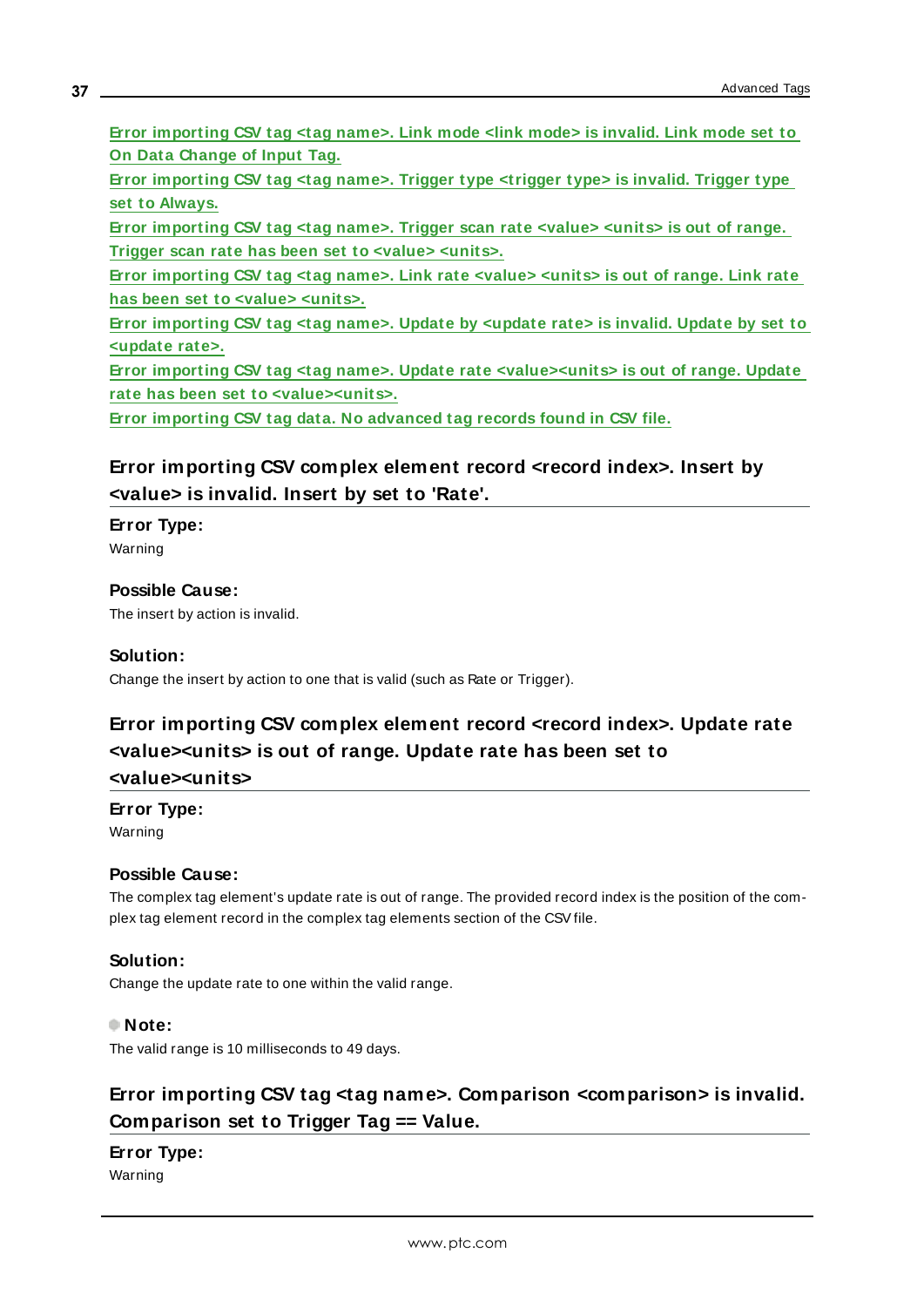### **Possible Cause:**

The comparison is invalid.

#### **Solutions:**

- 1. In the user interface, change the comparison to one that is valid.
- 2. Export the tag to a CSVfile and change the comparison to one that is valid, then re-import the CSV file.

#### **Note:**

Valid comparisons are as follows: Trigger Tag == value, Trigger Tag != value, Trigger Tag > value, Trigger Tag >= value, Trigger Tag < value, and Trigger Tag <= value.

# <span id="page-37-0"></span>**Error importing CSV tag <tag name>. Data type <data type> is not valid for the tag type. Data type has been changed to <data type>.**

### **Error Type:**

Warning

### **Possible Cause:**

The tag's data type in the CSV file is not valid.

### **Solution:**

<span id="page-37-1"></span>Change the tag's data type to one that is valid.

# **Error importing CSV tag <tag name>. Maximum value <max value> is out of range. Maximum value has been set to <max value>.**

#### **Error Type:**

Warning

### **Possible Cause:**

The tag's maximum value is out of range.

### **Solution:**

Change the tag's maximum value to one within the valid range.

#### **Note:**

<span id="page-37-2"></span>The valid range is the range that can be represented by the tag's data type.

# **Error importing CSV tag <tag name>. Run by <value> is invalid. Run by set to 'Rate'.**

# **Error Type:** Warning

# **Possible Cause:**

The run by action is invalid.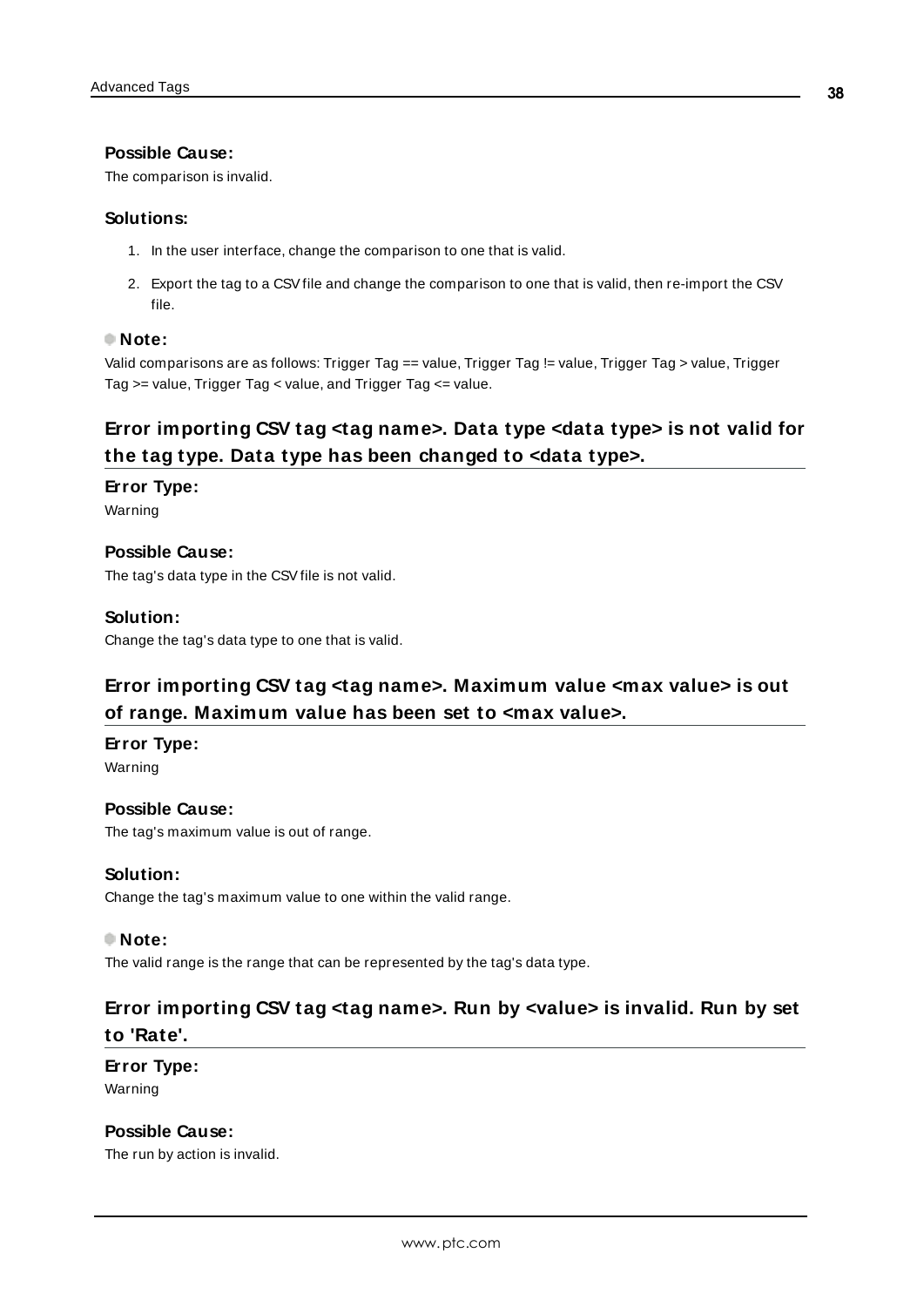### **Solution:**

<span id="page-38-0"></span>Change the run by action to one that is valid (such as Rate or Trigger).

# **Error importing CSV tag <tag name>. Run by rate <value><units> is out of range. Run by rate has been set to <value><units>.**

### **Error Type:**

Warning

# **Possible Cause:**

The tag's run by rate is out of range.

### **Solution:**

Change the tag's run by rate to one within the valid range.

### **Note:**

<span id="page-38-1"></span>The valid range is 10 milliseconds to 49 days.

# **Error importing CSV tag <tag name>. Link mode <link mode> is invalid. Link mode set to On Data Change of Input Tag.**

### **Error Type:**

Warning

# **Possible Cause:**

The link mode is invalid.

### **Solutions:**

- 1. In the user interface, change the tag's link mode to a valid mode.
- 2. Export the tag to a CSV file and change the link mode to a valid mode, then re-import the CSV file.

### **Note:**

The valid modes are On Data Change of Input Tag, On Data Change of Input Tag (Ignore Initial Update), and On Interval.

# <span id="page-38-2"></span>**Error importing CSV tag <tag name>. Trigger scan rate <value> <units> is out of range. Trigger scan rate has been set to <value> <units>.**

### **Error Type:** Warning

**Possible Cause:** The tag's trigger scan rate is out of range.

### **Solutions:**

**39**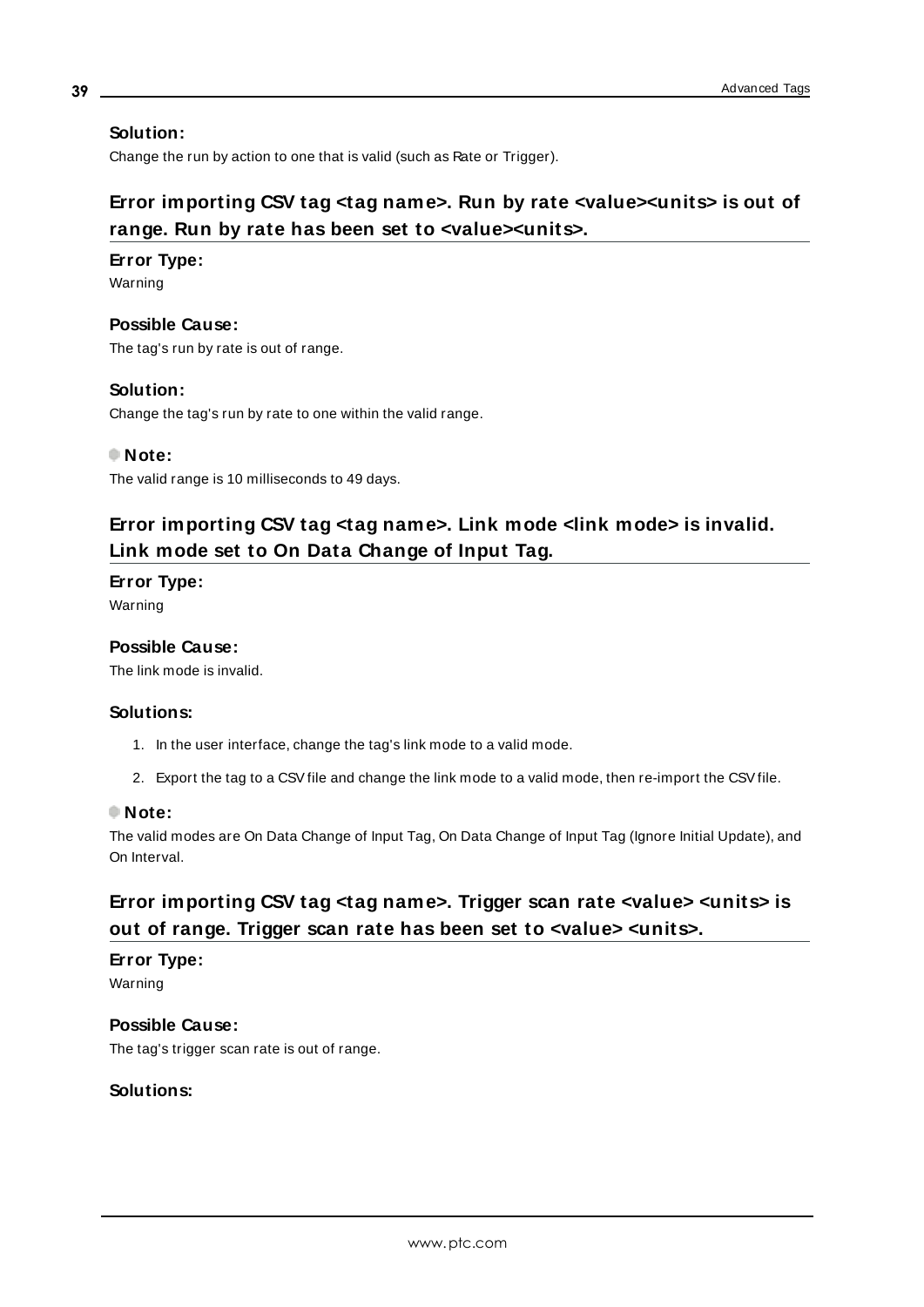- 1. In the user interface, change the tag's trigger scan rate to a value within the valid range.
- 2. Export the tag to a CSVfile and change the trigger scan rate to a valid value, then re-import the CSV file.

### **Note:**

<span id="page-39-0"></span>The valid range is 50 milliseconds to 1800000 milliseconds.

# **Error importing CSV tag <tag name>. Link mode <link mode> is invalid. Link mode set to On Data Change of Input Tag.**

### **Error Type:**

Warning

### **Possible Cause:**

The link mode is invalid.

### **Solutions:**

- 1. In the user interface, change the tag's link mode to a valid mode.
- 2. Export the tag to a CSVfile and change the link mode to a valid mode, then re-import the CSVfile.

#### **Note:**

The valid modes are On Data Change of Input Tag, On Data Change of Input Tag (Ignore Initial Update), and On Interval.

# <span id="page-39-1"></span>**Error importing CSV tag <tag name>. Trigger type <trigger type> is invalid. Trigger type set to Always.**

# **Error Type:**

Warning

### **Possible Cause:**

The trigger type is invalid.

#### **Solutions:**

- 1. In the user interface, change the tag's trigger type to a valid type .
- 2. Export the tag to a CSVfile and change the trigger type to a valid type , then re-import the CSVfile.

#### **Note:**

<span id="page-39-2"></span>The valid type are Always, While Trigger Comparison True, and On Trigger Comparison True.

# **Error importing CSV tag <tag name>. Update by <update rate> is invalid. Update by set to <update rate>.**

### **Error Type:**

Warning

# **Possible Cause:**

The Update by rate is out of range.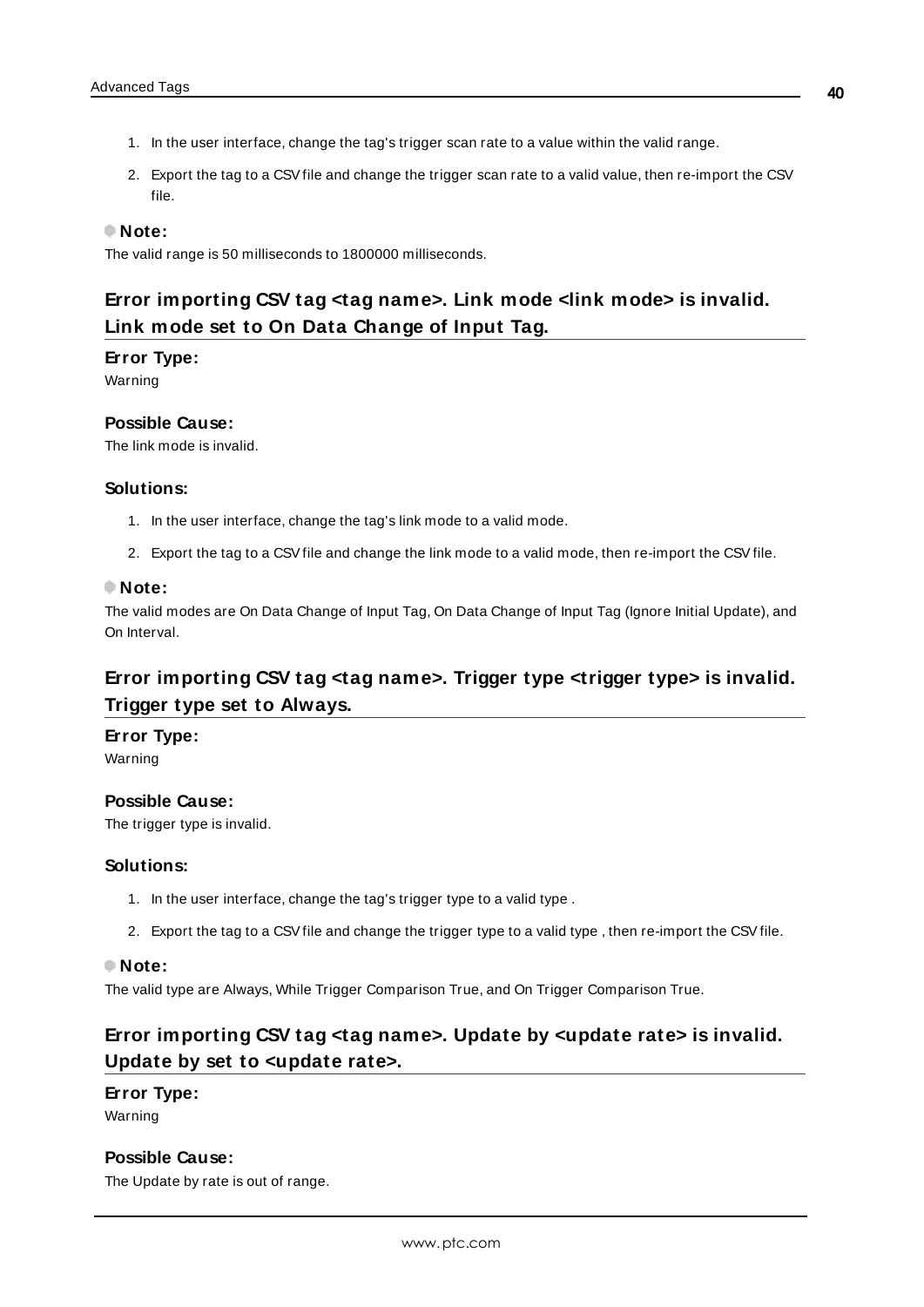# **Solution:**

Change the Update by rate to one within the valid range.

### **Note:**

<span id="page-40-0"></span>The valid range is 50 to 1800000000.

# **Error importing CSV tag <tag name>. Link rate <value> <units> is out of range. Link rate has been set to <value> <units>.**

### **Error Type:**

Warning

### **Possible Cause:**

The tag's link rate is out of range.

#### **Solutions:**

- 1. In the user interface, change the tag's link rate to a value within the valid range.
- 2. Export the tag to a CSVfile and change the link rate to a valid value, then re-import the CSVfile.

#### **Note:**

<span id="page-40-1"></span>The valid range is 50 milliseconds to 1800000 milliseconds.

# **Error importing CSV tag <tag name>. Update rate <value><units> is out of range. Update rate has been set to <value><units>.**

### **Error Type:**

Warning

#### **Possible Cause:**

The tag's update rate is out of range.

### **Solution:**

Change to the tag's update rate to one within the valid range.

#### **Note:**

<span id="page-40-2"></span>The valid range is 10 milliseconds to 49 days.

# **Error importing CSV tag data. No advanced tag records found in CSV file.**

#### **Error Type:**

Warning

# **Possible Cause:**

The CSVfile being imported does not contain any valid advanced tags records.

### **Solution:**

Verify the CSVfile's format and contents.

**41**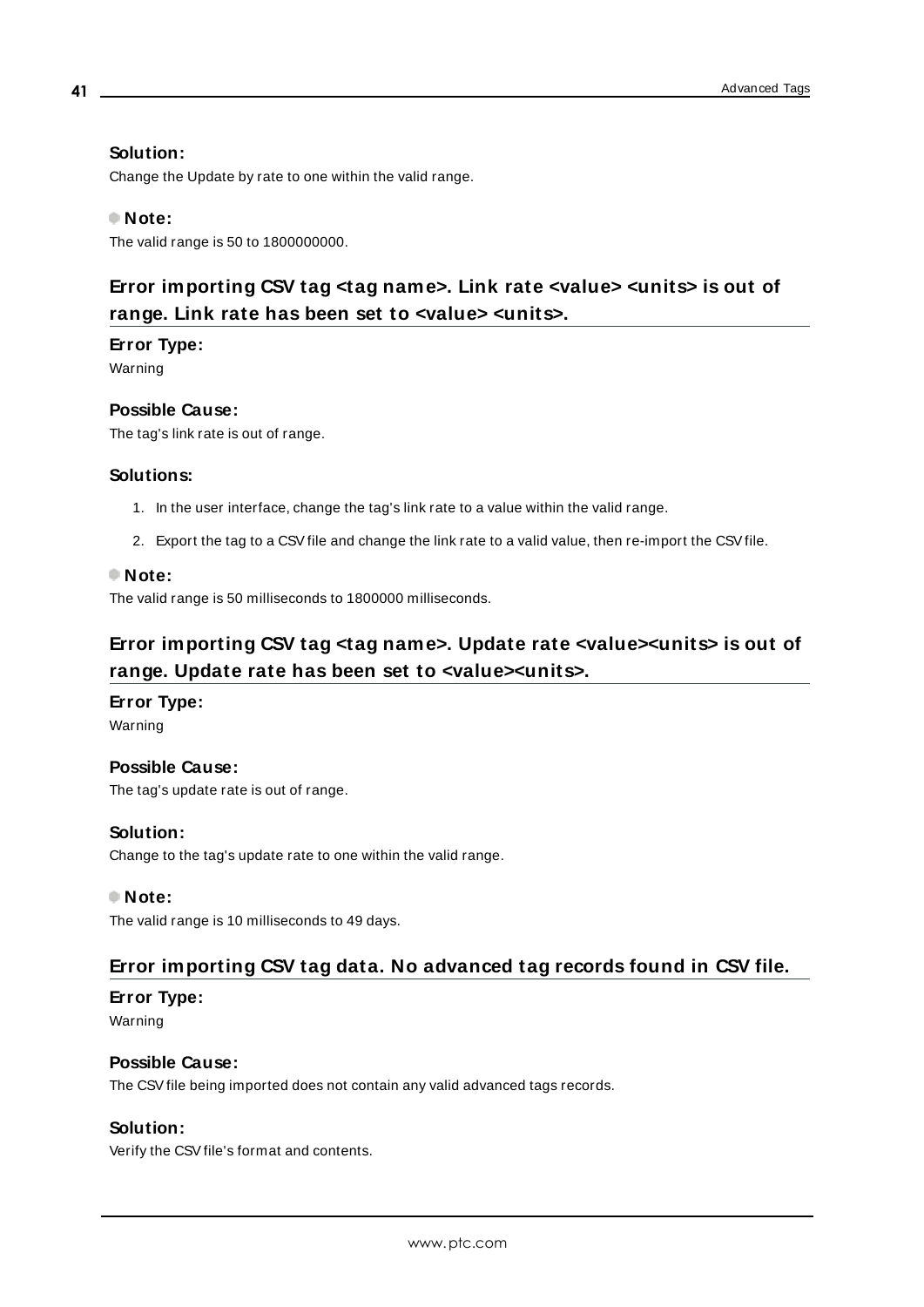### **See Also:**

<span id="page-41-0"></span>**Advanced Tags [CSV Import](#page-5-1) and Export**

### **Derived Expression Messages**

The following messages may be generated. Click on the link for a description of the message.

| ", expected.                                            |
|---------------------------------------------------------|
| (expected.                                              |
| ) expected.                                             |
| <b>Expression modified.</b>                             |
| <b>Numeric expression expected.</b>                     |
| Please enter an expression.                             |
| <b>String tag expected.</b>                             |
| Syntax error: <syntax string="">.</syntax>              |
| Unknown tag or misspelled keyword: <tag name="">.</tag> |
| Unrepresentable numeric constant: <tag name="">.</tag>  |
| Unterminated string.                                    |

# <span id="page-41-1"></span>**", expected.**

**Error Type:** Warning

#### **Possible Cause:**

A string was entered in an expression that is missing a double quote.

#### **Solution:**

- 1. Place a double quote at the beginning.
- 2. Terminate the string.

### <span id="page-41-2"></span>**( expected.**

### **Error Type:**

Warning

### **Possible Cause:**

- 1. A compound expression has been created that is missing an open parenthesis (to pair the close parenthesis).
- 2. An open and close parenthesis are next to each other without an operator between.

### **Solution:**

- 1. Verify the expression and place the parentheses where they belong.
- 2. Place an operator between the parentheses.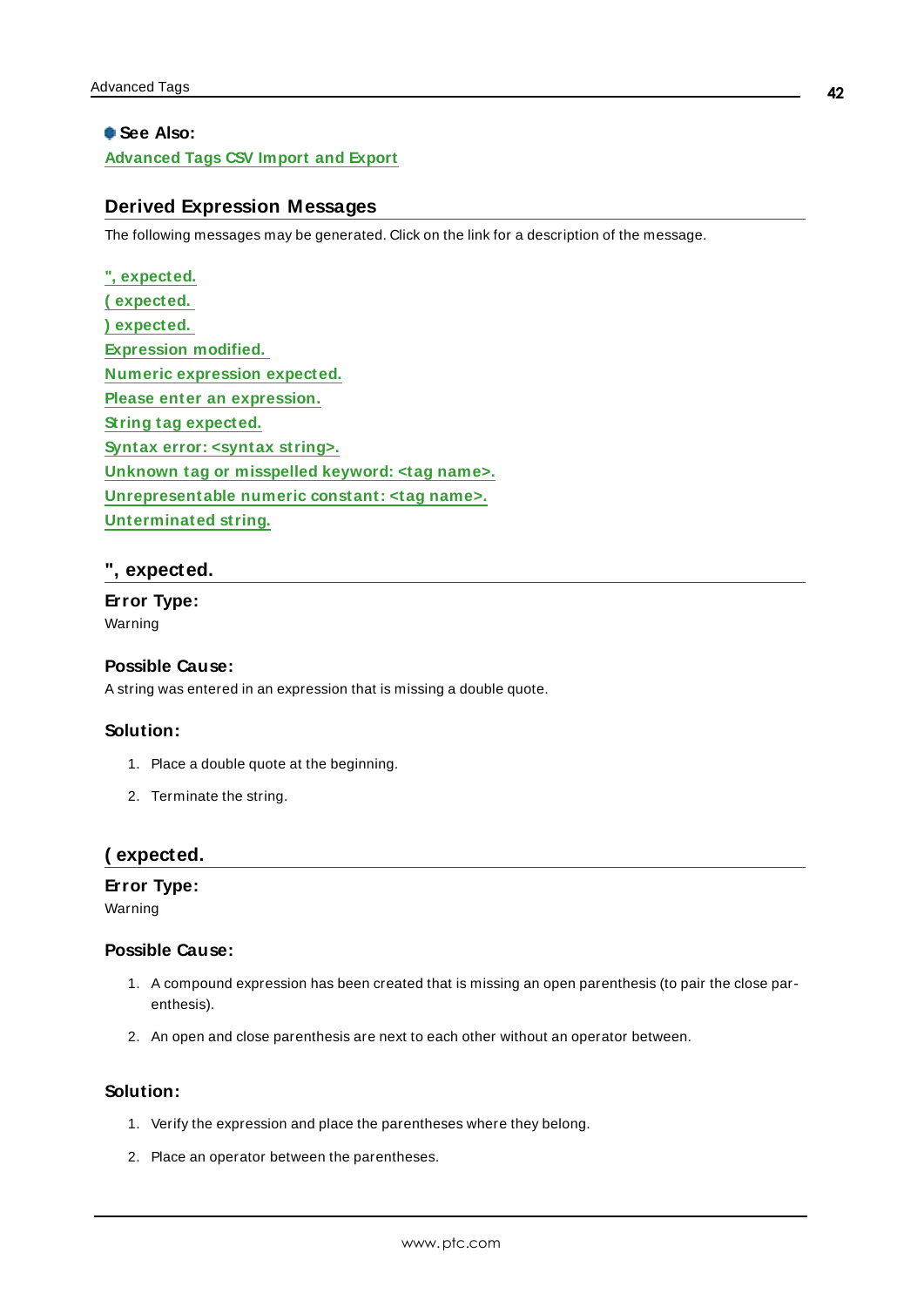# <span id="page-42-0"></span>**) expected.**

### **Error Type:**

Warning

### **Possible Cause:**

- 1. A compound expression has been created that is missing a close parenthesis (to pair the open parenthesis).
- 2. An open and close parenthesis are next to each other without an operator between.

### **Solution:**

- 1. Verify the expression and place the parentheses where they belong.
- 2. Place an operator between the parentheses.

### <span id="page-42-1"></span>**Expression modified.**

### **Error Type:** Information

**Possible Cause:** The saved expression was modified.

### **Solution:**

<span id="page-42-2"></span>Accept the modification so that it is saved.

# **Numeric expression expected.**

### **Error Type:** Warning

# **Possible Cause:**

A string expression was created for a numeric derived tag.

### **Solution:**

<span id="page-42-3"></span>Create a numeric expression.

### **Please enter an expression.**

**Error Type:** Warning

# **Possible Cause:** The expression string field was left blank.

### **Solution:**

Enter an expression.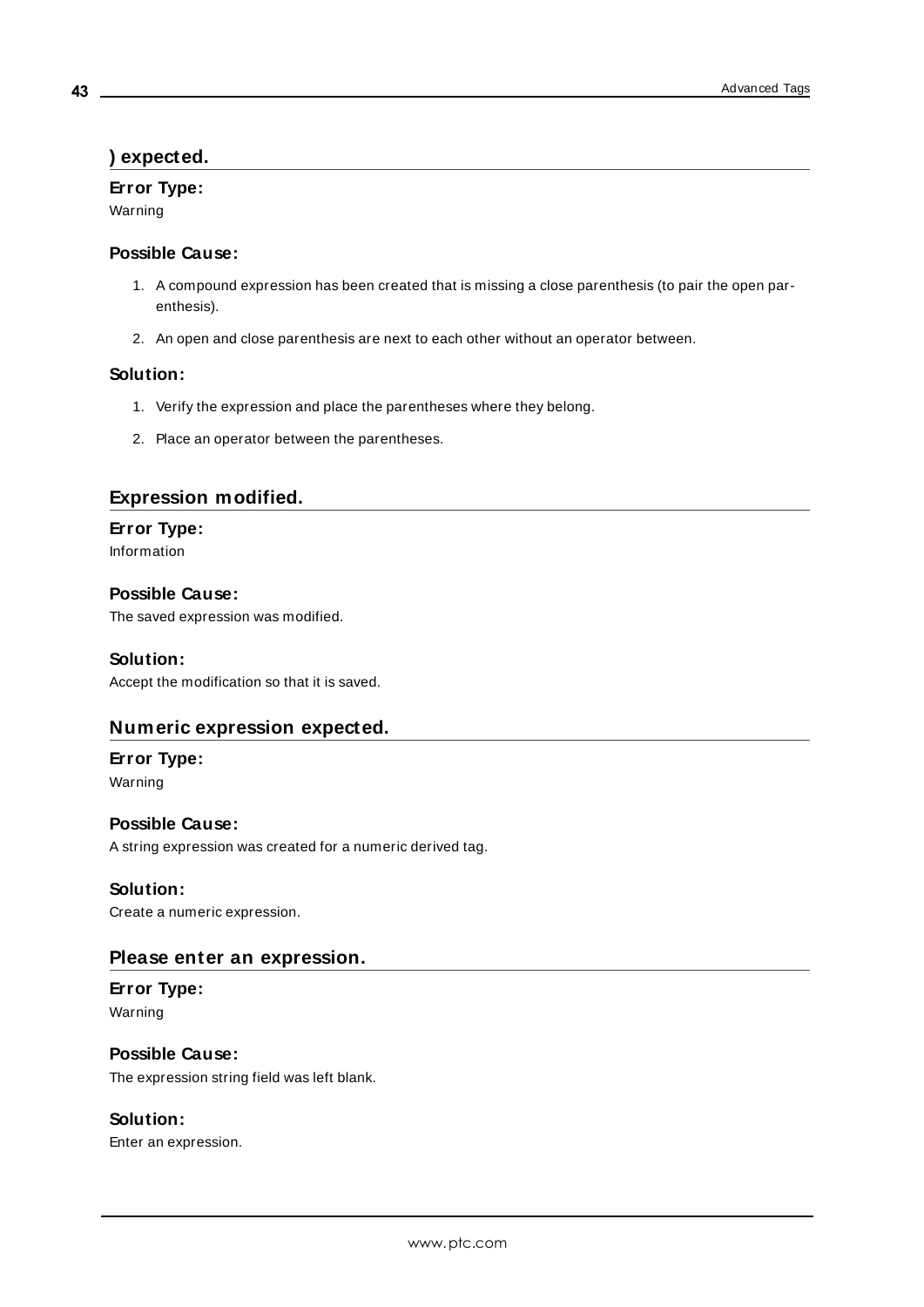# <span id="page-43-0"></span>**String tag expected.**

### **Error Type:**

Warning

### **Possible Cause:**

- 1. An incorrect Math or Logic operator was used.
- 2. An attempt was made to create a string tag, and a non-string tag was referenced as part of the expression.

### **Solution:**

- 1. Use the correct operator.
- 2. Use a string tag reference rather than a numeric tag reference.

### <span id="page-43-1"></span>**Syntax error: <syntax string>.**

### **Error Type:**

Warning

### **Possible Cause:**

The expression failed a syntax check.

### **Solution:**

<span id="page-43-2"></span>Verify the syntax, including the placement of all parentheses.

# **Unknown tag or misspelled keyword: <tag name>.**

### **Error Type:**

Warning

### **Possible Cause:**

- 1. A tag was referenced that does not exist in the server project.
- 2. A tag was referenced that has been deleted from the project.
- 3. A keyword was misspelled.
- 4. An invalid keyword was entered.

### **Solution:**

- 1. Create the referenced tag.
- 2. Reference a tag that exists.
- 3. Enter the correctly spelled keyword.

#### **Note:**

For the proper syntax, refer to the server's help documentation.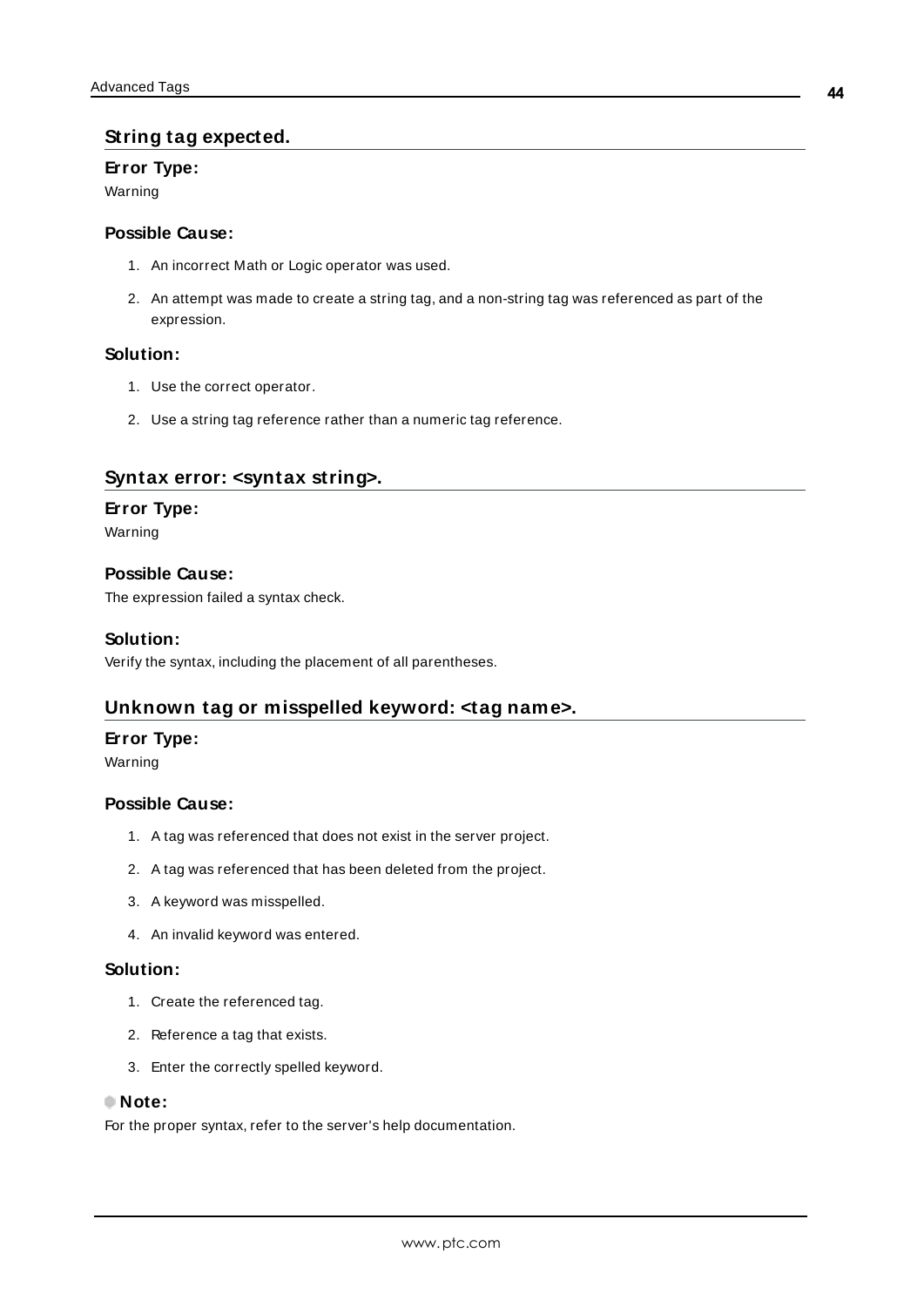# <span id="page-44-0"></span>**Unrepresentable numeric constant: <tag name>.**

### **Error Type:**

Warning

# **Possible Cause:**

A constant was used in the expression that is either not numeric or cannot be converted to a numerical value.

### **Solution:**

<span id="page-44-1"></span>Change or redefine the constant so that it can be used.

### **Unterminated string.**

### **Error Type:**

Warning

### **Possible Cause:**

- 1. A string was entered with no termination.
- 2. A string tag was referenced with no termination point.

### **Solution:**

- 1. Terminate string constants. To do so, enclose any strings in the expression with double quotes.
- 2. Use only terminated string tags.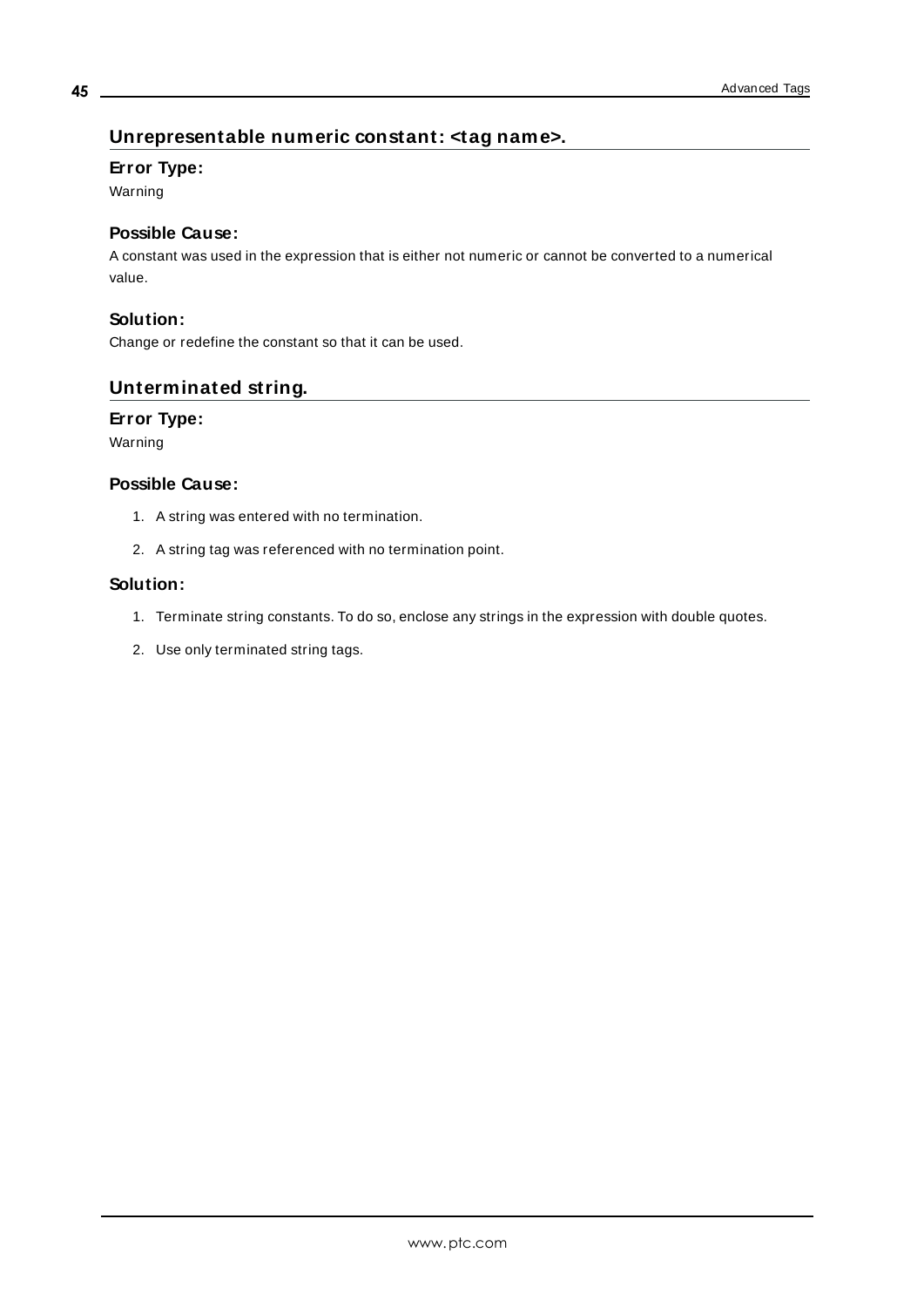# <span id="page-45-0"></span>Index

# **A**

Add Element [15](#page-14-0) Advanced Tag Error Messages [32](#page-31-1) Advanced Tag Groups [6](#page-5-0) Advanced tag is invalid. Verify the tag references valid server tags and does not contain any references to itself or to an unsupported or array data type. [32](#page-31-2) Advanced Tags Types [11](#page-10-0) Arithmetic Operators [27](#page-26-0)

Average Tags [12](#page-11-0)

# **C**

Complex Tags [14](#page-13-0) ComplexUpdate [14](#page-13-1) CSVError Messages [36](#page-35-2) CSV Import/Export [6](#page-5-1)

# **D**

DataType [14](#page-13-1) Delete Element [16](#page-15-1) Derived Expression Error Messages [42](#page-41-0) Derived Tags [16](#page-15-0)

# **E**

Error Descriptions [32](#page-31-0)

- Error importing CSV complex element record <record index>. Insert by <value> is invalid. Insert by set to 'Rate'. [37](#page-36-0)
- Error importing CSV complex element record <record index>. Update rate <value><units> is out of range. Update rate has been set to <value><units> [37](#page-36-1)
- Error importing CSVtag <tag name>. Comparison <comparison> is invalid. Comparison set to Trigger Tag == Value. [37](#page-36-2)
- Error importing CSVtag <tag name>. Data type <data type> is not valid for the tag type. Data type has been changed to <data type>. [38](#page-37-0)

Error importing CSVtag <tag name>. Link mode <link mode> is invalid. Link mode set to On Data Change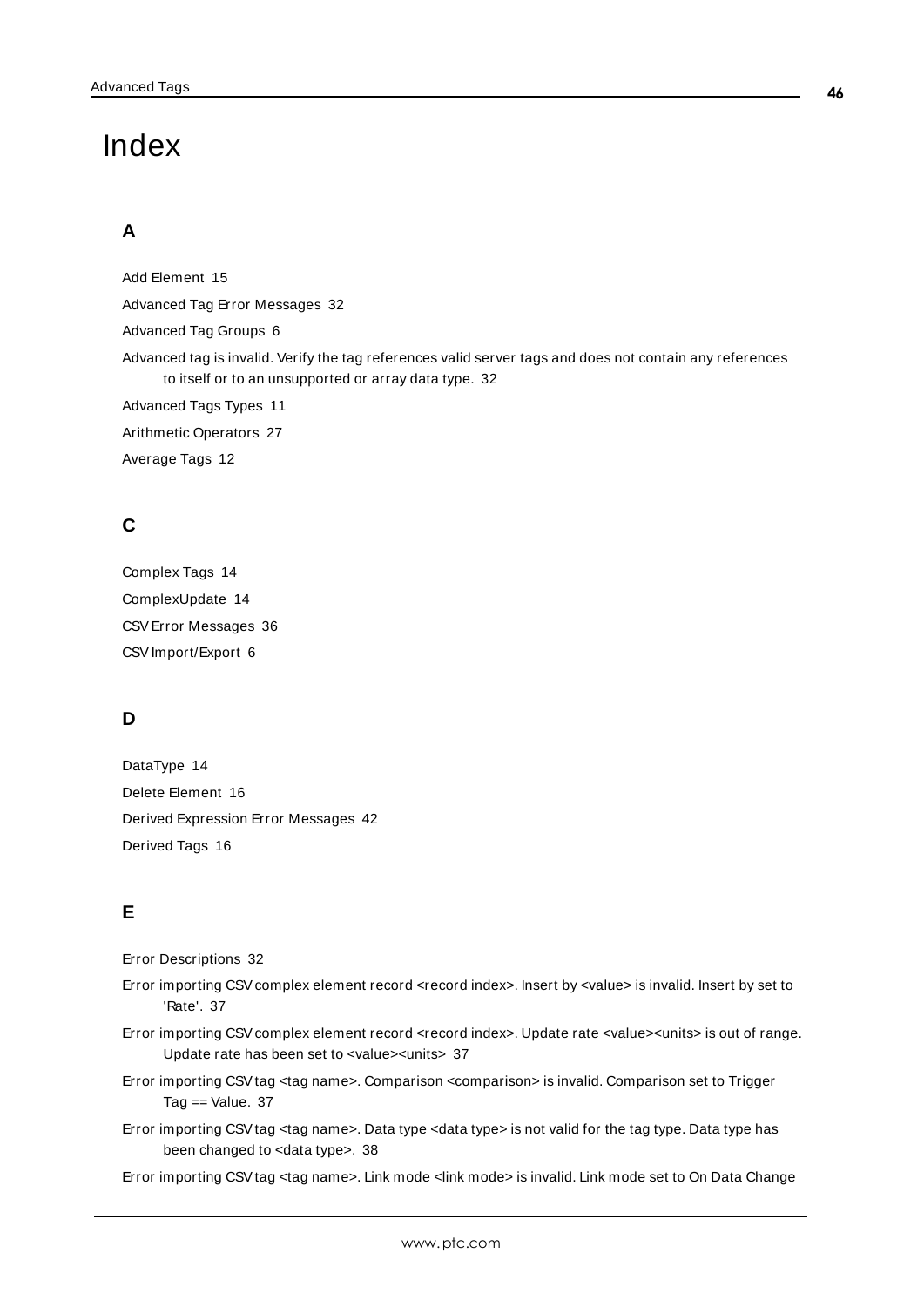of Input Tag. [39-40](#page-38-1)

Error importing CSVtag <tag name>. Link rate <value> <units> is out of range. Link rate has been set to <value> <units>. [41](#page-40-0) Error importing CSVtag <tag name>. Maximum value <max value> is out of range. Maximum value has been set to <max value>. [38](#page-37-1) Error importing CSVtag <tag name>. Run by <value> is invalid. Run by set to 'Rate'. [38](#page-37-2) Error importing CSVtag <tag name>. Run by rate <value><units> is out of range. Run by rate has been set to <value><units>. [39](#page-38-0) Error importing CSVtag <tag name>. Trigger link mode <link mode> is invalid. Trigger link mode set to Always. [40](#page-39-1) Error importing CSVtag <tag name>. Trigger scan rate <value> <units> is out of range. Trigger scan rate has been set to <value> <units>. [39](#page-38-2) Error importing CSVtag <tag name>. Update by <update rate> is invalid. Update by set to <update rate>. [40](#page-39-2) Error importing CSVtag <tag name>. Update rate <value><units> is out of range. Update rate has been set to <value><units>. [41](#page-40-1) Error importing CSV tag data. No advanced tag records found in CSV file. [41](#page-40-2) Expected (. [42](#page-41-2) Expected ) . [43](#page-42-0) Expected comma. [42](#page-41-1) Expression modified. [43](#page-42-1)

# **F**

FILETIME [15](#page-14-1) Functions [28](#page-27-0)

# **H**

Help Contents [4](#page-3-0)

# **L**

Link Tags [18](#page-17-0) Logic Tags [30](#page-29-0)

# **M**

Maximum Tags [22](#page-21-0)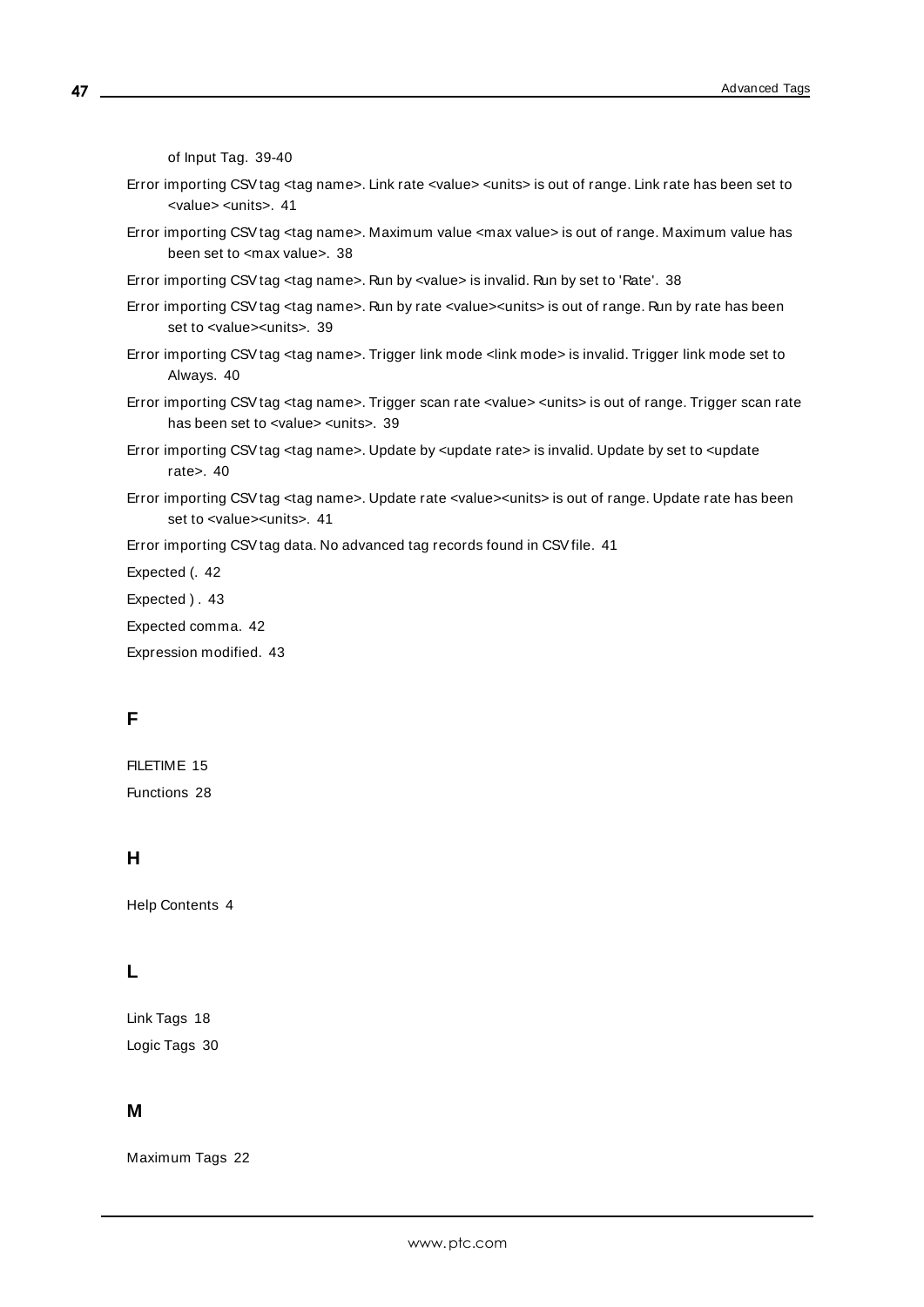Minimum Tags [24](#page-23-0) Modify Element [16](#page-15-2)

# **N**

Numeric expression expected. [43](#page-42-2)

# **O**

Oracle Cumulative Tags [25](#page-24-0) Oracle MOC [14](#page-13-2) Overview [4](#page-3-1)

# **P**

Please enter an expression. [43](#page-42-3) Plug-In Interface [5](#page-4-0)

# **Q**

Quality [14](#page-13-1)

# **R**

Rate [16](#page-15-3)

References to array tags with an unsupported or array data type are not allowed <tag name>. [33](#page-32-1)

# **S**

Schema [14](#page-13-2) String tag expected. [44](#page-43-0) Syntax error: <syntax string>. [44](#page-43-1)

# **T**

Tag has an invalid expression <expression error>. [33](#page-32-0)

The complex tag already references <tag name> and will not be re-added. [33](#page-32-2)